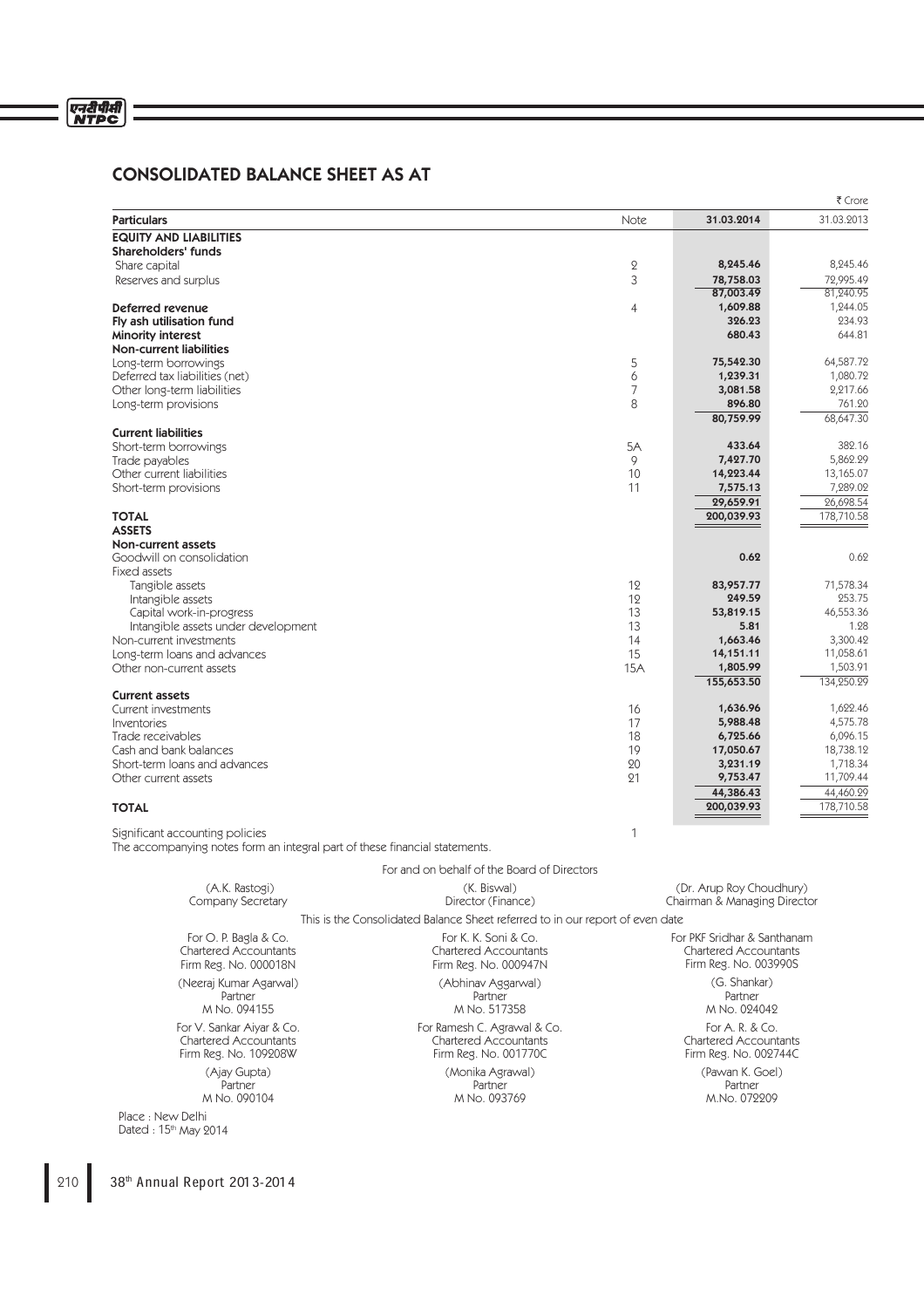# CONSOLIDATED STATEMENT OF PROFIT AND LOSS FOR THE YEAR ENDED

|                                                                 |      |            | ₹ Crore    |
|-----------------------------------------------------------------|------|------------|------------|
| <b>Particulars</b>                                              | Note | 31.03.2014 | 31.03.2013 |
| <b>Revenue</b>                                                  |      |            |            |
| Revenue from operations (gross)                                 | 22   | 79,619.15  | 72,669.65  |
| Less: Electricity duty / Excise duty                            |      | 697.49     | 571.56     |
| Revenue from operations (net)                                   |      | 78,921.66  | 72,098.09  |
| Other income                                                    | 23   | 2,777.44   | 3,181.16   |
| <b>Total revenue</b>                                            |      | 81,699.10  | 75,279.25  |
| <b>Expenses</b>                                                 |      |            |            |
| Fuel                                                            |      | 47,790.26  | 42,827.77  |
| Electricity purchased                                           |      | 2,189.97   | 2,673.49   |
| Employee benefits expense                                       | 24   | 4,055.95   | 3,607.22   |
| Cost of material and services                                   |      | 317.47     | 312.24     |
| Finance costs                                                   | 25   | 3,203.07   | 2,480.54   |
| Depreciation and amortisation expense                           | 12   | 4,769.99   | 3,823.22   |
| Generation, administration & other expenses                     | 26   | 4,874.78   | 4,545.89   |
| Prior period items (net)                                        | 27   | 11.85      | (33.78)    |
| <b>Total expenses</b>                                           |      | 67,213.34  | 60,236.59  |
| Profit before tax and exceptional items                         |      | 14,485.76  | 15,042.66  |
| Exceptional items                                               |      |            | 1,568.29   |
| Profit before tax                                               |      | 14,485.76  | 16,610.95  |
| <b>Tax expense</b>                                              |      |            |            |
| Current tax                                                     |      |            |            |
| Current year                                                    |      | 3,372.68   | 3,905.82   |
| Earlier years                                                   |      | (438.09)   | (162.01)   |
| Deferred tax                                                    |      |            |            |
| Current year                                                    |      | 158.59     | 316.23     |
| Less: MAT credit recoverable                                    |      | 10.82      | 35.31      |
| Total tax expense                                               |      | 3,082.36   | 4,024.73   |
| Profit after tax                                                |      | 11,403.40  | 12,586.22  |
| Less: Share of Profit /(loss)-Minority interest                 |      | (0.21)     | (4.56)     |
| Group profit after tax                                          |      | 11,403.61  | 12,590.78  |
| Significant accounting policies                                 | 1    |            |            |
| Expenditure during construction period (net)                    | 28   |            |            |
| Earnings per equity share (Par value of $\bar{\tau}$ 10/- each) | 45   |            |            |
| Basic & Diluted $( ₹)$                                          |      | 13.83      | 15.27      |

The accompanying notes form an integral part of these financial statements.

There are no extraordinary items in the above periods.

Total revenue, total expenses and profit after tax includes  $\bar{\epsilon}$  4,532.23 crore (previous year  $\bar{\epsilon}$  3,653.98 crore),  $\bar{\epsilon}$  4,062.44 crore (previous year  $\bar{\epsilon}$  3,492.62 crore) and ` 349.23 crore (previous year ` 75.35 crore) respectively towards share of jointly controlled entities.

|                              | For and on behalf of the Board of Directors                                                  |                              |
|------------------------------|----------------------------------------------------------------------------------------------|------------------------------|
| (A.K. Rastogi)               | (K. Biswal)                                                                                  | (Dr. Arup Roy Choudhury)     |
| Company Secretary            | Director (Finance)                                                                           | Chairman & Managing Director |
|                              | This is the Consolidated Statement of Profit and Loss referred to in our report of even date |                              |
| For O. P. Bagla & Co.        | For K. K. Soni & Co.                                                                         | For PKF Sridhar & Santhanam  |
| Chartered Accountants        | Chartered Accountants                                                                        | Chartered Accountants        |
| Firm Reg. No. 000018N        | Firm Reg. No. 000947N                                                                        | Firm Reg. No. 003990S        |
| (Neeraj Kumar Agarwal)       | (Abhinav Aggarwal)                                                                           | (G. Shankar)                 |
| Partner                      | Partner                                                                                      | Partner                      |
| M No. 094155                 | M No. 517358                                                                                 | M No. 024042                 |
| For V. Sankar Aiyar & Co.    | For Ramesh C. Agrawal & Co.                                                                  | For A. R. & Co.              |
| <b>Chartered Accountants</b> | Chartered Accountants                                                                        | <b>Chartered Accountants</b> |
| Firm Reg. No. 109208W        | Firm Reg. No. 001770C                                                                        | Firm Reg. No. 002744C        |
| (Ajay Gupta)                 | (Monika Agrawal)                                                                             | (Pawan K. Goel)              |
| Partner                      | Partner                                                                                      | Partner                      |
| M No. 090104                 | M No. 093769                                                                                 | M.No. 072209                 |
| v Delhi                      |                                                                                              |                              |

Place : New Dated : 15th May 2014 एनदीपीसी<br>NTPC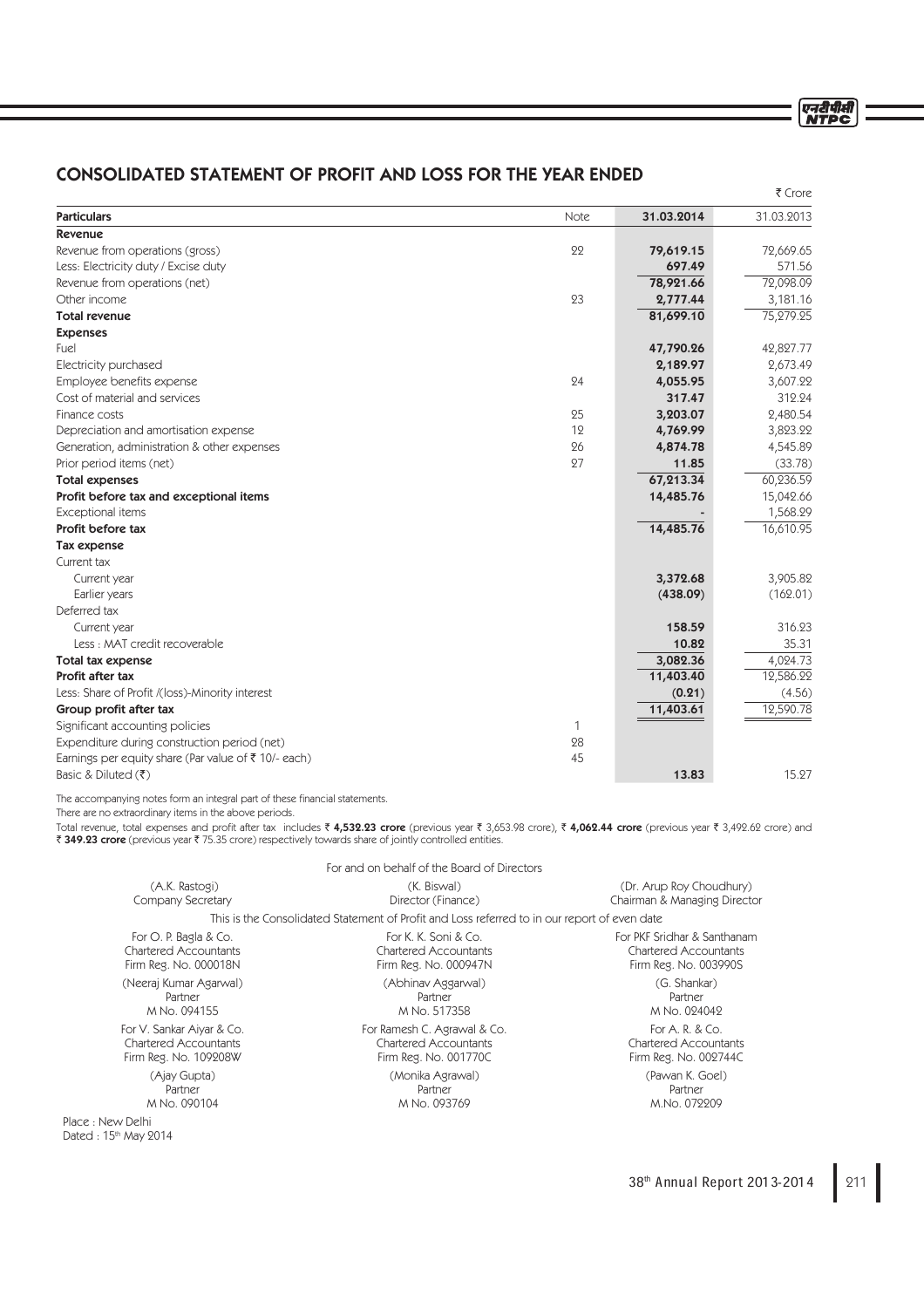# एनदीपीसी<br>NTPC

# CONSOLIDATED CASH FLOW STATEMENT FOR THE YEAR ENDED

|              |                                                                                                                              |                                                                                               |                           |                                                          | ₹ Crore                      |
|--------------|------------------------------------------------------------------------------------------------------------------------------|-----------------------------------------------------------------------------------------------|---------------------------|----------------------------------------------------------|------------------------------|
|              | <b>Particulars</b>                                                                                                           |                                                                                               |                           | 31.03.2014                                               | 31.03.2013                   |
| А.           | <b>CASH FLOW FROM OPERATING ACTIVITIES</b>                                                                                   |                                                                                               |                           |                                                          |                              |
|              | Profit before tax<br>Adjustment for:                                                                                         |                                                                                               |                           | 14,485.76                                                | 16,610.95                    |
|              | Depreciation/amortisation<br>Prior period depreciation/amortisation                                                          |                                                                                               | 4,769.99<br>3.73          |                                                          | 3,823.22<br>3.93             |
|              | Provisions                                                                                                                   |                                                                                               | 160.54                    |                                                          | 272.33                       |
|              | Deferred revenue on account of advance against depreciation<br>Deferred foreign currency fluctuation asset/liability         |                                                                                               | (16.06)<br>(215.77)       |                                                          | (9.87)<br>238.75             |
|              | Deferred income from foreign currency fluctuation                                                                            |                                                                                               | 516.36                    |                                                          | 79.56                        |
|              | Interest charges                                                                                                             | Exchange differences on translation of foreign currency cash and cash equivalents             | (0.19)<br>3,164.29        |                                                          | 2,457.80                     |
|              | Guarantee fee & other finance charges                                                                                        |                                                                                               | 38.78                     |                                                          | 22.74                        |
|              | Interest/income on term deposits/bonds/investment<br>Dividend income                                                         |                                                                                               | (2, 130.45)<br>(139.06)   |                                                          | (2,475.64)<br>(217.79)       |
|              | Provisions written back                                                                                                      |                                                                                               | (200.86)                  |                                                          | (908.53)                     |
|              | Operating profit before working capital changes                                                                              |                                                                                               |                           | 5,951.30<br>20,437.06                                    | 3,286.50<br>19,897.45        |
|              | Adjustment for:<br>Trade receivables                                                                                         |                                                                                               | (629.02)                  |                                                          | 1,417.14                     |
|              | Inventories                                                                                                                  |                                                                                               | (1, 154.24)               |                                                          | (186.21)                     |
|              | Trade payables, provisions and other liabilities<br>Loans & advances and other current assets                                |                                                                                               | 1,408.65<br>(906.42)      |                                                          | 1,778.39<br>(3,419.44)       |
|              |                                                                                                                              |                                                                                               |                           | (1, 281.03)                                              | $\frac{(410.12)}{19,487.33}$ |
|              | Cash generated from operations<br>Direct taxes paid                                                                          |                                                                                               |                           | 19,156.03<br>(2,686.65)                                  | (2,979.54)                   |
| В.           | Net cash from operating activities - A                                                                                       |                                                                                               |                           | 16,469.38                                                | 16,507.79                    |
|              | CASH FLOW FROM INVESTING ACTIVITIES<br>Purchase of fixed assets                                                              |                                                                                               | (18, 948.45)              |                                                          | (20, 405.74)                 |
|              | Purchase of investments<br>Sale of investments                                                                               |                                                                                               | (11, 426.58)<br>13,049.04 |                                                          | (17,955.00)<br>19,583.83     |
|              | Interest/income on term deposits/bonds/investments received                                                                  |                                                                                               | 2,453.40                  |                                                          | 2,474.48                     |
|              | Income tax paid on interest income<br>Dividend received                                                                      |                                                                                               | (775.89)<br>139.06        |                                                          | (760.53)<br>217.79           |
|              | Net cash used in investing activities - B                                                                                    |                                                                                               |                           | (15,509.42)                                              | (16, 845.17)                 |
| C.           | CASH FLOW FROM FINANCING ACTIVITIES<br>Proceeds from long term borrowings                                                    |                                                                                               | 14,523.70                 |                                                          | 14,381.51                    |
|              | Repayment of long term borrowings<br>Proceeds from short term borrowings                                                     |                                                                                               | (5.189.74)<br>51.48       |                                                          | (4.603.31)<br>232.00         |
|              | Grant received/ Fly ash utilisation fund, etc.                                                                               |                                                                                               | 81.78                     |                                                          | 162.85                       |
|              | Interest paid<br>Guarantee fee & other finance charges paid                                                                  |                                                                                               | (6,088.36)<br>(154.55)    |                                                          | (4,922.38)<br>(139.40)       |
|              | Dividend paid                                                                                                                |                                                                                               | (5,018.96)                |                                                          | (3,550.10)                   |
|              | Tax on dividend<br>Net cash from financing activities - C                                                                    |                                                                                               | (852.95)                  | (2,647.60)                                               | (573.06)<br>988.11           |
| D.           |                                                                                                                              | Exchange differences on translation of foreign currency cash and cash equivalents             |                           | 0.19                                                     | 650.73                       |
|              | Net increase/decrease in cash and cash equivalents (A+B+C+D)                                                                 | Cash and cash equivalents at the beginning of the year (see Note 1 below)                     |                           | (1,687.45)<br>18,738.12                                  | 18,087.39                    |
| <b>NOTES</b> | Cash and cash equivalents at the end of the year (see Note 1 below)                                                          |                                                                                               |                           | 17,050.67                                                | 18,738.12                    |
| 1.           |                                                                                                                              | Cash and cash equivalents consist of cheques, drafts, stamps on hand and balances with banks. |                           |                                                          |                              |
|              | sheet amounts as per Note 19:                                                                                                | Cash and cash equivalents included in the cash flow statement comprise of following balance   |                           |                                                          |                              |
|              | Cash and cash equivalents                                                                                                    |                                                                                               |                           | 930.65                                                   | 553.54                       |
|              | Deposits included in other bank balances<br>Other bank balances-Others*                                                      |                                                                                               |                           | 16,104.94<br>15.08                                       | 18,110.68<br>73.90           |
|              | Cash and cash equivalents as restated (Note-19-Cash and bank balances)<br>* Amounts which are not available for use towards: |                                                                                               |                           | 17,050.67                                                | 18,738.12                    |
|              | 1) Unpaid dividend account balance                                                                                           |                                                                                               |                           | 14.21                                                    | 15.67                        |
|              | 2) Unpaid refund account balance                                                                                             | 3) Out of margin money kept with RBI earmarked for fixed deposits from public                 |                           | 0.52<br>0.02                                             | 1.77                         |
|              | 4) Deposited as security with governement authorities                                                                        |                                                                                               |                           | 0.02<br>0.31                                             | 0.01<br>56.45                |
|              | 5) Margin money with banks                                                                                                   |                                                                                               |                           | 15.08                                                    | 73.90                        |
| 2.           |                                                                                                                              | Previous year figures have been regrouped/rearranged wherever considered necessary.           |                           |                                                          |                              |
|              |                                                                                                                              | For and on behalf of the Board of Directors                                                   |                           |                                                          |                              |
|              | (A. K. Rastogi)<br>Company Secretary                                                                                         | (K. Biswal)<br>Director (Finance)                                                             |                           | (Dr. Arup Roy Choudhury)<br>Chairman & Managing Director |                              |
|              |                                                                                                                              | This is the Consolidated Cash Flow Statement referred to in our report of even date           |                           |                                                          |                              |
|              | For O. P. Bagla & Co.                                                                                                        | For K. K. Soni & Co.                                                                          |                           | For PKF Sridhar & Santhanam                              |                              |
|              | <b>Chartered Accountants</b><br>Firm Reg. No. 000018N                                                                        | <b>Chartered Accountants</b><br>Firm Reg. No. 000947N                                         |                           | <b>Chartered Accountants</b><br>Firm Reg. No. 003990S    |                              |
|              | (Neeraj Kumar Agarwal)                                                                                                       | (Abhinav Aggarwal)                                                                            |                           | (G. Shankar)                                             |                              |
|              | Partner<br>M No. 094155                                                                                                      | Partner<br>M No. 517358                                                                       |                           | Partner<br>M No. 024042                                  |                              |
|              | For V. Sankar Aiyar & Co.                                                                                                    | For Ramesh C. Agrawal & Co.                                                                   |                           | For A. R. & Co.                                          |                              |
|              | Chartered Accountants                                                                                                        | Chartered Accountants                                                                         |                           | <b>Chartered Accountants</b>                             |                              |
|              | Firm Reg. No. 109208W                                                                                                        | Firm Reg. No. 001770C                                                                         |                           | Firm Reg. No. 002744C                                    |                              |
|              | (Ajay Gupta)<br>Partner                                                                                                      | (Monika Agrawal)<br>Partner                                                                   |                           | (Pawan K. Goel)<br>Partner                               |                              |
|              | M No. 090104                                                                                                                 | M No. 093769                                                                                  |                           | M.No. 072209                                             |                              |
|              | Dalh                                                                                                                         |                                                                                               |                           |                                                          |                              |

Place : New Delhi<br>Dated : 15<sup>th</sup> May 2014

212 38<sup>th</sup> Annual Report 2013-2014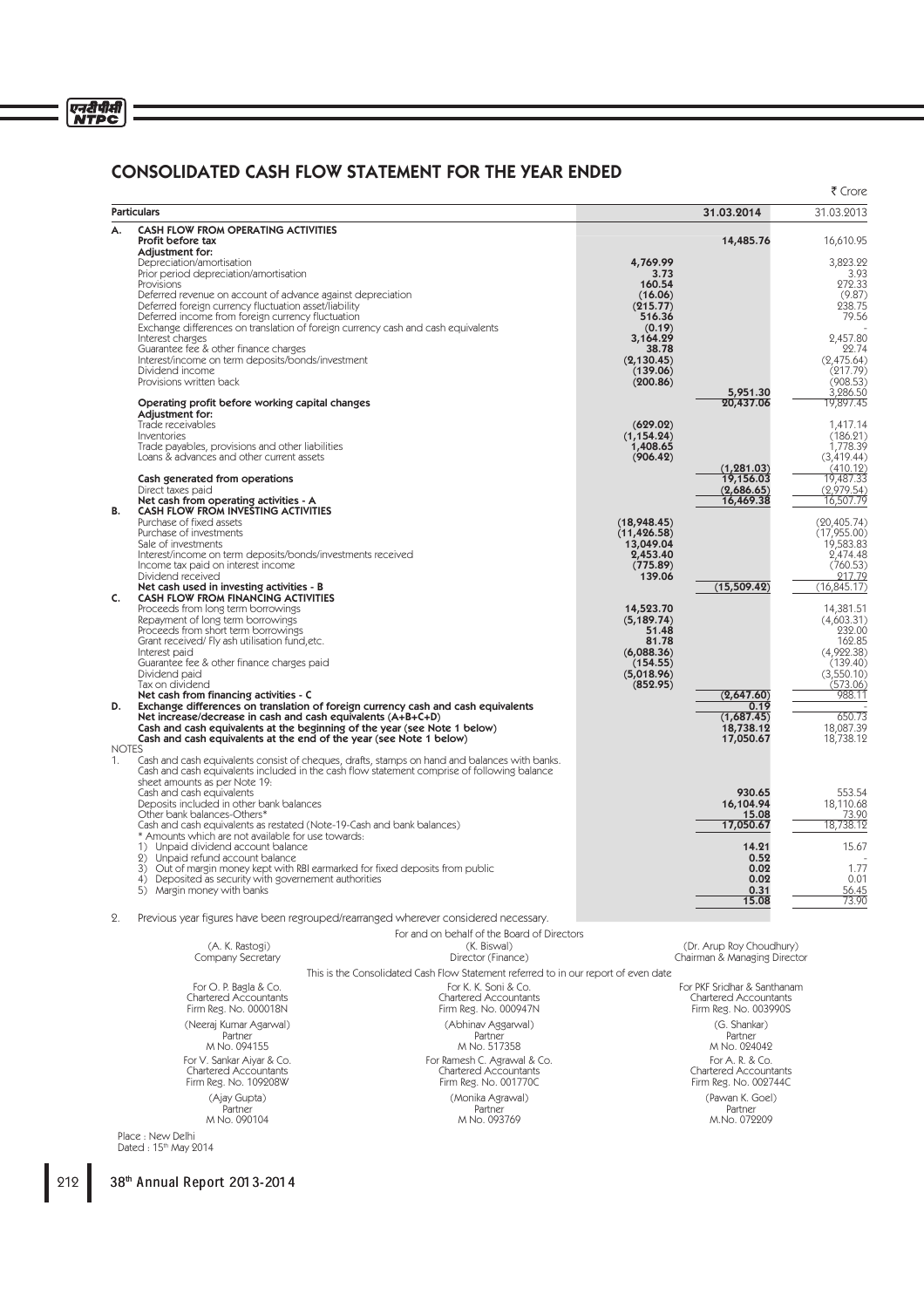# 1. Significant accounting policies

# A. Basis of preparation

The financial statements are prepared on accrual basis of accounting under historical cost convention in accordance with generally accepted accounting principles in India, accounting standards notified under Companies (Accounting Standards) Rules, 2006, read with General Circular 15/2013 dated 13<sup>th</sup> September 2013 of the Ministry of Corporate Affairs, provisions of the Companies Act, 1956, the Companies Act, 2013 (to the extent notified and applicable), and the provisions of the Electricity Act, 2003 to the extent applicable.

### B. Use of estimates

The preparation of financial statements requires estimates and assumptions that affect the reported amount of assets, liabilities, revenue and expenses during the reporting period. Although such estimates and assumptions are made on a reasonable and prudent basis taking into account all available information, actual results could differ from these estimates & assumptions and such differences are recognized in the period in which the results are crystallized.

## C. Grants-in-aid

- 1. Grants-in-aid received from the Central Government or other authorities towards capital expenditure as well as consumers' contribution to capital works are treated initially as capital reserve and subsequently adjusted as income in the same proportion as the depreciation written off on the assets acquired out of the grants.
- 2. Where the ownership of the assets acquired out of the grants vests with the government, the grants are adjusted in the carrying cost of such assets.
- 3. Grants from Government and other agencies towards revenue expenditure are recognized over the period in which the related costs are incurred and are deducted from the related expenses.

# D. Fixed assets

- 1. Tangible assets are carried at historical cost less accumulated depreciation/amortisation.
- 9. Expenditure on renovation and modernisation of tangible assets resulting in increased life and/or efficiency of an existing asset is added to the cost of related assets.
- 3. Intangible assets are stated at their cost of acquisition less accumulated amortisation.
- 4. Capital expenditure on assets not owned by the Company relating to generation of electricity business is reflected as a distinct item in capital work-in-progress till the period of completion and thereafter in the tangible assets. However, similar expenditure for community development is charged off to revenue.
- 5. Deposits, payments/liabilities made provisionally towards compensation, rehabilitation and other expenses relatable to land in possession are treated as cost of land.
- 6. In the case of assets put to use, where final settlement of bills with contractors is yet to be effected, capitalisation is done on provisional basis subject to necessary adjustment in the year of final settlement.
- 7. Assets and systems common to more than one generating unit are capitalised on the basis of engineering estimates/assessments.

## E. Capital work-in-progress

- 1. Administration and general overhead expenses attributable to construction of fixed assets incurred till they are ready for their intended use are identified and allocated on a systematic basis to the cost of related assets.
- 2. Deposit works/cost plus contracts are accounted for on the basis of statements of account received from the contractors.
- 3. Unsettled liabilities for price variation/exchange rate variation in case of contracts are accounted for on estimated basis as per terms of the contracts.

### F. Oil and gas exploration costs

- 1. The Company follows 'Successful Efforts Method' for accounting of oil & gas exploration activities.
- 2. Cost of surveys and prospecting activities conducted in search of oil and gas is expensed off in the year in which it is incurred.
- 3. Acquisition and exploration costs are initially capitalized as 'Exploratory wells-in-progress' under Capital work-in-progress. Such exploratory wells in progress are capitalised in the year in which the producing property is created or written off in the year when determined to be dry/abandoned.

### G. Development of coal mines

 Expenditure on exploration and development of new coal deposits is capitalized as 'Development of coal mines' under capital work-in-progress till the mines project is brought to revenue account.

## H. Foreign currency transactions

- 1. Foreign currency transactions are initially recorded at the rates of exchange ruling at the date of transaction.
- 2. At the balance sheet date, foreign currency monetary items are reported using the closing rate. Non-monetary items denominated in foreign currency are reported at the exchange rate ruling at the date of transaction.
- 3. Exchange differences arising from settlement/translation of foreign currency loans, deposits/liabilities relating to fixed assets/capital workin-progress in respect of transactions entered prior to 01.04.2004, are adjusted in the carrying cost of related assets. Such exchange differences arising from settlement/translation of long term foreign currency monetary items in respect of transactions entered on or after 01.04.2004 are adjusted in the carrying cost of related assets.
- 4. Other exchange differences are recognized as income or expense in the period in which they arise.
- 5. Derivative contracts in the nature of forward contracts, options and swaps are entered into to hedge the currency and interest rate risk of foreign currency loans. Premium or discount arising at the inception of forward exchange contracts is amortised as expense or income over the life of the contracts. Exchange differences on such contracts, which relate to long-term foreign currency monetary items referred to in Policy H.3 are adjusted in the carrying cost of related assets. Other derivative contracts are marked-to-market at the Balance Sheet date and losses are recognised in the Statement of Profit and Loss. Gains arising on such contracts are not recognised, until realised, on grounds of prudence.

एनटीपीसी NTDC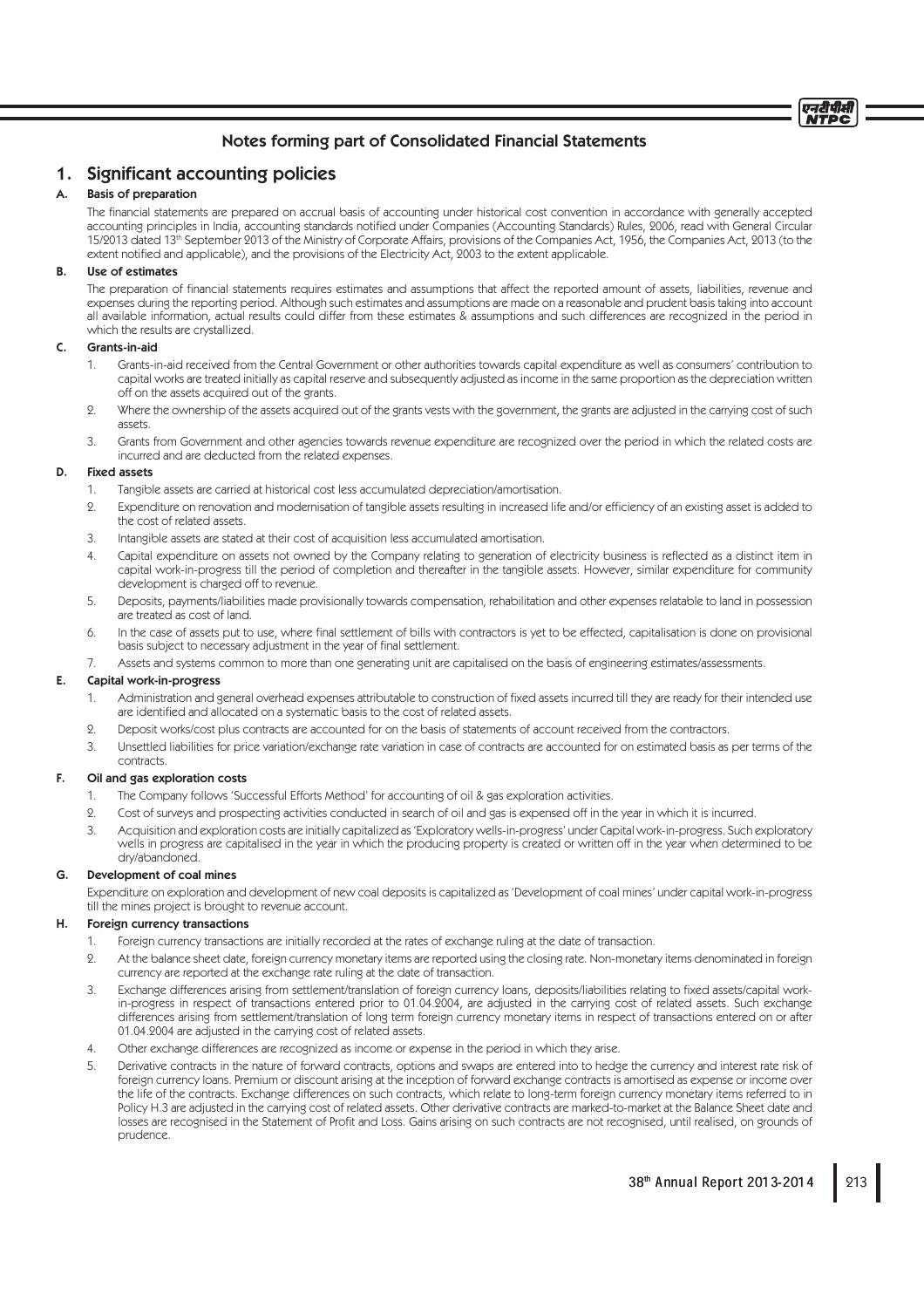# Notes forming part of Consolidated Financial Statements

## I. Borrowing costs

Borrowing costs attributable to the qualifying fixed assets during construction/exploration, renovation and modernisation are capitalised. Such borrowing costs are apportioned on the average balance of capital work-in-progress for the year. Other borrowing costs are recognised as an expense in the period in which they are incurred.

#### J. Investments

- 1. Current investments are valued at lower of cost and fair value determined on an individual investment basis.
- 2. Long term investments are carried at cost. Provision is made for diminution, other than temporary, in the value of such investments.
- 3. Premium paid on long term investments is amortised over the period remaining to maturity.

#### **K. Inventories**

- 1. Inventories are valued at the lower of, cost determined on weighted average basis and net realizable value.
- 2. The diminution in the value of obsolete, unserviceable and surplus stores and spares is ascertained on review and provided for.

#### Income recognition

- Sale of energy is accounted for based on tariff rates approved by the Central Electricity Regulatory Commission (CERC) as modified by the orders of Appellate Tribunal for Electricity to the extent applicable. In case of power stations where the tariff rates are yet to be approved, provisional rates are adopted.
- 2. Advance against depreciation considered as deferred revenue in earlier years is included in sales, to the extent depreciation recovered in tariff during the year is lower than the corresponding depreciation charged.
- 3. Exchange differences on account of translation of foreign currency borrowings recoverable from or payable to the beneficiaries in subsequent periods as per CERC Tariff Regulations are accounted as 'Deferred foreign currency fluctuation asset/liability'. The increase or decrease in depreciation for the year due to the accounting of such exchange differences as per accounting policy no. H is adjusted in depreciation.
- 4. Exchange differences arising from settlement/translation of monetary items denominated in foreign currency (other than long term) to the extent recoverable from or payable to the beneficiaries in subsequent periods as per CERC Tariff Regulations are accounted as 'Deferred foreign currency fluctuation asset/liability' during construction period and adjusted from the year in which the same becomes recoverable/ payable.
- 5. Premium, discount and exchange differences in respect of forward exchange contracts and mark to market losses in respect of other derivative contracts referred to in accounting policy no. H.5 recoverable from/payable to the beneficiaries as per CERC Tariff Regulations, are recognised in sales.
- 6. The surcharge on late payment/overdue sundry debtors for sale of energy is recognized when no signifi cant uncertainty as to measurability or collectability exists.
- 7. Interest/surcharge recoverable on advances to suppliers as well as warranty claims/liquidated damages wherever there is uncertainty of realisation/acceptance are not treated as accrued and are therefore, accounted for on receipt/acceptance.
- 8. Income from consultancy services is accounted for on the basis of actual progress/technical assessment of work executed, in line with the terms of respective consultancy contracts. Claims for reimbursement of expenditure are recognized as other income, as per the terms of consultancy service contracts.
- 9. Scrap other than steel scrap is accounted for as and when sold.
- 10. Insurance claims for loss of profit are accounted for in the year of acceptance. Other insurance claims are accounted for based on certainty of realisation.

## **M. Expenditure**

## **a) Depreciation/amortisation**

- 1. Depreciation on the assets of the generation of electricity business is charged on straight line method following the rates and methodology notified by the CERC Tariff Regulations, 2009 in accordance with Section 616 (c) of the Companies Act, 1956.
- 2. Depreciation on the assets of the coal mining, oil & gas exploration and consultancy business, is charged on straight line method following the rates specified in Schedule XIV of the Companies Act, 1956.
- 3. Depreciation on the following assets is provided based on their estimated useful life:

| a)             | Kutcha Roads                                                                                                                                                                                     | 2 years  |
|----------------|--------------------------------------------------------------------------------------------------------------------------------------------------------------------------------------------------|----------|
| b)             | Enabling works                                                                                                                                                                                   |          |
|                | residential buildings including their internal electrification.<br>$\qquad \qquad \blacksquare$                                                                                                  | 15 years |
|                | non-residential buildings including their internal electrification, water supply, sewerage & drainage works,<br>$\overline{\phantom{a}}$<br>railway sidings, aerodromes, helipads and airstrips. | 5 years  |
| $\mathsf{C}$ ) | Personal computers & laptops including peripherals                                                                                                                                               | 5 years  |
| d)             | Photocopiers and fax machines                                                                                                                                                                    | 5 years  |
| e)             | Water coolers and refrigerators                                                                                                                                                                  | 12 years |

4. Depreciation on additions to/deductions from fixed assets during the year is charged on pro-rata basis from/up to the month in which the asset is available for use/disposed.

- 5. Assets costing up to  $\bar{\tau}$  5000/- are fully depreciated in the year of acquisition.
- 6. Cost of software recognized as intangible asset, is amortised on straight line method over a period of legal right to use or 3 years, whichever is less. Other intangible assets are amortized on straight line method over the period of legal right to use or life of the related plant, whichever is less.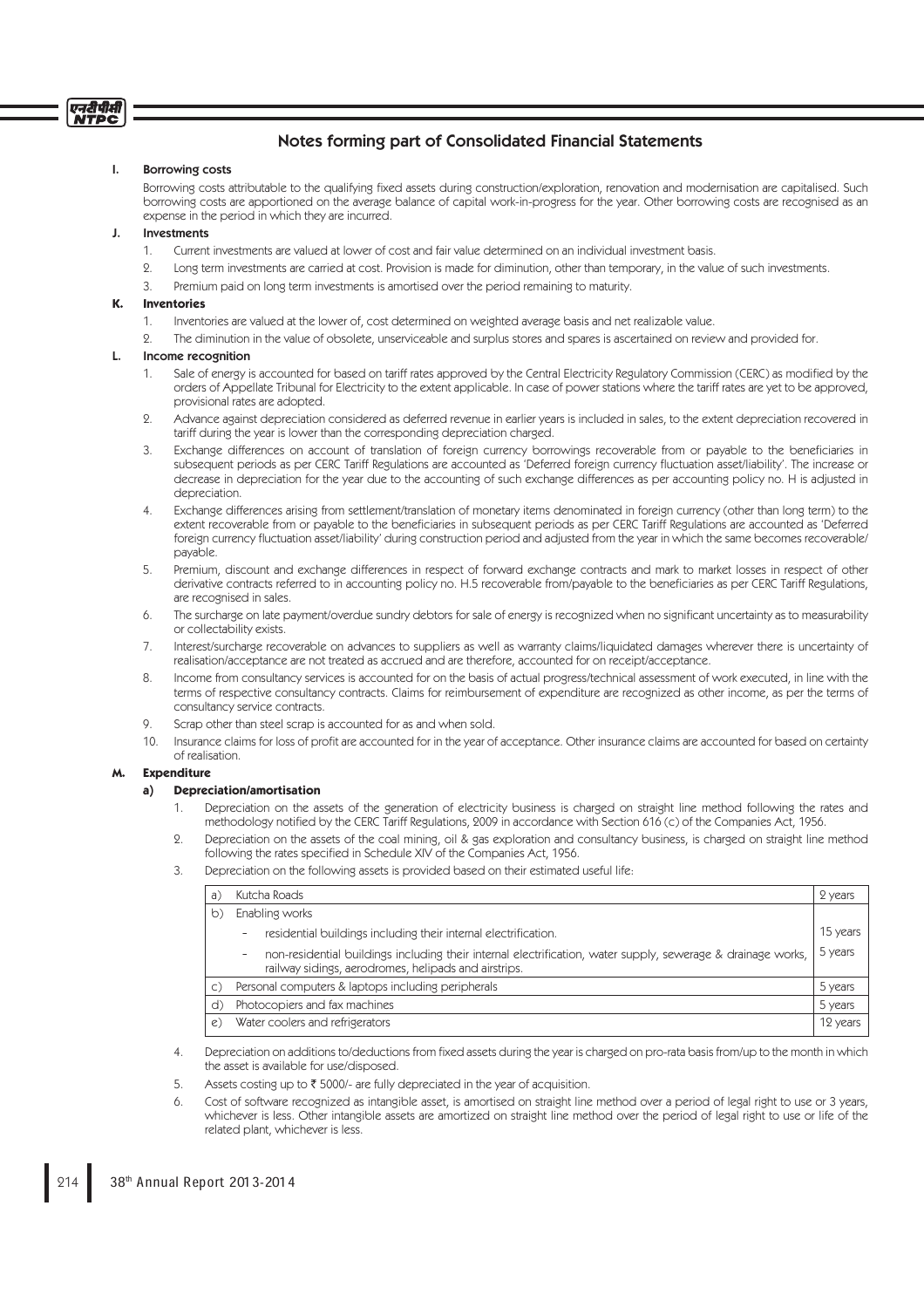

- 7. Where the cost of depreciable assets has undergone a change during the year due to increase/decrease in long term liabilities on account of exchange fluctuation, price adjustment, change in duties or similar factors, the unamortised balance of such asset is charged off prospectively over the remaining useful life determined following the applicable accounting policies relating to depreciation/amortisation.
- 8. Where the life and/or efficiency of an asset is increased due to renovation and modernization, the expenditure thereon along-with its unamortized depreciable amount is charged off prospectively over the revised useful life determined by technical assessment.
- 9. Machinery spares which can be used only in connection with an item of plant and machinery and their use is expected to be irregular, are capitalised and fully depreciated over the residual useful life of the related plant and machinery.
- 10. Capital expenditure on assets not owned by the company referred in policy D.4 is amortised over a period of 4 years from the month in which the first unit of project concerned comes into commercial operation and thereafter from the month in which the relevant asset becomes available for use.
- 11. Leasehold land and buildings relating to generation of electricity business are fully amortised over lease period or life of the related plant whichever is lower following the rates and methodology notified by CERC Tariff Regulations, 2009. Leasehold land acquired on perpetual lease is not amortised.
- 12. Land acquired for mining business under Coal Bearing Areas (Acquisition & Development) Act, 1957 is amortised on the basis of balance useful life of the project. Other leasehold land acquired for mining business is amortised over the lease period or balance life of the project whichever is less.

### **b) Other expenditure**

- 13. Expenses on ex-gratia payments under voluntary retirement scheme, training & recruitment and research & development are charged to revenue in the year incurred.
- 14. Preliminary expenses on account of new projects incurred prior to approval of feasibility report/techno economic clearance are charged to revenue.
- 15. Net pre-commissioning income/expenditure is adjusted directly in the cost of related assets and systems.
- 16. Prepaid expenses and prior period expenses/income of items of ₹ 100,000/- and below are charged to natural heads of accounts.
- 17. Transit and handling losses of coal as per Company's norms are included in cost of coal.

## **N.** Employee benefits

Employee benefits consist of provident fund, pension, gratuity, post retirement medical facilities, compensated absences, long service award, economic rehabilitation scheme and other terminal benefits.

- 1. Company's contributions paid/payable during the year to provident fund and pension fund is recognised in the statement of profit and loss. The same is paid to funds administered through separate trusts.
- 2. Company's liability towards gratuity, leave benefits (including compensated absences), post retirement medical facility and other terminal benefits is determined by independent actuary, at year end using the projected unit credit method. Past service costs are recognised on a straight line basis over the average period until the benefits become vested. Actuarial gains and losses are recognised immediately in the statement of profit and loss. Liability for gratuity as per actuarial valuation is paid to a fund administered through a separate trust
- 3. Short term employee benefits are recognised as an expense at the undiscounted amount in the statement of profit and loss for the year in which the related services are rendered.

#### **O. Leases**

## 1. **Finance lease**

- 1.1 Assets taken on finance lease are capitalized at fair value or net present value of the minimum lease payments, whichever is less.
- 1.2 Depreciation on the assets taken on finance lease is charged at the rate applicable to similar type of fixed assets as per accounting policy no. M.a.1 or M.a.2. If the leased assets are returnable to the lessor on the expiry of the lease period, depreciation is charged over its useful life or lease period, whichever is less.
- 1.3 Lease payments are apportioned between the finance charges and outstanding liability in respect of assets taken on lease.

#### 2. **Operating lease**

Assets acquired on lease where a significant portion of the risk and rewards of the ownership is retained by the lessor are classified as operating leases. Lease rentals are charged to revenue.

## **P. Impairment**

 The carrying amount of cash generating units is reviewed at each balance sheet date where there is any indication of impairment based on internal/ external indicators. An impairment loss is recognised in the statement of profi t and loss where the carrying amount exceeds the recoverable amount of the cash generating units. The impairment loss is reversed if there is change in the recoverable amount and such loss either no longer exists or has decreased.

### **Q. Provisions and contingent liabilities**

A provision is recognised when the company has a present obligation as a result of a past event and it is probable that an outflow of resources will be required to settle the obligation and in respect of which a reliable estimate can be made. Provisions are determined based on management estimate required to settle the obligation at the balance sheet date and are not discounted to present value. Contingent liabilities are disclosed on the basis of judgment of the management/independent experts. These are reviewed at each balance sheet date and are adjusted to reflect the current management estimate.

## **R.** Cash flow statement

Cash flow statement is prepared in accordance with the indirect method prescribed in Accounting Standard (AS) 3 on 'Cash Flow Statements'.

### **S. Taxes on income**

 Current tax is determined on the basis of taxable income in accordance with the provisions of the Income Tax Act, 1961. Deferred tax liability/ asset resulting from 'timing difference' between accounting income and taxable income is accounted for considering the tax rate & tax laws that have been enacted or substantively enacted as on the reporting date. Deferred tax asset is recognized and carried forward only to the extent that there is reasonable certainty that the asset will be realized in future. Deferred tax assets are reviewed at each reporting date for their realisability.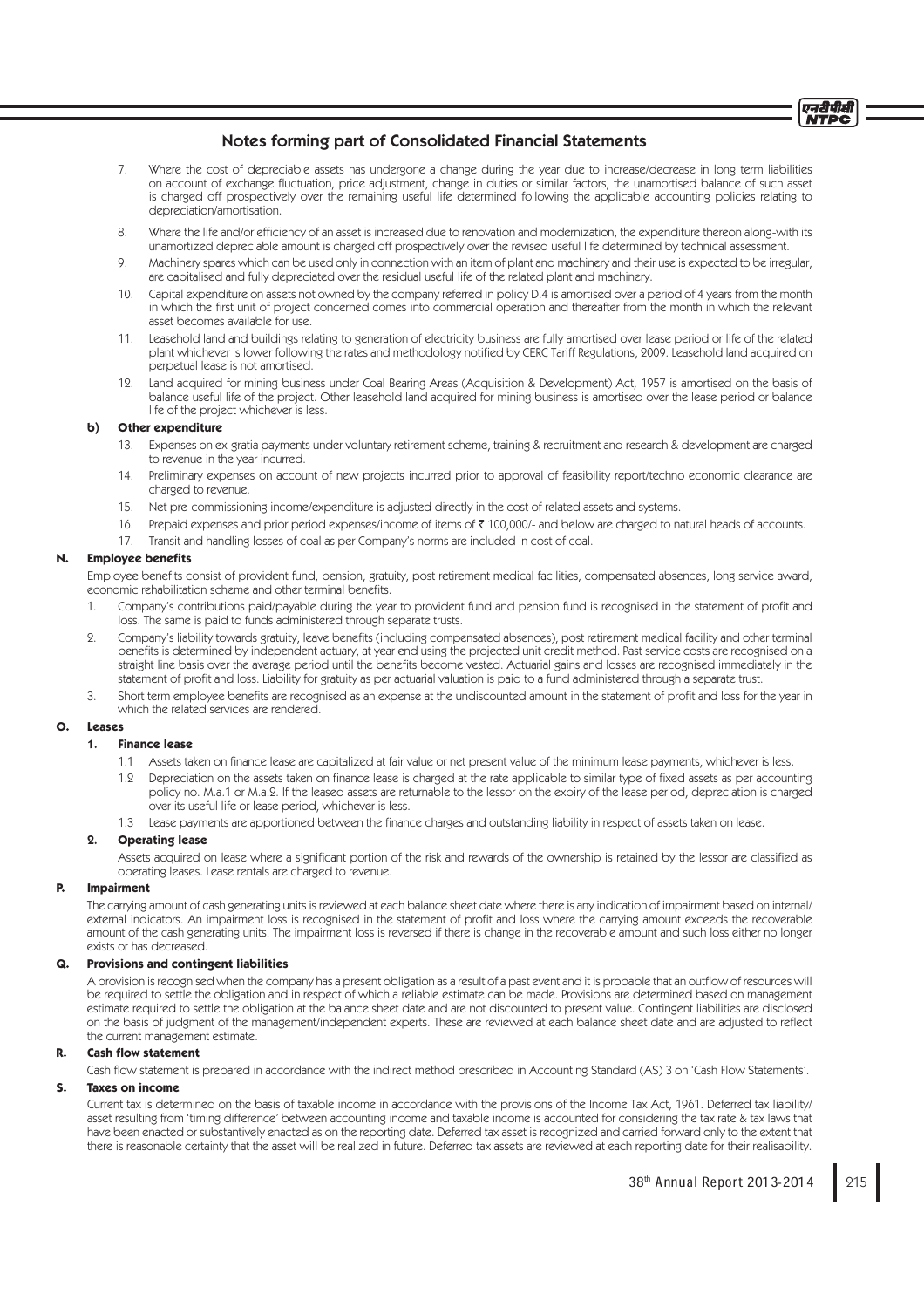# 2. Share capital

एनदीपीसी<br>NTPC

|                                                                                                                  |            | ₹ Crore    |
|------------------------------------------------------------------------------------------------------------------|------------|------------|
| As at                                                                                                            | 31.03.2014 | 31.03.2013 |
| Equity share capital                                                                                             |            |            |
| Authorised                                                                                                       |            |            |
| 10,00,00,00,000 shares of par value ₹10/- each (previous year<br>10,00,00,00,000 shares of par value ₹10/- each) | 10,000.00  | 10,000.00  |
| Issued, subscribed and fully paid-up                                                                             |            |            |
| 8,24,54,64,400 shares of par value ₹10/- each (previous year<br>8,24,54,64,400 shares of par value ₹10/- each)   | 8,245.46   | 8,245.46   |

Notes forming part of Consolidated Financial Statements

# a) Details of shareholders holding more than 5% shares in the Company:

| <b>Particulars</b>                    | 31.03.2014    |              | 31.03.2013    |              |
|---------------------------------------|---------------|--------------|---------------|--------------|
|                                       | No. of shares | %age holding | No. of shares | %age holding |
| - President of India                  | 618,40,98,300 | 75.00        | 618,40,98,300 | 75.00        |
| - Life Insurance Corporation of India | 70,67,78,072  | 8.57         | 63.12.94.191  | 7.66         |

# 3. Reserves and surplus

|                                       |            | ₹ Crore    |
|---------------------------------------|------------|------------|
| As at                                 | 31.03.2014 | 31.03.2013 |
| <b>Capital reserve</b>                |            |            |
| As per last financial statements      | 408.97     | 391.33     |
| Add : Transfer from surplus           | 4.98       | 0.97       |
| Add : Grants received during the year | 20.32      | 41.24      |
| Less: Adjustments during the year     | 33.30      | 24.57      |
|                                       | 400.97     | 408.97     |
| <b>Securities premium account</b>     |            |            |
| As per last financial statements      | 2,228.11   | 2,228.11   |
| Add: Received during the year         | 0.23       |            |
|                                       | 2,228.34   | 2,228.11   |
| Foreign currency translation reserve  | 0.15       | (0.41)     |
| Debt service reserve                  |            |            |
| As per last financial statements      | 81.84      |            |
| Add: Transfer from surplus            | 162.17     | 81.84      |
|                                       | 244.01     | 81.84      |
| Self insurance reserve                |            |            |
| As per last financial statements      | 50.11      | 50.11      |
| Less : Transfer to surplus            | 27.49      |            |
| Less: Adjustments during the year     | 0.82       |            |
|                                       | 21.80      | 50.11      |
| <b>Bonds redemption reserve</b>       |            |            |
| As per last financial statements      | 2,535.33   | 2,389.04   |
| Add : Transfer from surplus           | 576.08     | 492.79     |
| Less: Transfer to surplus             | 346.50     | 346.50     |
|                                       | 2,764.91   | 2,535.33   |
| <b>General reserve</b>                |            |            |
| As per last financial statements      | 66,958.67  | 60,339.89  |
| Add: Transfer from surplus            | 5,012.08   | 6,643.18   |
| Less: Adjustments during the year     | 4.92       | 24.40      |
|                                       | 71,965.83  | 66,958.67  |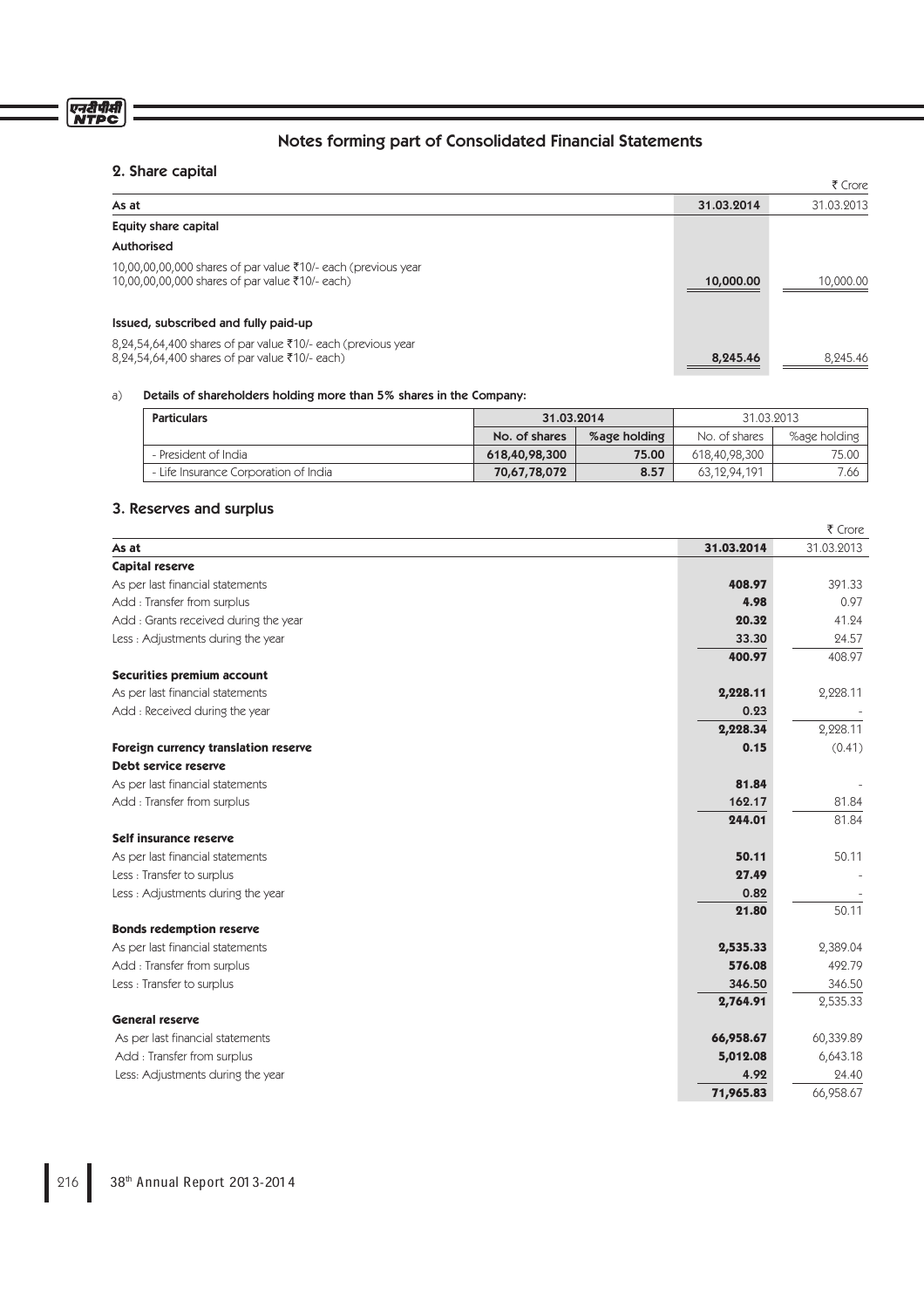# Notes forming part of Consolidated Financial Statements

|                                                              |            | ₹ Crore    |
|--------------------------------------------------------------|------------|------------|
| As at                                                        | 31.03.2014 | 31.03.2013 |
| <b>Surplus</b>                                               |            |            |
| As per last financial statements                             | 732.87     | 632.70     |
| Add: Profit for the year as per Statement of Profit and Loss | 11,403.61  | 12,590.78  |
| Transfer from bond redemption reserve                        | 346.50     | 346.50     |
| Transfer from self insurance reserve                         | 27.49      |            |
| Less: Transfer to bond redemption reserve                    | 576.08     | 492.79     |
| Transfer to capital reserve                                  | 4.98       | 0.97       |
| Transfer to fly ash utilisation fund                         | 17.01      | 12.06      |
| Transfer to debt service reserve                             | 162.17     | 81.84      |
| Transfer to general reserve                                  | 5,012.08   | 6,643.18   |
| Dividend paid                                                | 3,300.69   | 3,094.07   |
| Tax on dividend paid                                         | 560.96     | 501.94     |
| Proposed dividend                                            | 1,491.07   | 1,718.27   |
| Tax on proposed dividend                                     | 253.41     | 291.99     |
| Net surplus                                                  | 1,132.02   | 732.87     |
| Total #                                                      | 78,758.03  | 72,995.49  |
|                                                              |            |            |

# Includes ₹ 758.91 crore (previous year ₹ 475.25 crore) share of jointly controlled entities.

a) Addition to Securities premium account represents premium received on issue of tax free bonds through private placement.

b) Debt service reserve has been created as per the loan agreement equivallent to two quarters' interest and principal repayment in respect of Aravali Power Company Pvt. Ltd..

c) Self insurance reserve has been created by Ratnagiri Gas & Power Private Ltd. to cover machinery break-down for which no insurance cover agreement has been entered.

d) Capital reserve includes an amount of  $\bar{z}$  241.33 crore (previous year  $\bar{z}$  251.62 crore) relating to grant received from GOI through Government of Bihar for renovation and modernisation of Kanti Bijlee Utpadan Nigam Ltd.

# 4. Deferred revenue

|                                                        |            | ₹ Crore    |
|--------------------------------------------------------|------------|------------|
| As at                                                  | 31.03.2014 | 31.03.2013 |
| On account of advance against depreciation             | 692.55     | 708.60     |
| On account of income from foreign currency fluctuation | 917.33     | 535.45     |
| Total #                                                | 1,609.88   | 1,244.05   |

# Includes ₹ **Nil** (previous year ₹ Nil) share of jointly controlled entities.

- a) Advance against depreciation (AAD) was an element of tariff provided under the Tariff Regulations for 2001-04 and 2004-09 to facilitate debt servicing by the generators since it was considered that depreciation recovered in the tariff considering a useful life of 25 years is not adequate for debt servicing. Though this amount is not repayable to the beneficiaries, keeping in view the matching principle, and in line with the opinion of the Expert Advisory Committee (EAC) of the Institute of Chartered Accountants of India (ICAI), this was treated as deferred revenue to the extent depreciation chargeable in the accounts is considered to be higher than the depreciation recoverable in tariff in future years. Since AAD is in the nature of deferred revenue and does not constitute a liability, it has been disclosed in this note separately from shareholders' funds and liabilities.
- b) In line with significant accounting policy no. L.2 (Note 1), an amount of  $\bar{\tau}$  16.05 crore (previous year  $\bar{\tau}$  9.87 crore) has been recognized during the year from the AAD and included in energy sales (Note 22).
- c) Foreign exchange rate variation (FERV) on foreign currency loans and interest thereon is recoverable from/payable to the customers in line with the Tariff Regulations. Keeping in view the opinion of the EAC of ICAI, the Company is recognizing deferred foreign currency fluctuation asset by corresponding credit to deferred income from foreign currency fluctuation in respect of the FERV on foreign currency loans adjusted in the cost of fixed assets, which is recoverable from the customers in future years as provided in accounting policy no. L.3 (Note 1). This amount will be recognized as revenue corresponding to the depreciation charge in future years. The amount does not constitute a liability to be discharged in future periods and hence, it has been disclosed separately from shareholder's funds and liabilities.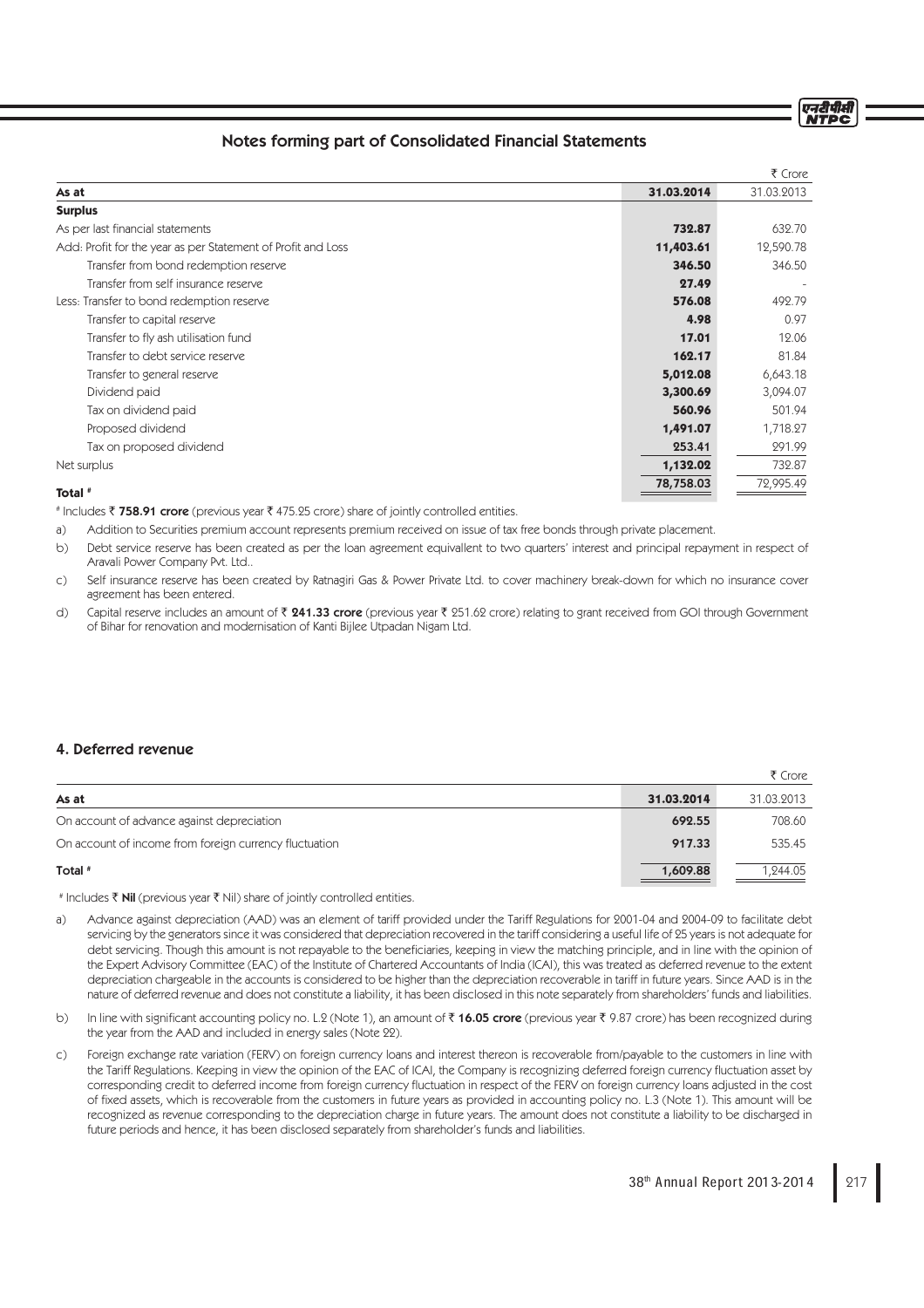# 5. Long-term borrowings

|                                                                                                                                                                                                                                                                                                                                                                                                                                                                                 |            | ₹ Crore    |
|---------------------------------------------------------------------------------------------------------------------------------------------------------------------------------------------------------------------------------------------------------------------------------------------------------------------------------------------------------------------------------------------------------------------------------------------------------------------------------|------------|------------|
| As at                                                                                                                                                                                                                                                                                                                                                                                                                                                                           | 31.03.2014 | 31.03.2013 |
| <b>Bonds</b>                                                                                                                                                                                                                                                                                                                                                                                                                                                                    |            |            |
| <b>Secured</b>                                                                                                                                                                                                                                                                                                                                                                                                                                                                  |            |            |
| 8.66% Tax free secured non-cumulative non-convertible redeemable bonds - 2013 of ₹1,000/- each<br>redeemable at par in full on 16th December 2033 (Fiftieth Issue - Public Issue - Series 3A)VII                                                                                                                                                                                                                                                                                | 312.03     |            |
| 8.91% Tax free secured non-cumulative non-convertible redeemable bonds - 2013 of ₹ 1,000/- each<br>redeemable at par in full on 16 <sup>th</sup> December 2033 (Fiftieth Issue - Public Issue - Series 3B) <sup>VII</sup>                                                                                                                                                                                                                                                       | 399.97     |            |
| 8.48% Tax free secured non-cumulative non-convertible redeemable bonds - 2013 of ₹ 1,000/- each<br>redeemable at par in full on 16 <sup>th</sup> December 2028 (Fiftieth Issue - Public Issue - Series 2A) <sup>VII</sup>                                                                                                                                                                                                                                                       | 249.95     |            |
| 8.73% Tax free secured non-cumulative non-convertible redeemable bonds - 2013 of ₹ 1,000/- each<br>redeemable at par in full on 16 <sup>th</sup> December 2028 (Fiftieth Issue - Public Issue - Series 2B) <sup>VII</sup>                                                                                                                                                                                                                                                       | 91.39      |            |
| 8.41% Tax free secured non-cumulative non-convertible redeemable bonds - 2013 of ₹ 1,000/- each<br>redeemable at par in full on 16 <sup>th</sup> December 2023 (Fiftieth Issue - Public Issue - Series 1A) <sup>VII</sup>                                                                                                                                                                                                                                                       | 488.02     |            |
| 8.66% Tax free secured non-cumulative non-convertible redeemable bonds - 2013 of ₹ 1,000/- each<br>redeemable at par in full on 16 <sup>th</sup> December 2023 (Fiftieth Issue - Public Issue - Series 1B) <sup>VII</sup>                                                                                                                                                                                                                                                       | 208.64     |            |
| 9.25% Secured non-cumulative non-convertible redeemable taxable bonds of ₹10,00,000/- each with five<br>equal separately transferable redeemable principal parts (STRPP) redeemable at par at the end of 11 <sup>th</sup> year<br>and in annual installments thereafter upto the end of 15 <sup>th</sup> year respectively commencing from 04 <sup>th</sup> May 2023<br>and ending on 04 <sup>th</sup> May 2027 (Forty fourth issue - private placement) <sup>VII</sup>         | 500.00     | 500.00     |
| 8.48% Secured non-cumulative non-convertible redeemable taxable bonds of ₹10,00,000/- each<br>redeemable at par in full on 1 <sup>st</sup> May 2023 (Seventeenth issue - private placement) <sup>1</sup>                                                                                                                                                                                                                                                                        | 50.00      | 50.00      |
| 8.80% Secured non-cumulative non-convertible redeemable taxable bonds of ₹10,00,000/- each<br>redeemable at par in full on 4 <sup>th</sup> April 2023 (Forty ninth issue - private placement) <sup>VII</sup>                                                                                                                                                                                                                                                                    | 200.00     |            |
| 8.73% Secured non-cumulative non-convertible redeemable taxable bonds of ₹10,00,000/- each<br>redeemable at par in full on 7 <sup>th</sup> March 2023 (Forty eighth issue - private placement) <sup>VII</sup> . Secured during the<br>current year.                                                                                                                                                                                                                             | 300.00     | 300.00     |
| 9.00% Secured non-cumulative non-convertible redeemable taxable bonds of ₹10,00,000/- each with five<br>equal separately transferable redeemable principal parts (STRPP) redeemable at par at the end of 11 <sup>th</sup> year<br>and in annual installments thereafter upto the end of 15 <sup>th</sup> year respectively commencing from 25 <sup>th</sup> January<br>2023 and ending on 25 <sup>th</sup> January 2027 (Forty second issue - private placement) <sup>III</sup> | 500.00     | 500.00     |
| 8.84% Secured non-cumulative non-convertible redeemable taxable bonds of ₹10,00,000/- each<br>redeemable at par in full on 4th October 2022 (Forty seventh issue - private placement) <sup>VII</sup>                                                                                                                                                                                                                                                                            | 390.00     | 390.00     |
| 8.93% Secured non-cumulative non-convertible redeemable taxable bonds of ₹10,00,000/- each<br>redeemable at par in full on 19th January 2021 (Thirty seventh issue - private placement) <sup>III</sup>                                                                                                                                                                                                                                                                          | 300.00     | 300.00     |
| 8.73% Secured non-cumulative non-convertible redeemable taxable bonds of ₹10,00,000/- each<br>redeemable at par in full on 31st March 2020 (Thirty third issue- private placement)"                                                                                                                                                                                                                                                                                             | 195.00     | 195.00     |
| 8.78% Secured non-cumulative non-convertible redeemable taxable bonds of ₹10,00,000/- each<br>redeemable at par in full on 9th March 2020 (Thirty first issue- private placement) <sup>III</sup>                                                                                                                                                                                                                                                                                | 500.00     | 500.00     |
| 11.25% Secured non-cumulative non-convertible redeemable taxable bonds of ₹10,00,000/- each<br>redeemable at par in five equal annual installments commencing from 6 <sup>th</sup> Nov 2019 and ending on 6 <sup>th</sup> Nov<br>2023 (Twenty seventh issue - private placement)"                                                                                                                                                                                               | 350.00     | 350.00     |
| 7.89% Secured non-cumulative non-convertible redeemable taxable bonds of ₹10,00,000/- each<br>redeemable at par in full on 5 <sup>th</sup> May 2019 (Thirtieth issue - private placement) <sup>III</sup>                                                                                                                                                                                                                                                                        | 700.00     | 700.00     |
| 8.65% Secured non-cumulative non-convertible redeemable taxable bonds of ₹10,00,000/- each<br>redeemable at par in full on 4 <sup>th</sup> February 2019 (Twenty ninth issue - private placement) <sup>III</sup>                                                                                                                                                                                                                                                                | 550.00     | 550.00     |
| 7.50% Secured non-cumulative non-convertible redeemable taxable bonds of ₹10,00,000/- each<br>redeemable at par in full on 12 <sup>th</sup> January 2019 (Nineteenth issue - private placement) <sup>11</sup>                                                                                                                                                                                                                                                                   | 50.00      | 50.00      |
| 11.00% Secured non-cumulative non-convertible redeemable taxable bonds of ₹10,00,000/- each<br>redeemable at par in full on 21 <sup>st</sup> November 2018 (Twenty eighth issue - private placement) <sup>III</sup>                                                                                                                                                                                                                                                             | 1,000.00   | 1,000.00   |
| 9.3473% Secured non-cumulative non-convertible redeemable taxable bonds of ₹15,00,000/- each with<br>fifteen equal separately transferable redeemable principal parts (STRPP) redeemable at par at the end of<br>$6th$ year and in annual installments thereafter upto the end of $20th$ year respectively commencing from<br>20th July 2018 and ending on 20th July 2032 (Forty sixth issue - private placement) <sup>VII</sup>                                                | 75.00      | 75.00      |
| 9.4376% Secured non-cumulative non-convertible redeemable taxable bonds of $\bar{\tau}$ 15,00,000/- each with<br>fifteen equal separately transferable redeemable principal parts (STRPP) redeemable at par at the end<br>of $6th$ year and in annual installments thereafter upto the end of $20th$ year respectively commencing from<br>16th May 2018 and ending on 16th May 2032 (Forty fifth issue - private placement) <sup>VII</sup>                                      | 75.00      | 75.00      |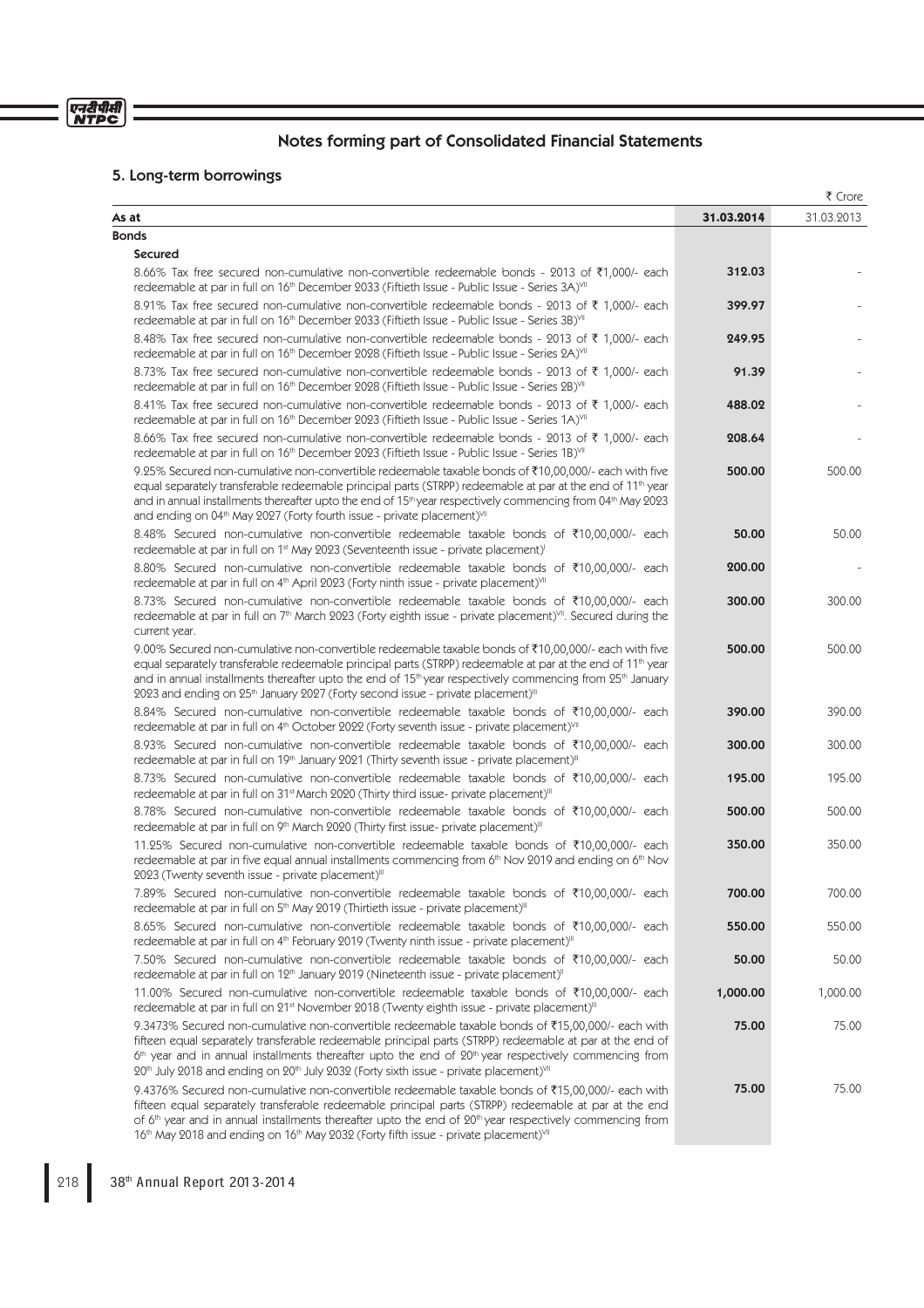एनदीपीसी<br>NTPC

# Notes forming part of Consolidated Financial Statements

| 8.00% Secured non-cumulative non-convertible redeemable taxable bonds of ₹ 10,00,000/- each<br>redeemable at par in full on 10 <sup>th</sup> April 2018 (Sixteenth issue -private placement) <sup>1</sup>                                                                                                                                                                                                                                                  | 100.00 | 100.00 |
|------------------------------------------------------------------------------------------------------------------------------------------------------------------------------------------------------------------------------------------------------------------------------------------------------------------------------------------------------------------------------------------------------------------------------------------------------------|--------|--------|
| 9.2573% Secured non-cumulative non-convertible redeemable taxable bonds of ₹15,00,000/- each with<br>fifteen equal separately transferable redeemable principal parts (STRPP) redeemable at par at the end of<br>$6th$ year and in annual installments thereafter upto the end of $20th$ year respectively commencing from<br>$2nd$ March 2018 and ending on $2nd$ March 2032 (Forty third issue - private placement) <sup>III</sup>                       | 75.00  | 75.00  |
| 9.6713 % Secured non-cumulative non-convertible redeemable taxable bonds of ₹15,00,000/- each with<br>fifteen equal separately transferable redeemable principal parts (STRPP) redeemable at par at the end<br>of $6th$ year and in annual installments thereafter upto the end of $20th$ year respectively commencing from<br>23rd December 2017 and ending on 23rd December 2031 (Forty first issue - private placement) <sup>III</sup>                  | 75.00  | 75.00  |
| 9.558 % Secured non-cumulative non-convertible redeemable taxable bonds of ₹15,00,000/- each with<br>fifteen equal separately transferable redeemable principal parts (STRPP) redeemable at par at the end of<br>$6th$ year and in annual installments thereafter upto the end of $20th$ year respectively commencing from<br>29th July 2017 and ending on 29th July 2031 (Fortieth issue - private placement) <sup>III</sup>                              | 75.00  | 75.00  |
| 9.3896% Secured non-cumulative non-convertible redeemable taxable bonds of ₹15,00,000/- each with<br>fifteen equal separately transferable redeemable principal parts (STRPP) redeemable at par at the end of<br>$6th$ year and in annual installments thereafter upto the end of $20th$ year respectively commencing from<br>9th June 2017 and ending on 9th June 2031 (Thirty ninth issue - private placement) <sup>III</sup>                            | 105.00 | 105.00 |
| 9.17% Secured non-cumulative non-convertible redeemable taxable bonds of ₹15,00,000/- each with<br>fifteen equal separately transferable redeemable principal parts (STRPP) redeemable at par at the end<br>of $6th$ year and in annual installments thereafter upto the end of $20th$ year respectively commencing from<br>22 <sup>nd</sup> March 2017 and ending on 22 <sup>nd</sup> March 2031 (Thirty eighth issue - private placement) <sup>III</sup> | 75.00  | 75.00  |
| 8.8086% Secured non-cumulative non-convertible redeemable taxable bonds of ₹15,00,000/- each with<br>fifteen equal separately transferable redeemable principal parts (STRPP) redeemable at par at the end<br>of $6th$ year and in annual installments thereafter upto the end of $20th$ year respectively commencing from<br>15th December 2016 and ending on 15th December 2030 (Thirty sixth issue - private placement) <sup>III</sup>                  | 75.00  | 75.00  |
| 8.785% Secured non-cumulative non-convertible redeemable taxable bonds of ₹15,00,000/- each with<br>fifteen equal separately transferable redeemable principal parts (STRPP) redeemable at par at the end<br>of $6th$ year and in annual installments thereafter upto the end of $20th$ year respectively commencing from<br>15th September 2016 and ending on 15th September 2030 (Thirty fifth issue - private placement) <sup>III</sup>                 | 120.00 | 120.00 |
| 8.71% Secured non-cumulative non-convertible redeemable taxable bonds of ₹15,00,000/- each with<br>fifteen equal separately transferable redeemable principal parts (STRPP) redeemable at par at the end of<br>$6th$ year and in annual installments thereafter upto the end of $20th$ year respectively commencing from<br>10 <sup>th</sup> June 2016 and ending on 10 <sup>th</sup> June 2030 (Thirty fourth issue - private placement) <sup>III</sup>   | 150.00 | 150.00 |
| 8.8493% Secured non-cumulative non-convertible redeemable taxable bonds of ₹15,00,000/- each with<br>fifteen equal separately transferable redeemable principal parts (STRPP) redeemable at par at the end<br>of $6th$ year and in annual installments thereafter upto the end of $20th$ year respectively commencing from<br>$25th$ March 2016 and ending on $25th$ March 2030 (Thirty second issue - private placement) <sup>III</sup>                   | 105.00 | 105.00 |
| 9.37% Secured non-cumulative non-convertible redeemable taxable bonds of ₹70,00,000/- each with<br>fourteen separately transferable redeemable principal parts (STRPP) redeemable at par semi-annually<br>commencing from 4 <sup>th</sup> June 2012 and ending on 4 <sup>th</sup> December 2018 (Twenty fifth issue - private placement) <sup>III</sup>                                                                                                    | 285.50 | 357.00 |
| 9.06% Secured non-cumulative non-convertible redeemable taxable bonds of ₹70,00,000/- each with<br>fourteen separately transferable redeemable principal parts (STRPP) redeemable at par semi-annually<br>commencing from 4th June 2012 and ending on 4th December 2018 (Twenty sixth issue - private placement) <sup>III</sup>                                                                                                                            | 285.50 | 357.00 |
| 8.6077% Secured non-cumulative non-convertible redeemable taxable bonds of ₹20,00,000/- each with<br>twenty equal separately transferable redeemable principal parts (STRPP) redeemable at par semi-annually<br>commencing from 9th September 2011 and ending on 9th March 2021 (Twenty fourth issue - private<br>$placement)^{N}$                                                                                                                         | 300.00 | 350.00 |
| 8.3796% Secured non-cumulative non-convertible redeemable taxable bonds of ₹20,00,000/- each<br>with twenty equal separately transferable redeemable principal parts (STRPP) redeemable at par semi-<br>annually commencing from 5 <sup>th</sup> August 2011 and ending on 5 <sup>th</sup> February 2021 (Twenty third issue - private<br>$placement)^{N}$                                                                                                 | 300.00 | 350.00 |
| 8.1771% Secured non-cumulative non-convertible redeemable taxable bonds of ₹20,00,000/- each with<br>twenty equal separately transferable redeemable principal parts (STRPP) redeemable at par semi-annually<br>commencing from 2 <sup>nd</sup> July 2011 and ending on 2 <sup>nd</sup> January 2021 (Twenty second issue - private placement) <sup>V</sup>                                                                                                | 300.00 | 350.00 |
| 7.7125% Secured non-cumulative non-convertible redeemable taxable bonds of ₹20,00,000/- each with<br>twenty equal separately transferable redeemable principal parts (STRPP) redeemable at par semi-annually<br>commencing from 2 <sup>nd</sup> August 2010 and ending on 2 <sup>nd</sup> February 2020 (Twenty first issue - private placement) <sup>V</sup>                                                                                              | 500.00 | 600.00 |
| 7.552% Secured non-cumulative non-convertible redeemable taxable bonds of ₹20,00,000/- each<br>with twenty equal separately transferable redeemable principal parts (STRPP) redeemable at par semi-<br>annually commencing from 23 <sup>rd</sup> September 2009 and ending on 23 <sup>rd</sup> March 2019 (Twentieth Issue - private<br>placement) <sup>VI</sup>                                                                                           | 200.00 | 250.00 |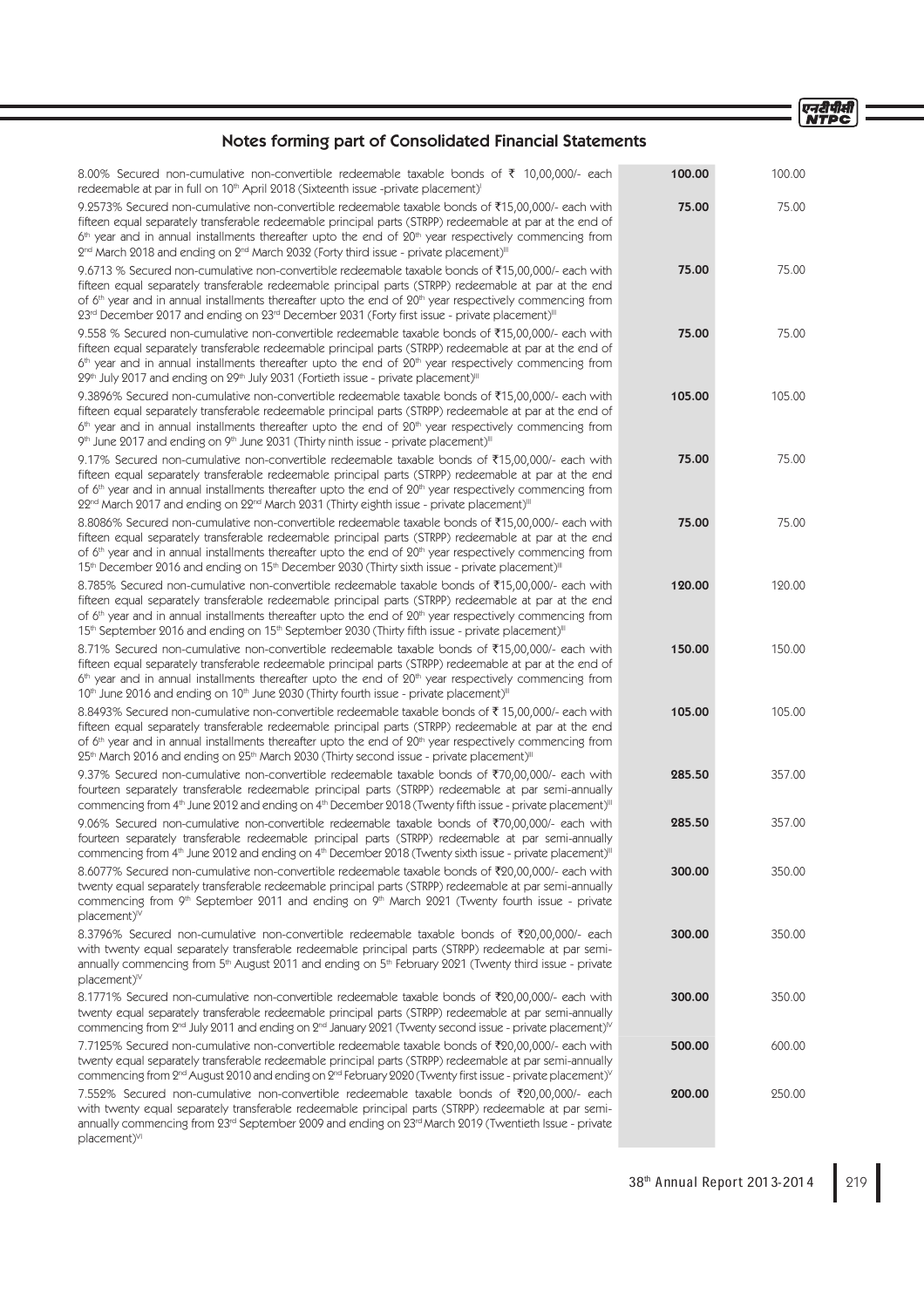| 9.55% Secured non-cumulative non-convertible taxable redeemable bonds of ₹10,00,000/- each with<br>ten equal separately transferable redeemable principal parts (STRPP) redeemable at par at the end of the<br>$6th$ year and in annual installments thereafter upto the end of 15 <sup>th</sup> year respectively from 30 <sup>th</sup> April 2002<br>(Thirteenth issue - Part B - private placement)VIII | 225.00    | 300.00    |
|------------------------------------------------------------------------------------------------------------------------------------------------------------------------------------------------------------------------------------------------------------------------------------------------------------------------------------------------------------------------------------------------------------|-----------|-----------|
| 9.55% Secured non-cumulative non-convertible taxable redeemable bonds of ₹10,00,000/- each<br>redeemable at par in ten equal annual installments commencing from the end of 6 <sup>th</sup> year and upto the end<br>of 15th year respectively from 18th April 2002 (Thirteenth issue -Part A - private placement) VIII                                                                                    | 225.00    | 300.00    |
| Unsecured*                                                                                                                                                                                                                                                                                                                                                                                                 |           |           |
| 8.61% Tax free secured non-cumulative non-convertible redeemable bonds of ₹ 10,00,000/- each<br>redeemable at par in full on 4 <sup>th</sup> March 2034 (Fifty First Issue C - Private Placement)*                                                                                                                                                                                                         | 320.00    |           |
| 8.63% Tax free secured non-cumulative non-convertible redeemable bonds of ₹ 10,00,000/- each<br>redeemable at par in full on 4 <sup>th</sup> March 2029 (Fifty First Issue B - Private Placement)*                                                                                                                                                                                                         | 105.00    |           |
| 9.34% Secured non-cumulative non-convertible redeemable taxable bonds of ₹10,00,000/- each<br>redeemable at par in full on 24 <sup>th</sup> March 2024 (Fifty Second Issue - private placement)*                                                                                                                                                                                                           | 750.00    |           |
| 8.19% Tax free secured non-cumulative non-convertible redeemable bonds - 2013 of ₹ 10,00,000/- each<br>redeemable at par in full on 4 <sup>th</sup> March 2024 (Fifty First Issue A - Private Placement)*                                                                                                                                                                                                  | 75.00     |           |
|                                                                                                                                                                                                                                                                                                                                                                                                            | 12,311.00 | 9,704.00  |
| Foreign currency notes                                                                                                                                                                                                                                                                                                                                                                                     |           |           |
| <b>Unsecured</b>                                                                                                                                                                                                                                                                                                                                                                                           |           |           |
| 4.75 % Fixed rate notes due for repayment on 3rd October 2022                                                                                                                                                                                                                                                                                                                                              | 3,030.50  | 2,745.50  |
| 5.625 % Fixed rate notes due for repayment on 14th July 2021                                                                                                                                                                                                                                                                                                                                               | 3,030.50  | 2,745.50  |
| 5.875 % Fixed rate notes due for repayment on 2nd March 2016                                                                                                                                                                                                                                                                                                                                               | 1,818.30  | 1,647.30  |
| <b>Term loans</b>                                                                                                                                                                                                                                                                                                                                                                                          |           |           |
| <b>From Banks</b>                                                                                                                                                                                                                                                                                                                                                                                          |           |           |
| <b>Secured</b>                                                                                                                                                                                                                                                                                                                                                                                             |           |           |
| Rupee loans <sup>IX</sup>                                                                                                                                                                                                                                                                                                                                                                                  | 3,399.34  | 2,986.65  |
| <b>Unsecured</b>                                                                                                                                                                                                                                                                                                                                                                                           |           |           |
| Foreign currency loans                                                                                                                                                                                                                                                                                                                                                                                     | 6,290.80  | 4,766.70  |
| Rupee Ioans                                                                                                                                                                                                                                                                                                                                                                                                | 18,905.07 | 13,919.18 |
| <b>From Others</b>                                                                                                                                                                                                                                                                                                                                                                                         |           |           |
| <b>Secured</b>                                                                                                                                                                                                                                                                                                                                                                                             |           |           |
| Rupee loans <sup>IX</sup>                                                                                                                                                                                                                                                                                                                                                                                  | 9,708.46  | 8,313.13  |
| <b>Unsecured</b>                                                                                                                                                                                                                                                                                                                                                                                           |           |           |
| Foreign currency loans (guaranteed by GOI)                                                                                                                                                                                                                                                                                                                                                                 | 2,456.03  | 2,604.09  |
| Other foreign currency loans                                                                                                                                                                                                                                                                                                                                                                               | 2,026.88  | 1,864.55  |
| Rupee Ioans                                                                                                                                                                                                                                                                                                                                                                                                | 12,503.04 | 13,090.55 |
| <b>Deposits</b>                                                                                                                                                                                                                                                                                                                                                                                            |           |           |
| <b>Unsecured</b>                                                                                                                                                                                                                                                                                                                                                                                           |           |           |
| Fixed deposits                                                                                                                                                                                                                                                                                                                                                                                             | 0.09      | 0.52      |
| <b>Others</b>                                                                                                                                                                                                                                                                                                                                                                                              |           |           |
| <b>Unsecured</b>                                                                                                                                                                                                                                                                                                                                                                                           |           |           |
| Bonds application money pending allotment                                                                                                                                                                                                                                                                                                                                                                  |           | 200.00    |
| Long term maturities of finance lease obligations                                                                                                                                                                                                                                                                                                                                                          |           |           |
| Secured                                                                                                                                                                                                                                                                                                                                                                                                    |           | 0.05      |
| Unsecured                                                                                                                                                                                                                                                                                                                                                                                                  | 62.29     |           |
| Total <sup>#</sup>                                                                                                                                                                                                                                                                                                                                                                                         | 75,542.30 | 64,587.72 |

# Includes ₹9,082.32 crore (previous year ₹8,651.80 crore) share of jointly controlled entities.

\* Formalities for creation of security as per terms of bond issue are in progress.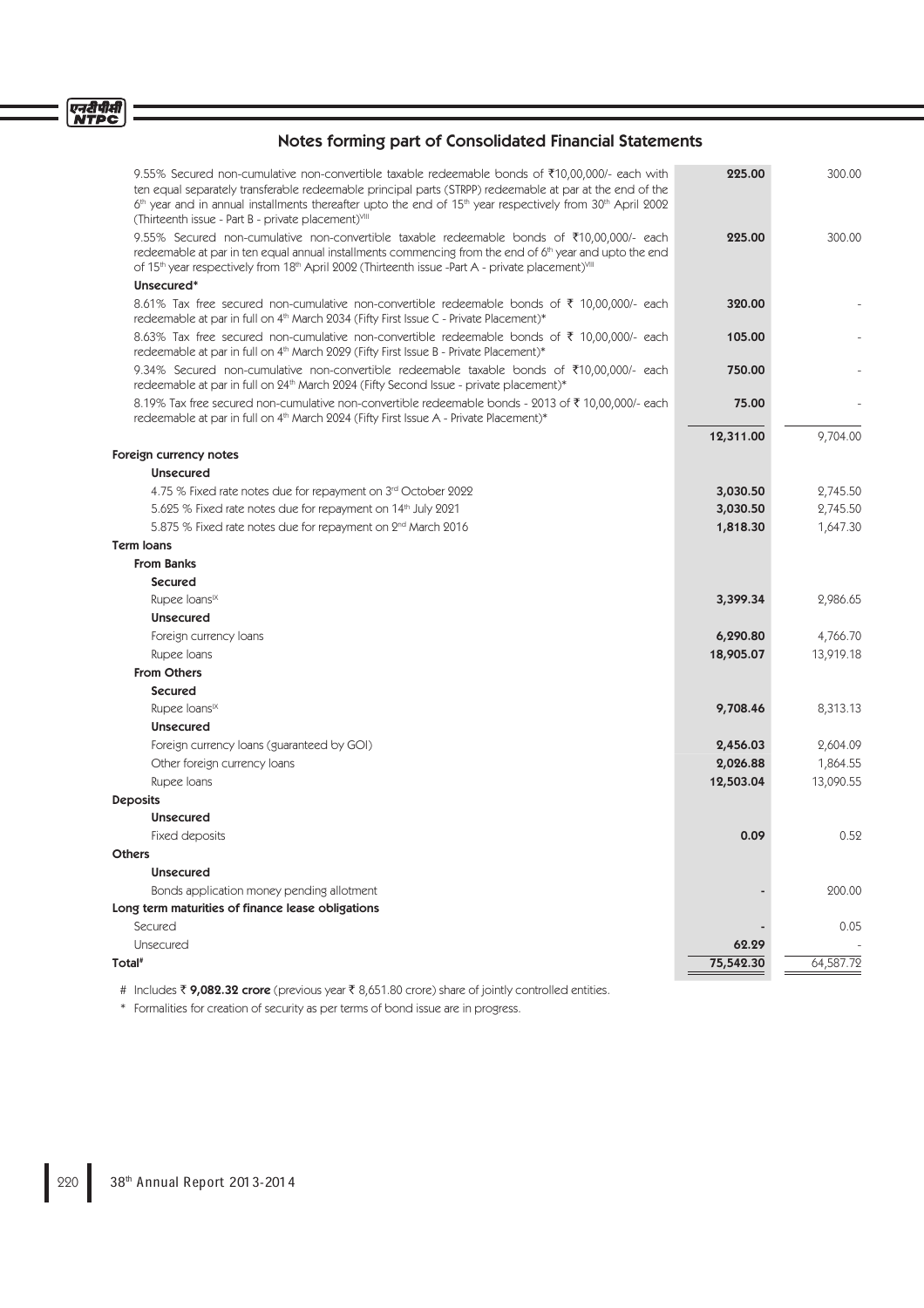# Notes forming part of Consolidated Financial Statements

## 5. Long-term borrowings

### a) Details of terms of repayment and rate of interest

|                                                     |                     |            |                 | ₹ Crore    |  |
|-----------------------------------------------------|---------------------|------------|-----------------|------------|--|
| <b>Particulars</b>                                  | Non current portion |            | Current portion |            |  |
|                                                     | 31.03.2014          | 31.03.2013 | 31.03.2014      | 31.03.2013 |  |
| <b>Term loans</b>                                   |                     |            |                 |            |  |
| Secured                                             |                     |            |                 |            |  |
| Rupee Ioans - Banks                                 | 3,399.34            | 2,986.65   | 310.00          | 192.87     |  |
| Rupee Ioans - Others                                | 9,708.46            | 8,313.13   | 395.34          | 357.82     |  |
| Foreign currency loan (guaranteed by GOI) - Others  |                     |            |                 | 96.44      |  |
|                                                     | 13,107.80           | 11,299.78  | 705.34          | 647.13     |  |
| <b>Unsecured</b>                                    |                     |            |                 |            |  |
| Foreign currency loans (guaranteed by GOI) - Others | 2,456.03            | 2,604.09   | 173.40          | 171.73     |  |
| Foreign currency loans - Banks                      | 6,290.80            | 4,766.70   | 257.84          | 233.59     |  |
| Other foreign currency loans - Others               | 2,026.88            | 1,864.55   | 393.67          | 576.19     |  |
| Rupee Ioans - Banks                                 | 18,905.07           | 13,919.18  | 1,764.06        | 1,759.13   |  |
| Rupee Ioans - Others                                | 12,503.04           | 13,090.55  | 1,591.23        | 1,367.73   |  |
|                                                     | 42,181.82           | 36,245.07  | 4,180.20        | 4,108.37   |  |
| Fixed deposits (unsecured)                          | 0.09                | 0.52       | 0.43            | 0.11       |  |

i) Secured rupee term loan from banks carry interest linked to SBI base rate or fixed interest rate ranging from 8% to 11.25% p.a., with monthly/quarterly/half-yearly rests. These loans are repayable in quarterly/half-yearly installments as per the terms of the respective loan agreements. The repayment period extends from a period of four to fifteen years after a moratorium period of six months from the COD or three to five years from the date of the loan agreement.

- ii) Secured rupee term loan from others carry interest linked to SBI base rate, SBI Advance Rate,rate notified by the lender for category 'A' public scetor undertaking, AAA bond yield rates plus agreed margin or fixed interest rate ranging from 7.71% to 13.00 % p.a., with monthly/quarterly/half-yearly rests. These loans are repayable in quarterly/half-yearly installments as per the terms of the respective loan agreements. The repayment period extends from a period of four to fifteen years after a moratorium period of six months from the COD or three to five years from the date of the loan agreement.
- iii) Unsecured Foreign Currency Loans (guaranteed by GOI) Others carry fixed rate of interest ranging from 1.80% p.a. to 2.30% p.a. and are repayable in 25 to 34 semi annual installments as of 31st March 2014.
- iv) Unsecured Foreign Currency Loans Banks include loans of  $\bar{x}$  589.81 crore (previous year  $\bar{x}$  591.81 crore) which carry fixed rate of interest of 1.88% p.a. to 4.31% p.a. and loans of  $\overline{\xi}$  5,958.83 crore (previous year  $\overline{\xi}$  4,408.48 crore) which carry floating rate of interest linked to 6M LIBOR. These loans are repayable in 2 to 24 semiannual instalments as of 31st March 2014, commencing after moratorium period if any, as per the terms of the respective loan agreements.
- v) Unsecured Foreign Currency Loans Others include loans of ₹1,424.92 crore (previous year ₹1,071.57 crore) which carry fixed rate of interest ranging from 1.88% p.a. to 4.31% p.a. and loans of  $\bar{x}$  995.63 crore (previous year  $\bar{x}$  1,277.60 crore) which carry floating rate of interest linked to 6M LIBOR/6M EURIBOR. These loans are repayable in 6 to 24 semiannual installments as of 31<sup>st</sup> March 2014, commencing after moratorium period if any, as per the terms of the respective loan agreements.
- Unsecured rupee term loans carry interest rate ranging from 5.707 % p.a. to 12.40 % p.a. with monthly/quarterly/half-yearly rests. These loans are repayable in quarterly / half-yearly / yearly installments as per the terms of the respective loan agreements. The repayment period extends from a period of seven to fifteen years after a moratorium period of six months to five years.
- vii) Unsecured fixed deposits carry interest ranging from 7.00% to 8.00% p.a. payable quarterly / monthly for non-cumulative schemes and on maturity in case of cumulative schemes compounded quarterly. As per the terms, deposits are repayable during a period of one to three years from the date of issue. However, same may be repaid earlier than their respective maturity in pursuance to applicable provisions and regulations of Companies Act, 2013.
- b) The finance lease obligations are repayable in installments as per the terms of the respective lease agreements generally over a period of four to seven years.
- c) During the year, the Company made public issue of  $\overline{21,750}$  crore (Fiftieth issue stated above) pursuant to Notification No.61/2013.F.No.178/37/2013-(ITA.I) dated 8<sup>th</sup> August 2013 issued by the Central Board of Direct Taxes, Department of Revenue, Ministry of Finance, GOI. The Company has utilised the issue proceeds as per the objects of the issue stated in the prospectus dated 25<sup>th</sup> November 2013 i.e funding of capital expenditure and refinancing for meeting the debt requirement in ongoing projects, including recoupment of expenditure already incurred.
- d) There has been no default in repayment of any of the loans or interest thereon as at the end of the year except that one of the Joint Venture Companies in which the Company has 32.86% share has defaulted in payment of principal and interest amounting to  $\bar{x}$  53.48 crore and ` 145.69 crore respectively as at the end of the year for a period varying from 30 to 198 days.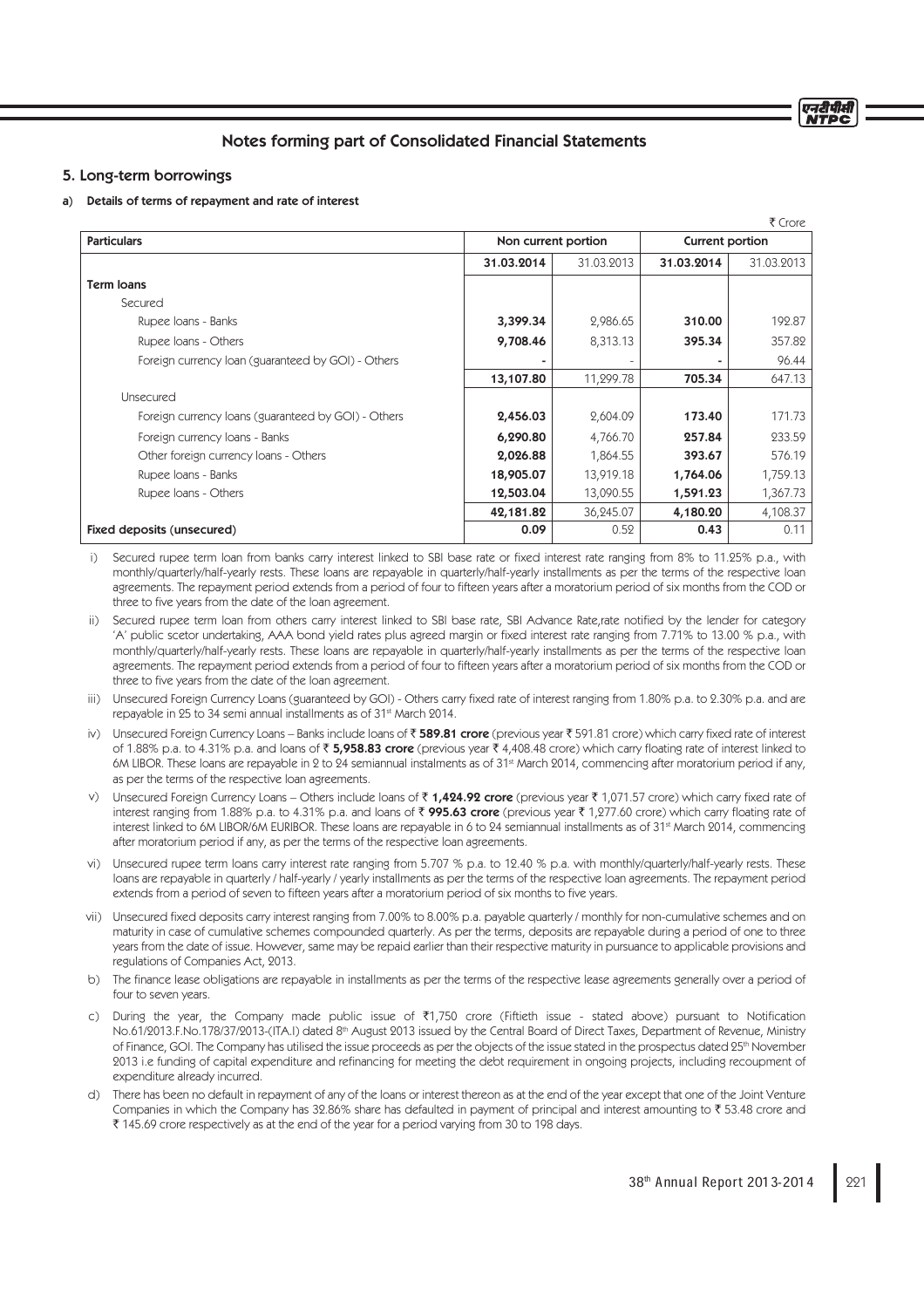#### Details of securities

एनदीपीसी **NTPC** 

- Secured by (I) English mortgage, on first pari-passu charge basis, of the office premises of the Company at Mumbai and (II) Equitable mortgage, by way of first charge, by deposit of title deeds of the immovable properties pertaining to National Capital Power Station.
- II Secured by (I) English mortgage, on first pari-passu charge basis, of the office premises of the Company at Mumbai and (II) Hypothecation of all the present and future movable assets (excluding receivables) of Singrauli Super Thermal Power Station, Anta Gas Power Station, Auraiya Gas Power Station, Barh Super Thermal Power Project, Farakka Super Thermal Power Station, Kahalgaon Super Thermal Power Station, Koldam Hydel Power Project, Simhadri Super Thermal Power Project, Sipat Super Thermal Power Project, Talcher Thermal Power Station, Talcher Super Thermal Power Project, Tanda Thermal Power Station, Vindhyachal Super Thermal Power Station, National Capital Power Station, Dadri Gas Power Station, Feroze Gandhi Unchahar Power Station and Tapovan-Vishnugad Hydro Power Project as first charge, ranking pari-passu with charge, if any, already created in favour of the Company's Bankers on such movable assets hypothecated to them for working capital requirement.
- III Secured by (I) English mortgage, on first pari passu charge basis, of the office premises of the Company at Mumbai and (II) Equitable mortgage of the immovable properties, on first pari-passu charge basis, pertaining to Sipat Super Thermal Power Project by extension of charge already created.
- Secured by (I) English mortgage, on first pari-passu charge basis, of the office premises of the Company at Mumbai and (II)Equitable mortgage, by way of first charge, by deposit of the title deeds of the immovable properties pertaining to Sipat Super Thermal Power Project.
- V Secured by (I) English mortgage, on first pari-passu charge basis, of the office premises of the Company at Mumbai, (II) Hypothecation of all the present and future movable assets (excluding receivables) of Barh Super Thermal Power Project on first pari-passu charge basis, ranking pari passu with charge already created in favour of Trustee for other Series of Bonds and (III) Equitable mortgage of the immovable properties, on first pari-passu charge basis, pertaining to Ramagundam Super Thermal Power Station by extension of charge already created.
- VI Secured by (I) English mortgage, on first pari-passu charge basis, of the office premises of the Company at Mumbai and (II) Equitable mortgage, by way of fi rst charge, by deposit of title deeds of the immovable properties pertaining to Ramagundam Super Thermal Power Station.
- VII Secured by (I) English mortgage, on first pari-passu charge basis, of the office premises of the Company at Mumbai, (II) Equitable mortgage of the immovable properties, on first pari-passu charge basis, pertaining to National Capital Power Station by extension of charge already created.
- VIII Secured by (I) English mortgage, on first pari-passu charge basis, of the office premises of the Company at Mumbai, (II) Hypothecation of all the present and future movable assets (excluding receivables) of Singrauli Super Thermal Power Station, Anta Gas Power Station, Auraiya Gas Power Station, Barh Super Thermal Power Project, Farakka Super Thermal Power Station, Kahalgaon Super Thermal Power Station, Koldam Hydel Power Project, Simhadri Super Thermal Power Project, Sipat Super Thermal Power Project, Talcher Thermal Power Station, Talcher Super Thermal Power Project, Tanda Thermal Power Station, Vindhyachal Super Thermal Power Station, National Capital Power Station, Dadri Gas Power Station, Feroze Gandhi Unchahar Power Station and Tapovan-Vishnugad Hydro Power Project as first charge, ranking pari-passu with charge, if any, already created in favour of the Company's Bankers on such movable assets hypothecated to them for working capital requirement and (III) Equitable mortgage of the immovable properties, on first pari-passu charge basis, pertaining to Singrauli Super Thermal Power Station by extension of charge already created.
- IX (i) Secured by equitable mortagage/hypothecation of all the present and future Fixed Assets and Moveable Assets of Bhilai Expansion Project (CPP - III) belonging to Joint Venture entity.
	- (ii) Secured by equitable mortagage/hypothecation of all the present and future Fixed Assets and Moveable Assets of CPP-II at Rourkela, Durgapur, Bhilai & Corporate office belonging to Joint Venture entity.
	- (iii) Secured by first charge by way of hypothecation of all moveable assets of Indira Gandhi Super Thermal Power Project (3 X 500 MW) Coal Based Thermal Power Project at Jhajjar Distt. in state of Haryana belonging to Joint Venture entity, comprising its movable plant and machinery, machinery spares, tools and accessories, furniture & fixture, vehicles and all other movable assets, present and future, including intangible assets, goodwill, uncalled capital, revenue and receivable of the project except for specified receivables on which first charge would be ceded to working capital lenders present and future and

Secured by first charge by way of mortgage by deposit of title deed of lands (approx 2049.11 acres) and other immovable properties of Indira Gandhi Super Thermal Power Project (3 x 500 MW) coal based thermal power project at jhajjar district in State of Haryana together with buildings and structure erected / constructed / standing thereon and all plant and machinery, and equipment attached to the earth or permanently fastened to the earth comprised therein, in respect of which the Joint venture entity, as a owner seized and possessed of and otherwise well and fully entitled to, both present and future assets.

- (iv) Secured by equitable mortgage / hypothecation of all present and future fixed and movable assets of Nabinagar TPP (4\*250) MW of Bharitiya Rail Bijilee Company Ltd., a subsidiary company, as first charge, ranking pari passu with charge already created with PFC for 60% of total debts and balance 40% with REC.
- Secured by equitable mortgage/hypothecation of all the present and future Fixed Assets and Moveable Assets of Power Plant and associated LNG facilities at village Anjanwel, Guhagar, Distt. Ratnagiri belonging to Joint Venture entity.
- (vi) Secured by a first priority charge on all assets of the Project, present & future, movable & immovable and land, in respect of loan from consortium led by SBI for Kanti Bijlee Utpadan Nigam Ltd. expansion project. The security will rank pari-pasu with all term lenders of the project. The charge has been created in favor of Security trustee i.e. SBI Cap Trustee Co. Ltd. Legal mortgage of land in favor of security trustee has been executed for 594.84 acres out of 987.93 acres.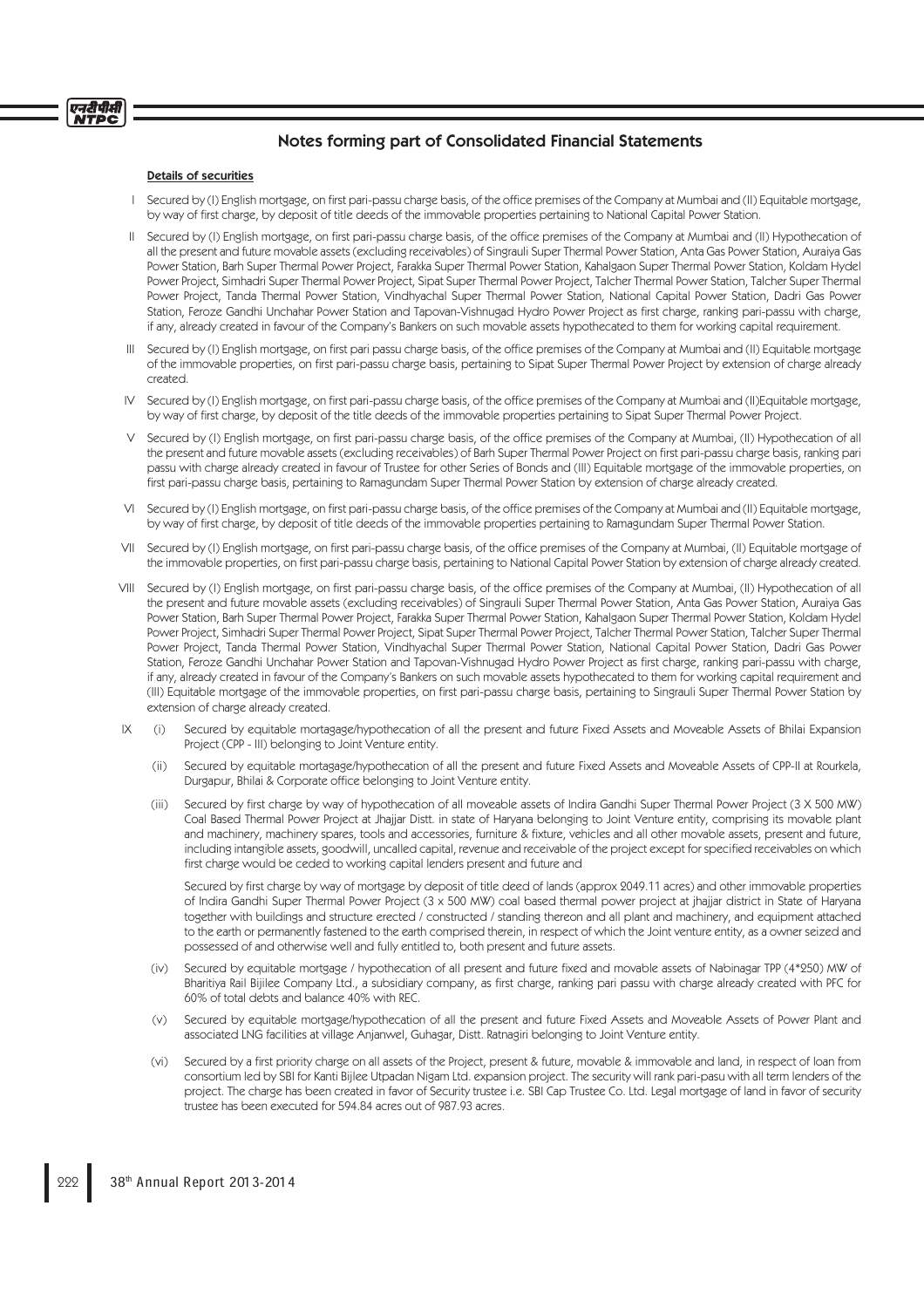एनटीपीर्स **NTDC** 

# Notes forming part of Consolidated Financial Statements

- (vii) Secured by Equitable mortgage, by way of first charge, by deposit of the title deeds of the immovable properties pertaining to Meja Thermal Power Project. Deed of Hypothecation for all present and future movable assets of Meja Urja Nigam Private Limited has also been executed with the Security Trustee and the Indenture of Mortgage with the Security Trustee has been registered with appropriate authority.
- (viii) Secured by a first priority charge on all assets of the Nabinagar Power Generating Company Pvt.Ltd., present and future, movable and immovable through a deed of hypothecation and simple mortgage of land.
- (ix) Secured by first charge on all movable and immovable, present and future assets of the NTPC Tamilnadu Energy Company Ltd.
- X Security cover mentioned at sl. no. I to IX is above 100% of the debt securities outstanding.

## 5A. Short-term borrowings

|                           |            | ₹ Crore    |
|---------------------------|------------|------------|
| As at                     | 31.03.2014 | 31.03.2013 |
| Loans repayable on demand |            |            |
| <b>From Banks</b>         |            |            |
| Secured                   |            |            |
| Cash Credit               | 433.64     | 382.16     |
| Total #                   | 433.64     | 382.16     |

# Includes ₹ 361.01 crore (previous year ₹ 347.12 crore) share of jointly controlled entities.

- a) Includes cash credit secured by hypothecation of stock in trade, book debts of Stage-I of Kanti Bijlee Utpadan Nigam Ltd. with floating rate of interest linked to the bank's base rate.
- b) Includes borrowings secured by way of first pari-passu charge along with Power Finance Corporation Ltd. on the fixed assets, revenue and receivables of Aravali Power Company Pvt. Ltd.. Rate of interest is applicable at the base rate of the respective banks.
- c) Includes cash credit secured by charge on spares, present and future stock of coal and fuel at various places of NTPC Tamilnadu Energy Company Limited and Debtors with floating rate of interest linked to bank's base rate.
- d) There has been no default in payment of principal and interest as at the end of the year.

## 6. Deferred tax liabilities (net)

|                                                      |                     |                                                | ₹ Crore             |
|------------------------------------------------------|---------------------|------------------------------------------------|---------------------|
|                                                      | As at<br>01.04.2013 | Additions/<br>(Adjustments)<br>during the year | As at<br>31.03.2014 |
| Deferred tax liability                               |                     |                                                |                     |
| Difference of book depreciation and tax depreciation | 6,519.89            | 392.76                                         | 6,912.65            |
| Less: Deferred tax assets                            |                     |                                                |                     |
| Provisions & other disallowances for tax purposes    | 789.64              | (12.08)                                        | 777.56              |
| Disallowances u/s 43B of the Income Tax Act, 1961    | 334.13              | 59.00                                          | 393.13              |
|                                                      | 5,396.12            | 345.84                                         | 5,741.96            |
| Less: Recoverable from beneficiaries                 | 4,315.40            | 187.25                                         | 4,502.65            |
| Total $#$                                            | 1,080.72            | 158.59                                         | 1,239.31            |

# Includes ₹ 187.26 crore (previous year ₹ 183.23 crore) share of jointly controlled entities.

a) The net increase during the year in the deferred tax liability of  $\bar{f}$  158.59 crore (previous year  $\bar{f}$  316.23 crore) has been debited to Statement of Profit and Loss.

b) Deferred tax assets and deferred tax liabilities have been offset as they relate to the same governing laws.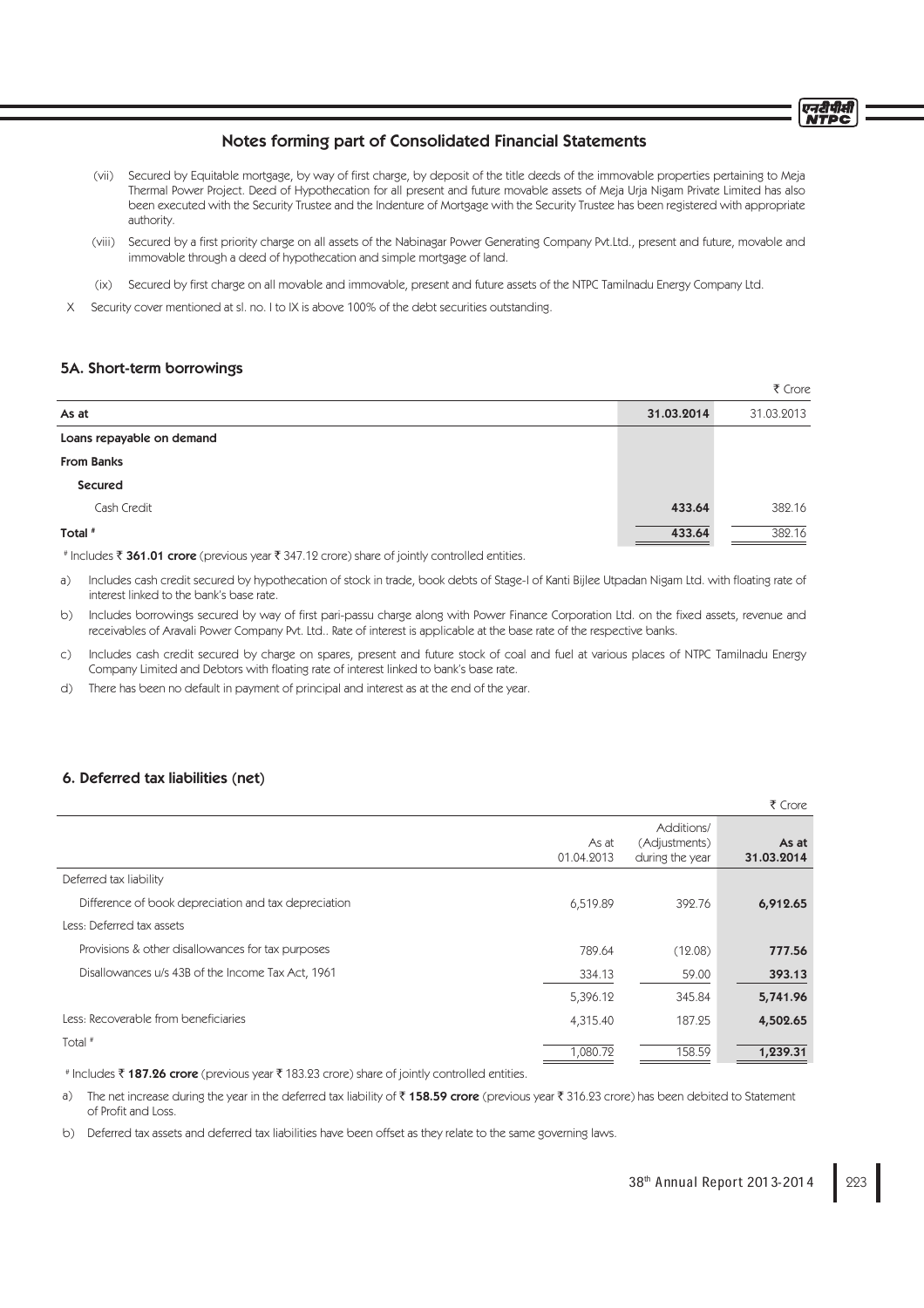# Notes forming part of Consolidated Financial Statements

# 7. Other long-term liabilities

|                                                 |            | ₹ Crore    |
|-------------------------------------------------|------------|------------|
| As at                                           | 31.03.2014 | 31.03.2013 |
| Trade payables                                  | 6.00       | 6.83       |
| Deferred foreign currency fluctuation liability | 151.99     | 135.60     |
| Other liabilities                               |            |            |
| Payable for capital expenditure                 | 2,853.96   | 2,070.39   |
| <b>Others</b>                                   | 69.63      | 4.84       |
| Total #                                         | 3,081.58   | 2,217.66   |

# Includes ₹156.35 crore (previous year ₹21.36 crore) share of jointly controlled entities.

a) In line with accounting policy no.L.3 (Note 1) deferred foreign currency fluctuation liability to the extent of  $\bar{\tau}$  16.39 crore (previous year  $\bar{\tau}$  1.17 crore) has been made during the year.

b) Other liabilities - Others include deposits received from contractors, customers and other parties.

# 8. Long-term provisions

|                         |            | ₹ Crore    |
|-------------------------|------------|------------|
| As at                   | 31.03.2014 | 31.03.2013 |
| Provision for           |            |            |
| Employee benefits       | 886.71     | 752.48     |
| Contractual obligations | 10.09      | 8.72       |
| Total <sup>#</sup>      | 896.80     | 761.20     |

# Includes ₹17.44 crore (previous year ₹21.26 crore) share of jointly controlled entities.

a) Disclosure required by AS 15 on 'Employee Benefits' has been made in Note-40.

b) Disclosure required by AS 29 on 'Provisions, Contingent Liabilities and Contingent Assets' has been made in Note-48.

# 9. Trade payables

|                         |            | ₹ Crore    |
|-------------------------|------------|------------|
| As at                   | 31.03.2014 | 31.03.2013 |
| For goods and services# | 7,427.70   | 5.862.29   |

# Includes ₹ 287.98 crore (previous year ₹ 237.30 crore) share of jointly controlled entities.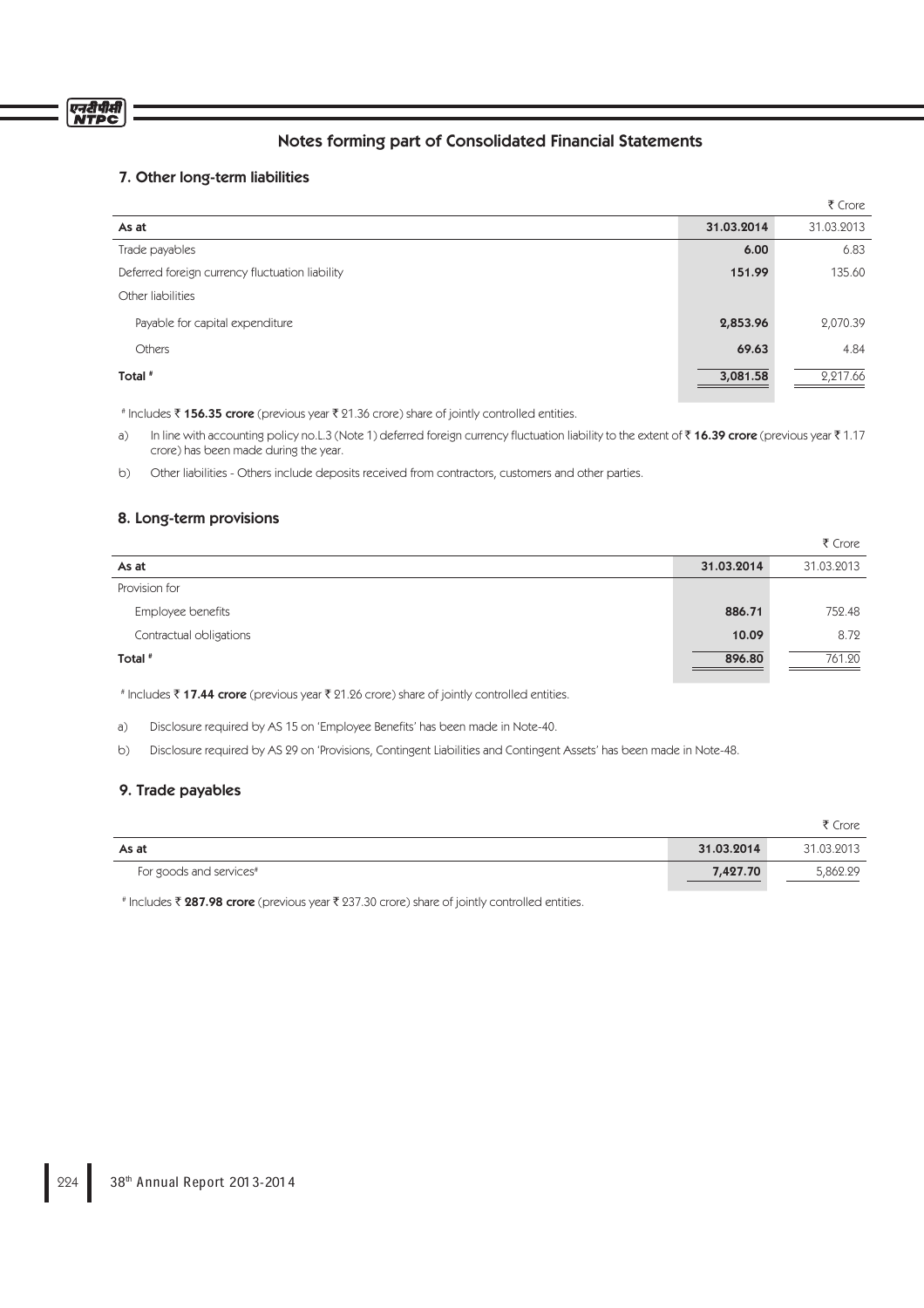# Notes forming part of Consolidated Financial Statements

## 10. Other current liabilities

|                                                         |            | ₹ Crore    |
|---------------------------------------------------------|------------|------------|
| As at                                                   | 31.03.2014 | 31.03.2013 |
| Current maturities of long term borrowings              |            |            |
| <b>Bonds-Secured</b>                                    | 593.00     | 693.00     |
| From Banks                                              |            |            |
| Secured                                                 |            |            |
| Rupee term loans                                        | 310.00     | 192.87     |
| Unsecured                                               |            |            |
| Foreign currency loans                                  | 257.84     | 233.59     |
| Rupee term loans                                        | 1,764.06   | 1,759.13   |
| From Others                                             |            |            |
| Secured                                                 |            |            |
| Rupee term loans                                        | 395.34     | 357.82     |
| Foreign currency loan (guaranteed by GOI)               |            | 96.44      |
| Unsecured                                               |            |            |
| Foreign currency loans (guaranteed by GOI)              | 173.40     | 171.73     |
| Other foreign currency loans                            | 393.67     | 576.19     |
| Rupee term loans                                        | 1591.23    | 1367.73    |
| Fixed deposits                                          | 0.43       | 0.11       |
|                                                         | 5,478.97   | 5,448.61   |
| Current maturities of finance lease obligations-Secured | 0.07       | 0.29       |
| Interest accrued but not due on borrowings              | 811.80     | 670.55     |
| Interest accrued and due on borrowings                  | 47.87      |            |
| Unpaid dividends                                        | 14.21      | 15.67      |
| Unpaid matured deposits and interest accrued thereon    | 0.22       | 0.20       |
| Unpaid matured bonds and interest accrued thereon       | 0.58       | 0.59       |
| Unpaid bond refund money-Tax free bonds                 | 0.52       |            |
| Book overdraft                                          | 3.07       | 20.88      |
| Advances from customers and others                      | 508.10     | 424.50     |
| Payable for capital expenditure                         | 5,279.85   | 4,218.05   |
| Other payables                                          |            |            |
| Tax deducted at source and other statutory dues         | 255.49     | 195.45     |
| Deposits from contractors and others                    | 952.28     | 1,264.91   |
| Gratuity obligations                                    | 30.10      | 93.12      |
| Payable to employees                                    | 288.68     | 468.81     |
| Others                                                  | 551.63     | 343.44     |
| Total #                                                 | 14,223.44  | 13,165.07  |
|                                                         |            |            |

# Includes **₹ 1,640.00 crore** (previous year ₹ 1,490.20 crore) share of jointly controlled entities.

a) Details in respect of rate of interest and terms of repayment of secured and unsecured current maturities of long term borrowings indicated above are disclosed in Note 5.

b) Interest accrued and due on borrowings pertains to one of the Joint Venture Companies. Refer Note 5 d).

c) Unpaid dividends, matured deposits and bonds including the interest accrued thereon include the amounts which have either not been claimed by the investors/holders of the equity shares/bonds/fixed deposits or are on hold pending legal formalities etc. Out of the above, no amount is due for payment to investor education and protection fund.

d) Payable for capital expenditure includes liabilities of ₹ 165.11 crore (previous year ₹ 378.77 crore) towards an equipment supplier pending evaluation of performance and guarantee test results of steam/turbine generators at some of the stations. Pending settlement, liquidated damages recoverable for shortfall in performance of these equipments, if any, have not been recognised.

e) Other payables - Others include amount payable to hospitals, retired employees etc.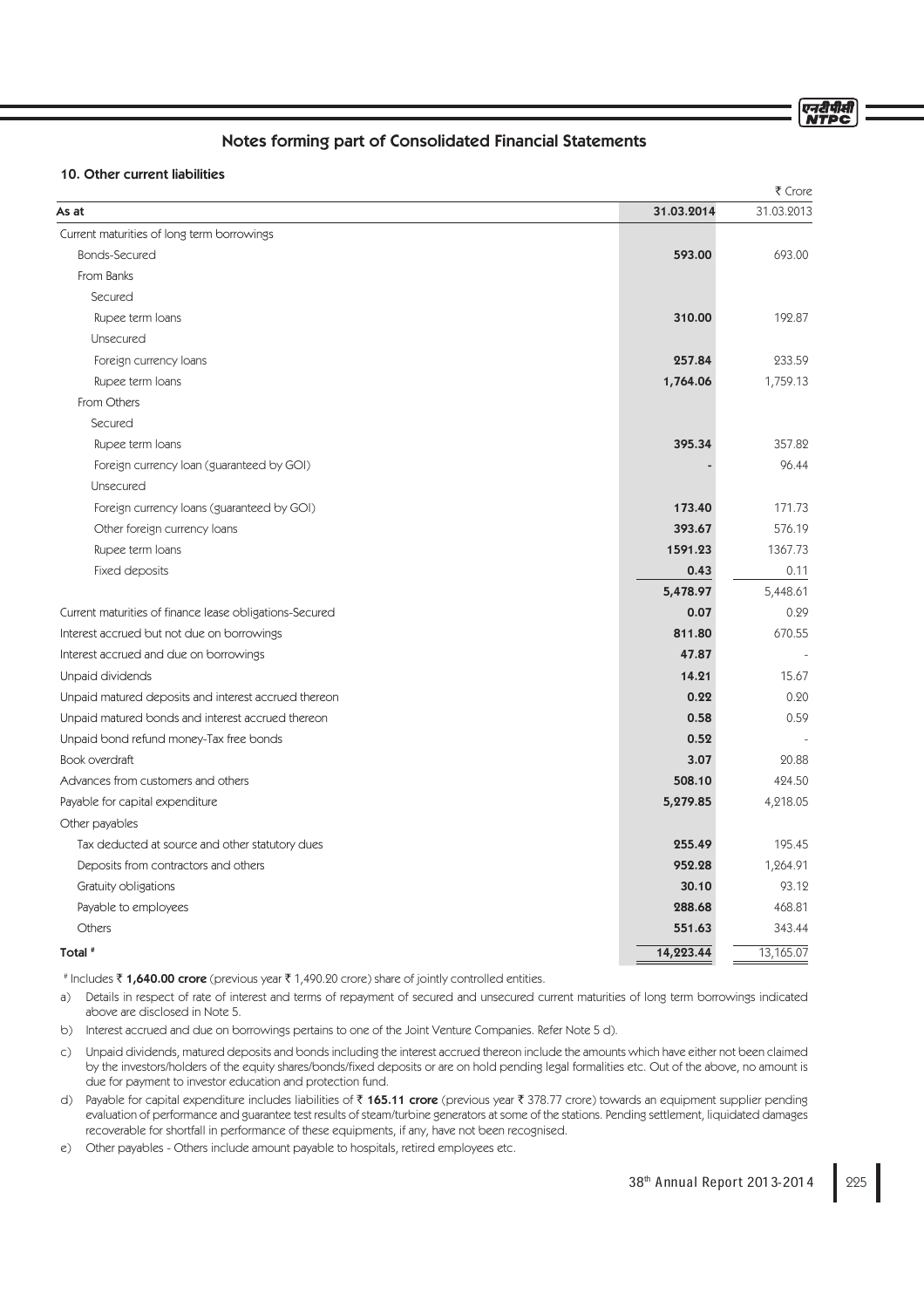# एनरीपीर्स

# Notes forming part of Consolidated Financial Statements

# 11. Short-term provisions

|                                                |            | ₹ Crore    |
|------------------------------------------------|------------|------------|
| As at                                          | 31.03.2014 | 31.03.2013 |
| Provision for                                  |            |            |
| Employee benefits                              | 1,088.52   | 1,429.83   |
| Proposed dividend                              | 1,491.06   | 1,718.27   |
| Tax on proposed dividend                       | 253.41     | 291.99     |
| Obligations incidental to land acquisition     | 3,001.72   | 2,228.72   |
| Tariff adjustment                              | 1,293.69   | 1,333.29   |
| Shortage in fixed assets pending investigation | 6.17       | 1.09       |
| Others                                         | 440.56     | 285.83     |
| Total #<br>- マネロロッター マーク・ストリー マーク・コール アンバイン    | 7,575.13   | 7,289.02   |

# Includes ₹ **146.50 crore** (previous year ₹ 155.18 crore) share of jointly controlled entities.

a) Disclosure required by AS 15 on 'Employee Benefits' has been made in Note 40.

b) Disclosure required by AS 29 on 'Provisions, Contingent Liabilities and Contingent Assets' has been made in Note 48.

- c) The Company aggrieved over many of the issues as considered by the CERC in the tariff orders for its stations for the period 2004-09 had filed appeals with the Appellate Tribunal for Electricity (APTEL). The APTEL disposed off the appeals favourably directing the CERC to revise the tariff orders as per directions and methodology given. Some of the issues decided in favour of the Company by the APTEL were challenged by the CERC in the Hon'ble Supreme Court of India. Subsequently, the CERC has issued revised tariff orders for all the stations except one for the period 2004-09, considering the judgment of APTEL subject to disposal of appeals pending before the Hon'ble Supreme Court of India. Towards the above and other anticipated tariff adjustments, provision of ₹122.96 crore (previous year ₹166.35 crore) has been made during the year and in respect of some of the stations, an amount of  $\bar{x}$  162.56 crore ( previous year  $\bar{x}$  63.11 crore) has been written back.
- d) Other provisions include ₹ 53.64 crore (previous year ₹ 46.27 crore) towards cost of unfinished minimum work programme demanded by the Ministry of Petroleum and Natural Gas (MoP&NG) including interest thereon in relation to block AA-ONN-2003/2 [Refer Note 31 C (ii)] and ₹ 378.52 crore (previous year ₹ 200.84 crore) towards provision for litigation cases.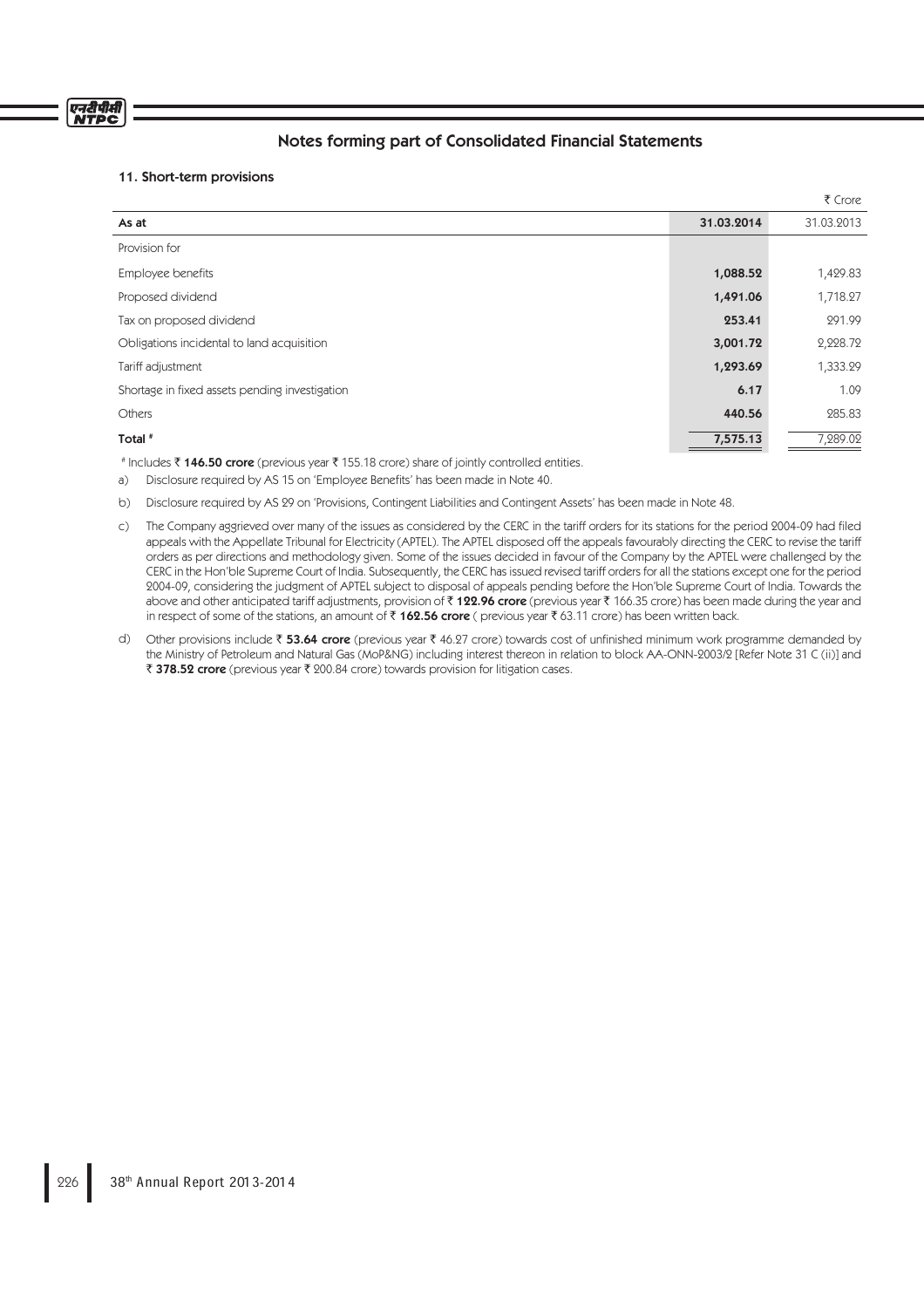एनरीपीसी<br>NTPC

# Notes forming part of Consolidated Financial Statements

## 12. Tangible assets

|                                                           |                                            |                     |              |                       |           |          |                                                       |           |                     | ₹ Crore   |
|-----------------------------------------------------------|--------------------------------------------|---------------------|--------------|-----------------------|-----------|----------|-------------------------------------------------------|-----------|---------------------|-----------|
|                                                           | Gross Block<br>Depreciation / Amortisation |                     |              |                       |           |          | Net Block                                             |           |                     |           |
|                                                           | As at                                      |                     | Deductions / | As at                 | Upto      |          | For Deductions /                                      | Upto      | As at               | As at     |
|                                                           | 01.04.2013                                 | Additions           | Adjustments  | 31.03.2014 01.04.2013 |           |          | the year Adjustments 31.03.2014 31.03.2014 31.03.2013 |           |                     |           |
| Land                                                      |                                            |                     |              |                       |           |          |                                                       |           |                     |           |
| (including development expenses)                          |                                            |                     |              |                       |           |          |                                                       |           |                     |           |
| Freehold                                                  | 5,203.64                                   | 761.20              | (994.28)     | 6,959.12              |           |          |                                                       |           | 6,959.12            | 5,203.64  |
| Leasehold                                                 | 1,529.13                                   | 838.46              | (71.74)      | 2,439.33              | 173.86    | 268.38   | (2.16)                                                | 444.40    | 1,994.93            | 1,355.27  |
| Roads, bridges, culverts & helipads                       | 638.27                                     | 92.51               | (10.93)      | 741.71                | 206.89    | 27.24    | 0.08                                                  | 234.05    | 507.66              | 431.38    |
| <b>Buildings</b>                                          |                                            |                     |              |                       |           |          |                                                       |           |                     |           |
| Freehold                                                  |                                            |                     |              |                       |           |          |                                                       |           |                     |           |
| Main plant                                                | 5,087.31                                   | 313.51              | (18.36)      | 5,419.18              | 1,396.68  | 157.04   | 2.99                                                  | 1,550.73  | 3,868.45            | 3,690.63  |
| Others                                                    | 2,636.65                                   | 255.71              | (40.36)      | 2,932.72              | 990.20    | 111.28   | (2.64)                                                | 1,104.12  | 1,828.60            | 1,646.45  |
| Leasehold                                                 | 51.61                                      |                     | 0.02         | 51.59                 | 27.74     | 1.90     | $\Box$                                                | 29.64     | 21.95               | 23.87     |
| Temporary erection                                        | 38.17                                      | 2.89                | 0.11         | 40.95                 | 35.35     | 1.88     | 0.20                                                  | 37.03     | 3.92                | 2.82      |
| Water supply, drainage & sewerage system                  | 688.82                                     | 37.05               | (3.91)       | 729.78                | 322.15    | 23.08    | 0.09                                                  | 345.14    | 384.64              | 366.67    |
| MGR track and signalling system                           | 1,355.56                                   | 33.52               | (19.37)      | 1,408.45              | 635.88    | 49.20    | $\bar{z}$                                             | 685.08    | 723.37              | 719.68    |
| Railway siding                                            | 497.71                                     | 153.38              | (1.92)       | 653.01                | 179.73    | 28.92    | 0.06                                                  | 208.59    | 444.42              | 317.98    |
| Earth dam reservoir                                       | 337.19                                     | 0.16                | (1.72)       | 339.07                | 111.84    | 16.79    | $\overline{a}$                                        | 128.63    | 210.44              | 225.35    |
| Plant and equipment                                       |                                            |                     |              |                       |           |          |                                                       |           |                     |           |
| Owned                                                     | 93,336.04                                  | 10,538.42           | (3,042.35)   | 106,916.81            | 36,654.71 | 4,609.21 | 210.72                                                | 41,053.20 | 65,863.61           | 56,681.33 |
| Leased                                                    |                                            | 60.00               |              | 60.00                 |           | 1.06     |                                                       | 1.06      | 58.94               |           |
| Furniture and fixtures                                    | 444.02                                     | 40.01               | 1.88         | 482.15                | 254.85    | 19.04    | 1.55                                                  | 272.34    | 209.81              | 189.17    |
| Vehicles including speedboats                             |                                            |                     |              |                       |           |          |                                                       |           |                     |           |
| Owned                                                     | 11.61                                      | 1.95                | 1.54         | 12.02                 | 6.08      | 0.82     | 1.20                                                  | 5.70      | 6.32                | 5.53      |
| Leased                                                    | 2.33                                       | $\overline{a}$      | 1.74         | 0.59                  | 2.02      | 0.22     | 1.70                                                  | 0.54      | 0.05                | 0.31      |
| Office equipment                                          | 164.09                                     | 21.43               | 2.70         | 182.82                | 79.21     | 10.98    | 2.31                                                  | 87.88     | 94.94               | 84.88     |
| EDP, WP machines and satcom equipment                     | 402.62                                     | 24.42               | 13.61        | 413.43                | 275.47    | 28.18    | 12.22                                                 | 291.43    | 122.00              | 127.15    |
| Construction equipments                                   | 175.36                                     | 14.11               | (2.10)       | 191.57                | 90.77     | 11.18    | 1.47                                                  | 100.48    | 91.09               | 84.59     |
| Electrical installations                                  | 415.99                                     | 42.26               | (6.61)       | 464.86                | 166.43    | 17.08    | 0.50                                                  | 183.01    | 281.85              | 249.56    |
| Communication equipments                                  | 98.34                                      | 7.63                | (0.24)       | 106.21                | 53.47     | 5.15     | 0.71                                                  | 57.91     | 48.30               | 44.87     |
| Hospital equipments                                       | 32.51                                      | 4.37                | 0.36         | 36.52                 | 16.27     | 1.24     | 0.22                                                  | 17.29     | 19.23               | 16.24     |
| Laboratory and workshop equipments                        | 53.00                                      | 9.55                | (0.12)       | 62.67                 | 15.28     | 2.53     | 0.04                                                  | 17.77     | 44.90               | 37.72     |
| Assets under 5 KM scheme of the GOI                       | 0.53                                       | 86.24               | (13.03)      | 99.80                 | 0.01      | 20.66    | ÷,                                                    | 20.67     | 79.13               | 0.52      |
| Capital expenditure on assets not<br>owned by the Company | 225.30                                     | 38.74               | 4.55         | 259.49                | 152.57    | 16.82    |                                                       | 169.39    | 90.10               | 72.73     |
| Assets of Government                                      | 2.81                                       |                     |              | 2.81                  |           |          |                                                       |           | 2.81                | 2.81      |
| Less:Grants from Government                               | 2.81                                       |                     |              | 2.81                  |           |          |                                                       |           | 2.81                | 2.81      |
| Assets created from fly ash utilisation fund              | $\mathcal{L}$                              | 0.49                | (4.09)       | 4.58                  |           |          |                                                       |           | 4.58                |           |
| Less: set off against fly ash utilisation<br>fund         | $\sim$                                     | 0.49                | (4.09)       | 4.58                  |           |          |                                                       |           | 4.58                |           |
| Total <sup>#</sup>                                        | 113,425.80 13,377.52                       |                     | (4, 200.53)  | 131,003.85 41,847.46  |           | 5,429.88 | 231.26                                                | 47,046.08 | 83,957.77 71,578.34 |           |
| Previous year                                             |                                            | 88,553.19 22,624.73 | (2, 247.88)  | 113,425.80 37,639.72  |           | 4,323.29 | 115.55                                                | 41,847.46 | 71,578.34           | 50,913.47 |

# Netblock includes **₹ 11,204.26 crore** (previous year ₹ 8,270.35 crore) share of jointly controlled entities.

a) The conveyancing of the title to 11,666 acres of freehold land of value  $\bar{\tau}$  2,614.90 crore (previous year 12,211 acres of value  $\bar{\tau}$  1,788.36 crore), buildings & structures of value ₹61.27 crore (previous year ₹136.74 crore) and also execution of lease agreements for 11,071 acres of land of value ₹ 749.88 crore (previous year 10,703 acres, value ₹ 476.70 crore) in favour of the Company are awaiting completion of legal formalities.

b) Leasehold land includes 818 acres valuing ₹ 29.67 crore (previous year 2,002 acres valuing ₹ 642.07 crore) acquired on perpetual lease and accordingly not amortised.

c) Land does not include value of 33 acres (previous year 1,181 acres) of land in possession of the Company. This will be accounted for on settlement of the price thereof by the State Government Authorities.

d) Land includes 1,523 acres of value  $\bar{x}$  173.82 crore (previous year 1,233 acres of value  $\bar{x}$  14.99 crore) not in possession of the Company. The Company is taking appropriate steps for repossession of the same.

e) Land includes an amount of  $\bar{\tau}$  168.41 crore (previous year  $\bar{\tau}$  152.48 crore) deposited with various authorities in respect of land in possession which is subject to adjustment on final determination of price.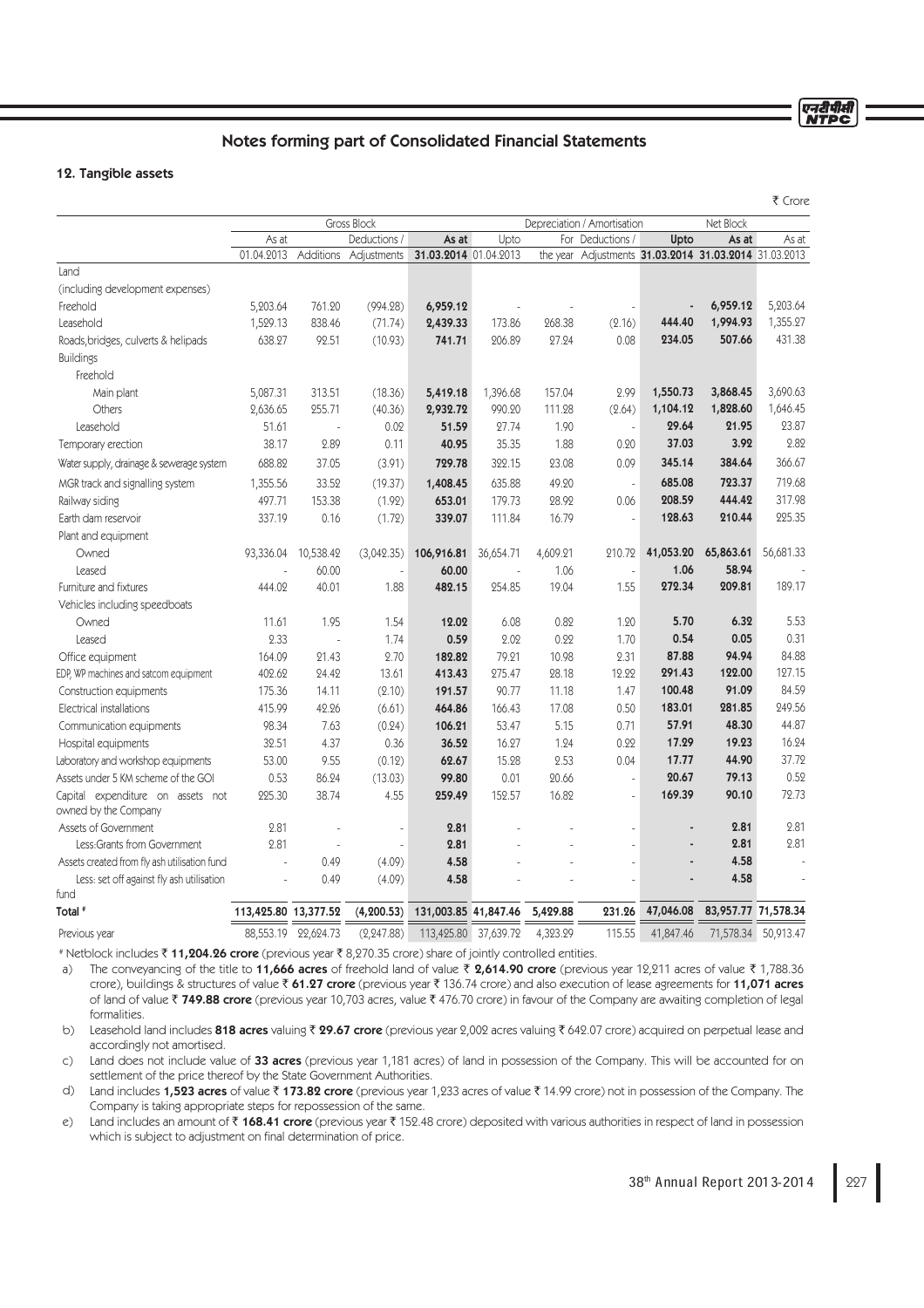#### एनदीपीसी **NTPC**

# Notes forming part of Consolidated Financial Statements

- f) Possession of land measuring 98 acres (previous year 98 acres) consisting of 79 acres of freehold land (previous year 79 acres) and **19 acres** of lease hold land (previous year 19 acres) of value ₹ 0.21 crore (previous year ₹ 0.21 crore) was transferred to Uttar Pradesh Rajya Vidyut Utpadan Nigam Ltd. (erstwhile UPSEB) for a consideration of  $\bar{\tau}$  0.21 crore. Pending approval for transfer of the said land, the area and value of this land has been included in the total land of the Company. The consideration received from erstwhile UPSEB is disclosed under Note -10 - 'Other Current Liabilities -as other liabilities'.
- g) Ministry of Power, Government of India vide its notification no. 2/38/99-BTPS (Volume VII) dated 22<sup>nd</sup> September 2006 transferred land of a power station to the Company on operating lease of 50 years. Lease rent for the year amounting to  $\bar{\tau}$  6.24 crore (previous year  $\bar{\tau}$  6.20 crore) has been charged to the Statement of Profit & Loss.
- h) During the year, the accounting of 'Expenditure towards diversion of forest land' disclosed under Capital Work-in-progress (Note-13) was reviewed considering the status of lease agreements entered with various state authorities. Consequently, an amount of ₹ 233.70 crore has been classified as Tangible Assets-Leasehold land and amortised from the effective date of commencement of lease.
- i) The Company has received an opinion from the EAC of the ICAI on accounting treatment of capital expenditure on assets not owned by the Company wherein it was opined that such expenditure are to be charged to the Statement of Profit & Loss as and when incurred. The Company has represented that such expenditure being essential for setting up of a project, the same be accounted in line with the existing accounting practice and sought a review. Pending receipt of communication from ICAI regarding the review, existing treatment has been continued as per the relevant accounting policy.
- j) Assets under 5 KM scheme of the GOI represent expenditure on electrification of villages within 5 KM periphery of the generation plants of the Company in terms of Ministry of Power (MOP),Government of India scheme.
- From the accounting periods commencing on or after 7th December 2006, the Company adjusts exchange differences arising on translation / settlement of long-term foreign currency monetary items relating to the acquisition of a depreciable asset to the cost of asset and depreciates the same over the remaining life of the asset.
- l) Refer Note 44 (a) (ii) regarding plant and equipment under finance lease.
- m) The borrowing costs capitalised during the year ended 31<sup>st</sup> March 2014 is  $\bar{x}$  3,158.17 crore (previous year  $\bar{x}$  2,718.48 crore). The Company capitalised the borrowings costs in the capital work-in-progress (CWIP). Exchange differences capitalised are disclosed in the 'Addition' column of CWIP and allocated to various heads of CWIP in the year of capitalisation through 'Deductions/Adjustment' column of CWIP. Exchange differences in respect of assets already capitalised are disclosed in the 'Deductions/Adjustments' column of fixed assets. Asset-wise details of exchange differences and borrowing costs included in the cost of major heads of fixed assets and CWIP through 'Addition' or 'Deductions/ Adjustments' column are given below:

|                                                           |                                                                 | For the year ended 31 <sup>st</sup> March 2013            |                                                          |  |  |
|-----------------------------------------------------------|-----------------------------------------------------------------|-----------------------------------------------------------|----------------------------------------------------------|--|--|
| Exch. difference<br>incl. in fixed assets/<br><b>CWIP</b> | <b>Borrowing costs</b><br>incl. in fixed assets/<br><b>CWIP</b> | Exch. difference<br>incl. in fixed assets/<br><b>CWIP</b> | Borrowing costs<br>incl .in fixed assets/<br><b>CWIP</b> |  |  |
|                                                           |                                                                 |                                                           |                                                          |  |  |
| 5.90                                                      | 197.64                                                          | 2.15                                                      | 165.89                                                   |  |  |
| 0.92                                                      | 65.20                                                           | 0.18                                                      | 33.92                                                    |  |  |
|                                                           | 302.47                                                          |                                                           | 194.24                                                   |  |  |
| 0.03                                                      | 19.18                                                           |                                                           | 12.82                                                    |  |  |
| 0.03                                                      | 22.93                                                           | 0.03                                                      | 18.42                                                    |  |  |
| 1,152.13                                                  | 2,244.18                                                        | 655.55                                                    | 1,906.36                                                 |  |  |
| 723.73                                                    | 306.57                                                          | 398.10                                                    | 386.83                                                   |  |  |
| 1,882.74                                                  | 3,158.17                                                        | 1,056.01                                                  | 2,718.48                                                 |  |  |
|                                                           |                                                                 | For the year ended 31 <sup>st</sup> March 2014            |                                                          |  |  |

₹ Crore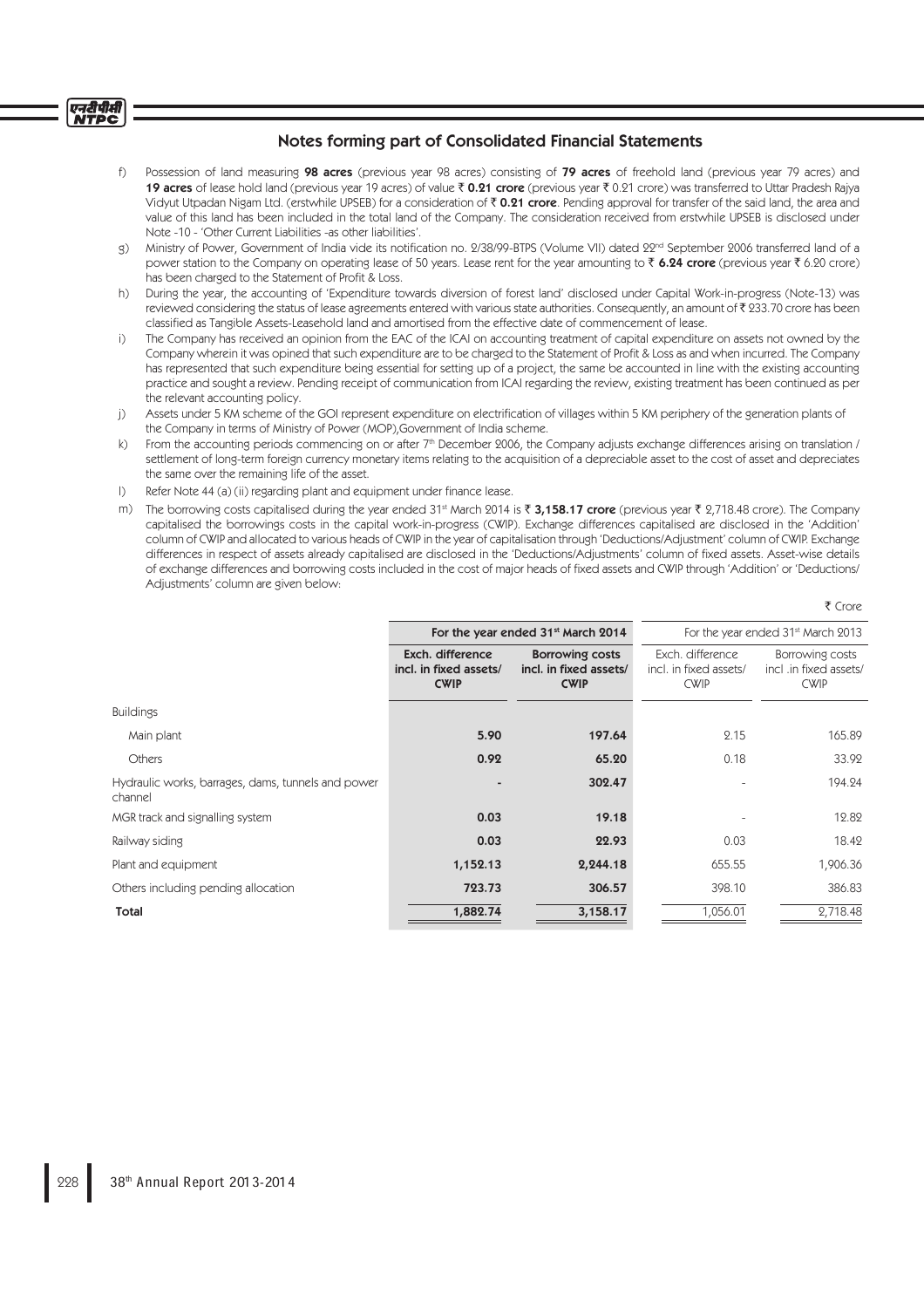# Notes forming part of Consolidated Financial Statements

# Intangible assets

|            |                          |             |             |            |              |                          |        |        | ₹ Crore                            |
|------------|--------------------------|-------------|-------------|------------|--------------|--------------------------|--------|--------|------------------------------------|
|            |                          |             |             |            | Amortisation |                          |        |        |                                    |
| As at      |                          | Deductions/ | As at       | Upto       | For          | Deductions/              | Upto   | As at  | As at                              |
| 01.04.2013 | <b>Additions</b>         | Adjustments | 31.03.2014  | 01.04.2013 | the year     | Adiustments              |        |        | 31.03.2013                         |
|            |                          |             |             |            |              |                          |        |        |                                    |
| 98.44      | 2.78                     | (0.02)      | 101.24      | 93.50      | 3.41         | $\overline{\phantom{a}}$ | 96.91  | 4.33   | 4.94                               |
| 49.06      | 5.17                     | 3.87        | 50.36       | 4.89       | 2.97         | (0.19)                   | 8.05   | 42.31  | 44.17                              |
| 229.85     | $\overline{\phantom{a}}$ | (7.82)      | 237.67      | 25.21      | 9.51         | $\overline{\phantom{a}}$ | 34.72  | 202.95 | 204.64                             |
| 377.35     | 7.95                     | (3.97)      | 389.27      | 123.60     | 15.89        | (0.19)                   | 139.68 | 249.59 | 253.75                             |
| 326.24     | 44.53                    | (6.58)      | 377.35      | 108.84     | 14.53        | (0.23)                   | 123.60 | 253.75 | 217.40                             |
|            |                          |             | Gross Block |            |              |                          |        |        | Net Block<br>31.03.2014 31.03.2014 |

# Net block includes ₹ 8.54 crore (previous year ₹ 5.01 crore) share of jointly controlled entities.

a) The right of use of land & others are amortized over the period of legal right to use or life of the related plant, whichever is less.

b) Right to use – land includes  $\bar{\tau}$  44.49 crore (previous year  $\bar{\tau}$  43.18 crore) and right to use-others includes  $\bar{\tau}$  234.15 crore (previous year ` 226.33 crore) which are amortised over a period of more than ten years considering the useful life of these assets as per the related agreements / arrangements.

c) During the year, the accounting of 'Expenditure towards diversion of forest land' disclosed under Capital Work-in-progress ( Note-13) was reviewed considering the status of lease agreements entered with various state authorities. Consequently, an amount of ₹ 0.31 crore has been classified as Intangible Assets-Right of use-Land and amortised from the effective date of diversion.

d) Cost of acquisition of the right for drawl of water amounting to  $\bar{x}$  234.15 crore (previous year  $\bar{x}$  226.33 crore) is included under intangible assets – Right of use - Others.

#### Depreciation/amortisation of Tangible and Intangible Assets for the year is allocated as given below:

|                                                                                    |            | ₹ Crore    |
|------------------------------------------------------------------------------------|------------|------------|
|                                                                                    | 31.03.2014 | 31.03.2013 |
| Charged to Statement of Profit and Loss                                            | 4,769.99   | 3,823.22   |
| Allocated to the fuel cost                                                         | 266.41     | 216.33     |
| Transferred to expenditure during construction period (net) - Note 28              | 273.56     | 41.37      |
| Transferred to development of coal mines                                           | 1.33       | 1.20       |
| Adjustment with deferred income/expense from deferred foreign currency fluctuation | 134.48     | 255.70     |
|                                                                                    | 5,445.77   | 4,337.82   |

## 13. Capital work-in-progress

|                                                            |            |                  |             |                          | ₹ Crore    |
|------------------------------------------------------------|------------|------------------|-------------|--------------------------|------------|
|                                                            | As at      |                  | Deductions/ |                          | As at      |
|                                                            | 01.04.2013 | <b>Additions</b> | Adjustments | Capitalised              | 31.03.2014 |
| Development of land                                        | 579.95     | 302.56           | 67.00       | $\overline{\phantom{a}}$ | 814.81     |
| Roads, bridges, culverts & helipads                        | 89.10      | 122.99           | (39.67)     | 92.51                    | 159.25     |
| Piling and foundation                                      | 901.27     | 95.88            | 170.82      | ٠                        | 826.33     |
| <b>Buildings</b>                                           |            |                  |             |                          |            |
| Main plant                                                 | 2,078.87   | 1,358.43         | 130.02      | 313.51                   | 2,993.77   |
| Others                                                     | 735.41     | 490.59           | 32.34       | 255.71                   | 937.95     |
| Temporary erection                                         | 6.85       | 39.66            | 10.51       | 2.89                     | 33.11      |
| Water supply, drainage and sewerage system                 | 64.43      | 43.89            | 7.04        | 35.88                    | 65.40      |
| Hydraulic works, barrages, dams, tunnels and power channel | 4,096.10   | 753.09           | 93.33       | $\overline{\phantom{a}}$ | 4,755.86   |
| MGR track and signalling system                            | 317.05     | 94.91            | 29.99       | 33.52                    | 348.45     |
| Railway siding                                             | 367.15     | 169.23           | 81.67       | 153.38                   | 301.33     |
| Earth dam reservoir                                        | 50.53      | 5.47             | 5.61        | 0.16                     | 50.23      |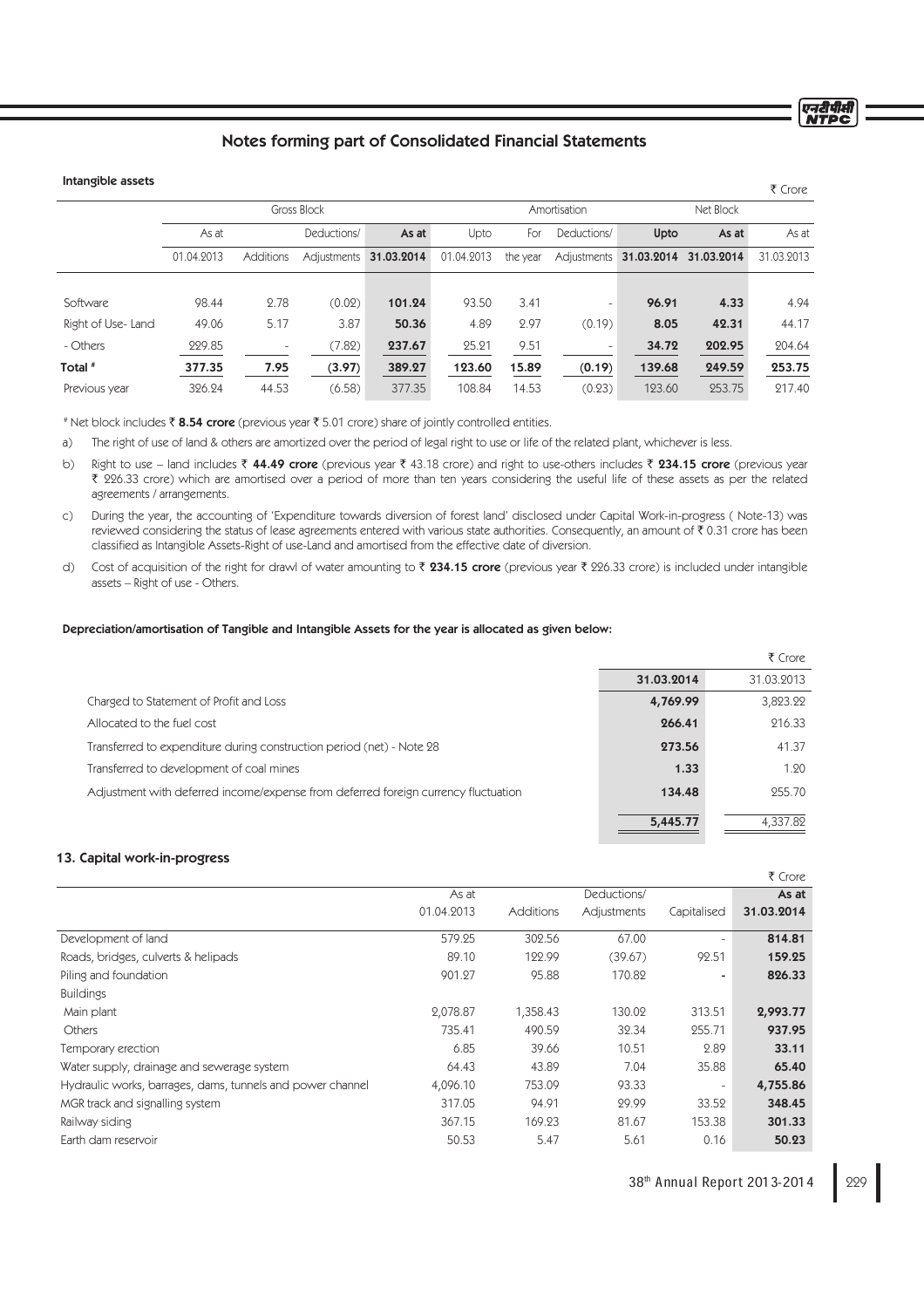|                                                            |            |            |             |                          | ₹ Crore    |
|------------------------------------------------------------|------------|------------|-------------|--------------------------|------------|
|                                                            | As at      |            | Deductions/ |                          | As at      |
|                                                            | 01.04.2013 | Additions  | Adjustments | Capitalised              | 31.03.2014 |
| Plant and equipment                                        | 31,632.21  | 14,779.41  | 1,630.17    | 10,373.70                | 34,407.75  |
| Furniture and fixtures                                     | 11.99      | 23.70      | (2.67)      | 18.75                    | 19.61      |
| Vehicles                                                   | 0.64       | 0.21       | 0.41        | 0.24                     | 0.20       |
| Office equipment                                           | 3.32       | 6.07       | 1.69        | 4.00                     | 3.70       |
| EDP/WP machines & satcom equipment                         | 4.31       | 1.82       | 0.17        | 3.83                     | 2.13       |
| Construction equipments                                    | 0.11       | 0.43       | 0.01        |                          | 0.53       |
| Electrical installations                                   | 152.51     | 126.83     | (1.25)      | 39.40                    | 241.19     |
| Communication equipments                                   | 3.08       | 1.84       | 1.32        | 1.52                     | 2.08       |
| Hospital equipments                                        | 0.15       | 0.34       |             | 0.15                     | 0.34       |
| Laboratory and workshop equipments                         | 0.16       | 0.37       | 0.02        | 0.14                     | 0.37       |
| Assets under 5 KM scheme of the GOI                        | 58.23      | 40.79      | 0.28        | 86.25                    | 12.49      |
| Capital expenditure on assets not owned by the company     | 33.26      | 55.53      | (3.15)      | 33.91                    | 58.03      |
| Exploratory wells-in-progress                              | 7.64       |            | 7.64        |                          |            |
| Development of coal mines                                  | 376.16     | 260.37     |             |                          | 636.53     |
|                                                            | 41,569.78  | 18,774.41  | 2,223.30    | 11,449.45                | 46,671.44  |
| <b>Expenditure pending allocation</b>                      |            |            |             |                          |            |
| Survey, investigation, consultancy and supervision charges | 335.55     | 88.04      | 27.40       | $\overline{\phantom{0}}$ | 396.19     |
| Difference in exchange on foreign currency loans           | 851.36     | 947.50     | 298.61      | $\overline{\phantom{0}}$ | 1,500.25   |
| Expenditure towards diversion of forest land               | 234.00     |            | 234.00      | $\overline{\phantom{0}}$ |            |
| Pre-commisioning expenses (net)                            | 100.39     | 399.03     | 361.26      | $\equiv$                 | 138.16     |
| Expenditure during construction period (net)               | 632.24     | 4,493.44 * | (168.57)    | $\equiv$                 | 5,294.25   |
| Less: Allocated to related works                           |            | 4,664.77   |             |                          | 4,664.77   |
|                                                            | 43,723.32  | 20,037.65  | 2,976.00    | 11,449.45                | 49,335.52  |
| Less: Provision for unserviceable works                    | 71.44      | 6.63       | 8.84        |                          | 69.23      |
| Construction stores (net of provision)                     | 2,901.48   | 1,651.38   |             |                          | 4,552.86   |
| Total <sup>#</sup>                                         | 46,553.36  | 21,682.40  | 2,967.16    | 11,449.45                | 53,819.15  |
| Previous year                                              | 50,396.99  | 16,375.87  | (21.53)     | 20.241.03                | 46,553.36  |

# Includes ₹ 2,944.28 crore (previous year ₹ 5,242.45 crore) share of jointly controlled entities.

Brought from expenditure during construction period (net) - Note 28

a) Construction stores are net of provision for shortages pending investigation amounting to  $\bar{\tau}$  0.27 crore (previous year  $\bar{\tau}$  0.63 crore).

b) Pre-commissioning expenses for the year amount to ₹436.68 crore (previous year ₹672.32 crore) and after adjustment of pre-commissioning sales of ₹ 37.65 crore (previous year ₹ 300.68 crore) resulted in net pre-commissioning expenditure of ₹ 399.03 crore (previous year ₹ 371.64 crore).

c) Additions to the development of coal mines includes expenditure during construction period of  $\bar{\tau}$  260.37 crore (previous year  $\bar{\tau}$  96.42 crore).

d) Assets under 5 KM scheme of the GOI represent expenditure on electrification of villages within 5 KM periphery of the generation plants of the Company in terms of Ministry of Power (MOP), Government of India scheme.

e) During the year, the accounting of 'Expenditure towards diversion of forest land' was reviewed considering the status of lease agreements entered with various state authorities. Consequently, an amount of ₹ 233.70 crore has been classified as Tangible Assets-Leasehold land and an amount of ₹0.31 crore has been classified under Intangible Assets-Right of use-Land, in Note 12.

## Intangible Assets Under Development ` Crore

|                                         | As at<br>01.04.2013 | <b>Additions</b>         | Deductions/<br>Adjustments | Capitalised              | As at<br>31.03.2014 |
|-----------------------------------------|---------------------|--------------------------|----------------------------|--------------------------|---------------------|
| Software                                | 1.28                | 2.55                     | 1.29                       | $\overline{\phantom{a}}$ | 2.54                |
| License fee for technical colabration   |                     |                          | (1.34)                     |                          | 1.34                |
| Exploratory wells-in-progress           |                     | 1.91                     | (7.66)                     | $\overline{\phantom{a}}$ | 9.57                |
|                                         | 1.28                | 4.46                     | (7.71)                     |                          | 13.45               |
| Less: Provision for unserviceable works | ۰                   | $\overline{\phantom{m}}$ | (7.64)                     | $\overline{\phantom{a}}$ | 7.64                |
| Total #                                 | 1.28                | 4.46                     | (0.07)                     |                          | 5.81                |
| Previous year                           | 1.27                | 0.05                     | 0.04                       |                          | 1.28                |

# Includes ₹ 3.88 crore (previous year ₹ 1.28 crore) share of jointly controlled entities.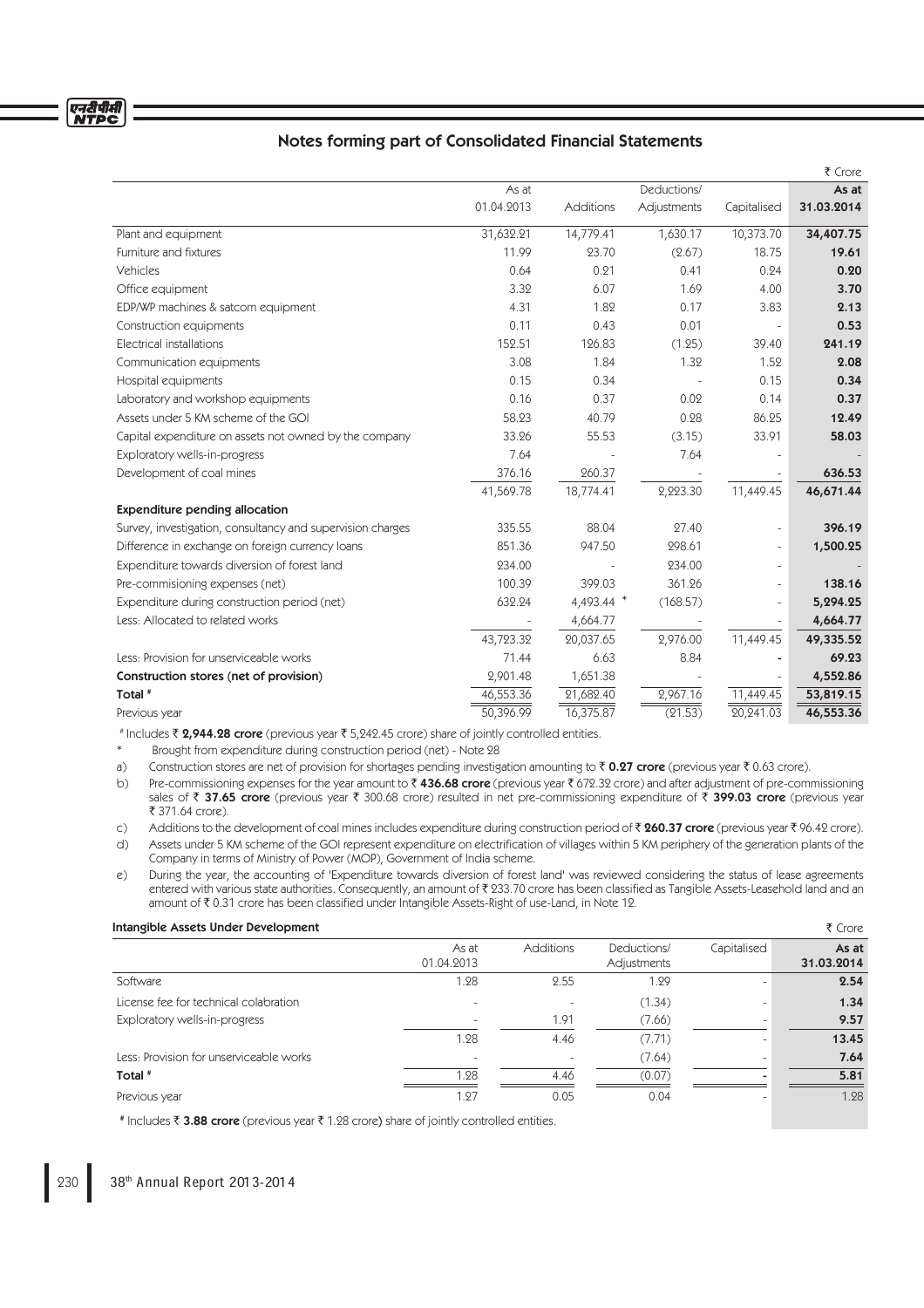एनदीपीसी<br>NTPC

# Notes forming part of Consolidated Financial Statements

# 14. Non-current Investment

|                                                                       |                                                                              |                                                                                      |                | ₹ Crore        |
|-----------------------------------------------------------------------|------------------------------------------------------------------------------|--------------------------------------------------------------------------------------|----------------|----------------|
| As at                                                                 |                                                                              |                                                                                      | 31.03.2014     | 31.03.2013     |
|                                                                       | Number of<br>shares/bonds/<br>securities<br>Current year/<br>(previous year) | Face value per<br>share/bond/<br>security<br>Current year/<br>(previous year)<br>(₹) |                |                |
| Long term - Trade                                                     |                                                                              |                                                                                      |                |                |
| Equity instruments (fully paid up - unless otherwise stated)          |                                                                              |                                                                                      |                |                |
| Quoted<br>PTC India Ltd.                                              | 12000000                                                                     | 10                                                                                   | 12.00          | 12.00          |
|                                                                       | (12000000)                                                                   | (10)                                                                                 |                |                |
|                                                                       |                                                                              |                                                                                      | 12.00          | 12.00          |
| Cooperative societies<br>Bonds (fully paid up)<br>Unquoted            |                                                                              |                                                                                      |                |                |
| 8.50 % Tax-Free State Government Special Bonds of the Government of   |                                                                              |                                                                                      |                |                |
| Andhra Pradesh                                                        | 1260650<br>(2521300)                                                         | 1000<br>(1000)                                                                       | 126.07         | 252.13         |
| Assam                                                                 | 51464                                                                        | 1000                                                                                 | 5.15           | 10.29          |
| Bihar                                                                 | (102928)<br>1894400                                                          | (1000)<br>1000                                                                       | 189.44         | 378.88         |
|                                                                       | (3788800)                                                                    | (1000)                                                                               |                |                |
| Chattisgarh                                                           | 483220<br>(966440)                                                           | 1000<br>(1000)                                                                       | 48.32          | 96.64          |
| Gujarat                                                               | 837240<br>(1674480)                                                          | 1000<br>(1000)                                                                       | 83.72          | 167.45         |
| Haryana                                                               | 1075000<br>(2150000)                                                         | 1000<br>(1000)                                                                       | 107.50         | 215.00         |
| Himachal Pradesh                                                      | 33388<br>(66776)                                                             | 1000<br>(1000)                                                                       | 3.34           | 6.68           |
| Jammu and Kashmir                                                     | 367360<br>(734720)                                                           | 1000<br>(1000)                                                                       | 36.74          | 73.47          |
| Jharkhand                                                             | 960136<br>(1920256)                                                          | 1000<br>(1000)                                                                       | 96.01          | 192.03         |
| Kerala                                                                | 1002400<br>(2004800)                                                         | 1000<br>(1000)                                                                       | 100.24         | 200.48         |
| Madhya Pradesh                                                        | 830840<br>(1661680)                                                          | 1000<br>(1000)                                                                       | 83.08          | 166.17         |
| Maharashtra                                                           | 381400                                                                       | 1000                                                                                 | 38.14          | 76.28          |
| Orissa                                                                | (762800)<br>1102874                                                          | (1000)<br>1000                                                                       | 110.29         | 220.57         |
| Punjab                                                                | (2205748)<br>346230                                                          | (1000)<br>1000                                                                       | 34.62          | 69.25          |
| Rajasthan                                                             | (692460)<br>290000                                                           | (1000)<br>1000                                                                       | 29.00          | 43.50          |
| Sikkim                                                                | (435000)<br>34196                                                            | (1000)<br>1000                                                                       | 3.42           | 6.84           |
| <b>Uttar Pradesh</b>                                                  | (68392)<br>3989900                                                           | (1000)<br>1000                                                                       | 398.99         | 797.98         |
| Uttaranchal                                                           | (7979800)<br>399650                                                          | (1000)<br>1000                                                                       | 39.97          | 79.93          |
| West Bengal                                                           | (799300)<br>1174248                                                          | (1000)<br>1000                                                                       | 117.42         | 234.85         |
|                                                                       | (2348496)                                                                    | (1000)                                                                               | 1,651.46       | 3,288.42       |
| Total <sup>#</sup>                                                    |                                                                              |                                                                                      | 1,663.46       | 3,300.42       |
| Share of jointly controlled entities is Nil (previous year Nil).<br># |                                                                              |                                                                                      |                |                |
| <b>Quoted investments</b>                                             |                                                                              |                                                                                      |                |                |
| Book value<br>Market value                                            |                                                                              |                                                                                      | 12.00<br>81.36 | 12.00<br>71.94 |
| <b>Unquoted investments</b>                                           |                                                                              |                                                                                      |                |                |
| Book value                                                            |                                                                              |                                                                                      | 1,651.46       | 3,288.42       |

Investments have been valued considering the accounting policy no. J (Note1).

\* Equity shares of  $\bar{z}$  30,200/- (previous year  $\bar{z}$  30,200/-) held in various employee co-operative societies.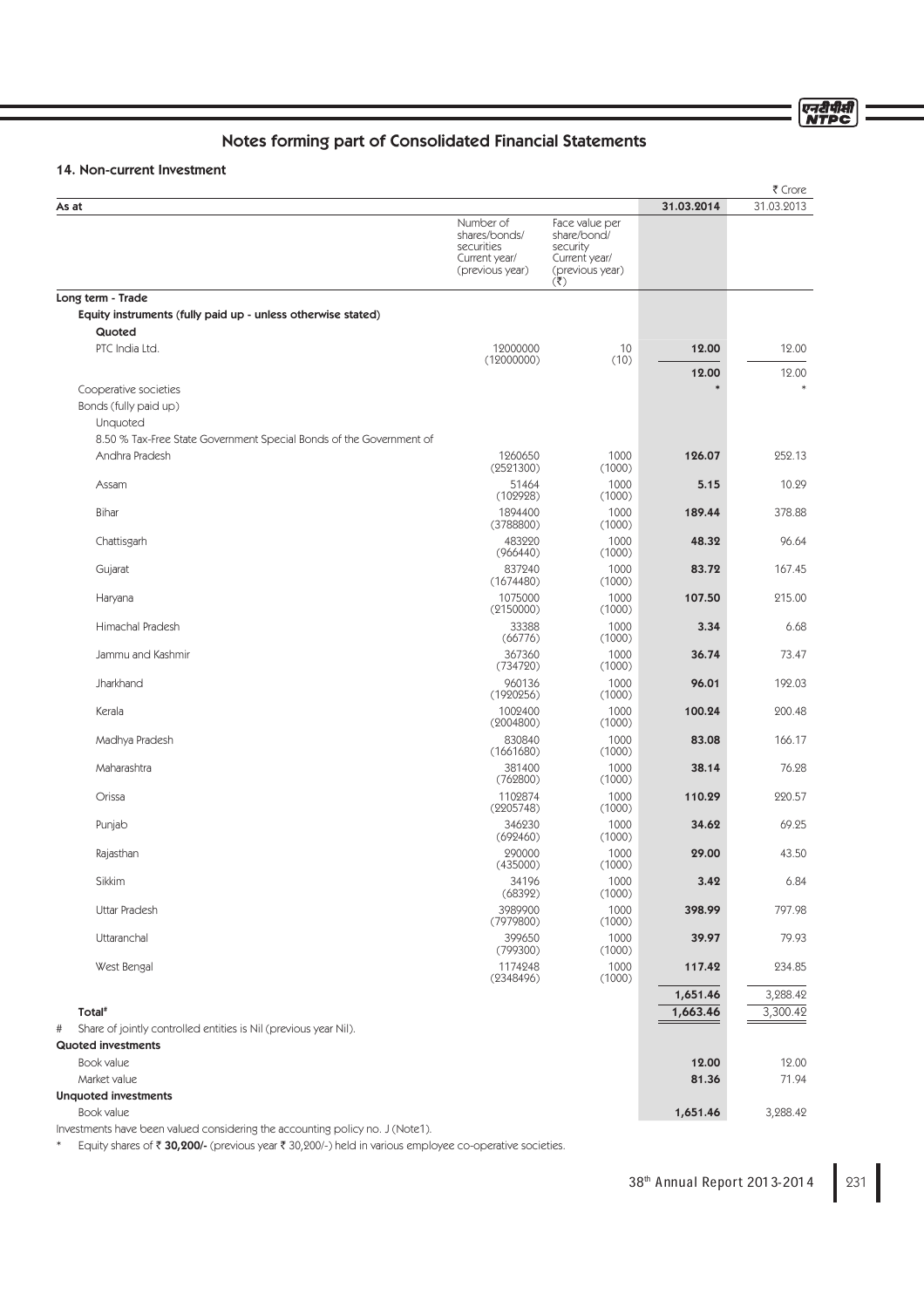#### एनदीपीसी **NTPC**

# Notes forming part of Consolidated Financial Statements

## 15. Long-term loans and advances (Considered good, unless otherwise stated)

|                                                                           |            | ₹ Crore    |
|---------------------------------------------------------------------------|------------|------------|
| As at                                                                     | 31.03.2014 | 31.03.2013 |
| Capital advances                                                          |            |            |
| Secured                                                                   | 26.56      | 62.90      |
| Unsecured                                                                 |            |            |
| Covered by Bank Guarantee                                                 | 5,266.24   | 4,725.28   |
| Others                                                                    | 4,374.53   | 3,281.30   |
| Considered doubtful                                                       | 2.59       | 2.54       |
| Less: Allowance for bad & doubtful advances                               | 2.59       | 2.54       |
|                                                                           | 9,667.33   | 8,069.48   |
| Security deposits (unsecured)                                             | 147.05     | 93.86      |
| Loans                                                                     |            |            |
| Related parties                                                           |            |            |
| Unsecured                                                                 | 0.01       | 0.03       |
| Employees (including accrued interest)                                    |            |            |
| Secured                                                                   | 405.97     | 400.27     |
| Unsecured                                                                 | 144.58     | 144.14     |
| Loan to state government in settlement of dues from customers (unsecured) | 143.59     | 239.31     |
| Others                                                                    |            |            |
| Secured                                                                   | 40.00      | 14.29      |
| Unsecured                                                                 | 0.59       |            |
| Doubtful                                                                  | 0.22       |            |
| Less: Allowance for bad & doubtful loans                                  | 0.22       |            |
|                                                                           | 734.74     | 798.04     |
| Advances                                                                  |            |            |
| <b>Unsecured</b>                                                          |            |            |
| Contractors & Suppliers, including material issued on loan                | 623.78     | 92.18      |
| Others                                                                    | 2.03       | 0.18       |
|                                                                           | 625.81     | 92.36      |
| Advance tax deposit & tax deducted at source                              | 9,932.14   | 11,932.58  |
| Less: Provision for current tax                                           | 7,044.34   | 10,036.37  |
|                                                                           | 2,887.80   | 1,896.21   |
| MAT credit recoverable                                                    | 86.20      | 106.72     |
| Cenvat Credit / Service tax recoverable                                   | 2.18       | 1.94       |
| Total #                                                                   | 14,151.11  | 11,058.61  |
|                                                                           |            |            |

# Includes ₹ 906.21 crore (previous year ₹ 926.65 crore) share of jointly controlled entities.

a) Capital advances include  $\bar{\tau}$  252.22 crore (previous year  $\bar{\tau}$  226.27 crore), paid to a contractor pending settlement of certain claims which are under arbitration. The amount will be adjusted in the cost of related work or recovered from the party, depending upon the outcome of the arbitration proceedings.

b) Other loans (secured) represent loan given to Andhra Pradesh Industrial Infrastructure Corporation Ltd. (APIIC).

## 15A. Other non-current assets

|                                             |            | ₹ Crore    |
|---------------------------------------------|------------|------------|
| As at                                       | 31.03.2014 | 31.03.2013 |
| Long term trade receivables                 |            |            |
| Unsecured, considered good                  | 11.67      | 9.33       |
| Deferred foreign currency fluctuation asset | 1,368.32   | 1,136.16   |
| Claims recoverable                          | 426.00     | 358.42     |
| Total #                                     | 1,805.99   | 1,503.91   |

# Includes ₹ 13.36 crore (previous year ₹ 10.53 crore) share of jointly controlled entities.

- a) In line with accounting policy no.L.3 (Note 1), deferred foreign currency fluctuation asset has been accounted and (-)  $\bar{\ell}$  257.31 crore (previous year (-) ₹ 296.96 crore) being exchange fluctuations on account of foreign currency loans has been recognised as energy sales in Note 22.
- b) Claims recoverable represents the cost incurred upto 31<sup>st</sup> March 2014 in respect of one of the hydro power projects, the construction of which has been discontinued on the advice of the Ministry of Power, GOI. This includes  $\bar{\tau}$  176.22 crore (previous year  $\bar{\tau}$  109.65 crore) in respect of arbitration awards challenged/being challenged by the Company before High Court. In the event the High Court grants relief to the Company, the amount would be adjusted against Short Term Provisions - Others (Note 11). Management expects that the total cost incurred, anticipated expenditure on the safety and stabilisation measures, other recurring site expenses and interest costs as well as claims of contractors/vendors for various packages for this project will be compensated in full by the GOI. Hence, no provision is considered necessary. Also refer Note 21(c).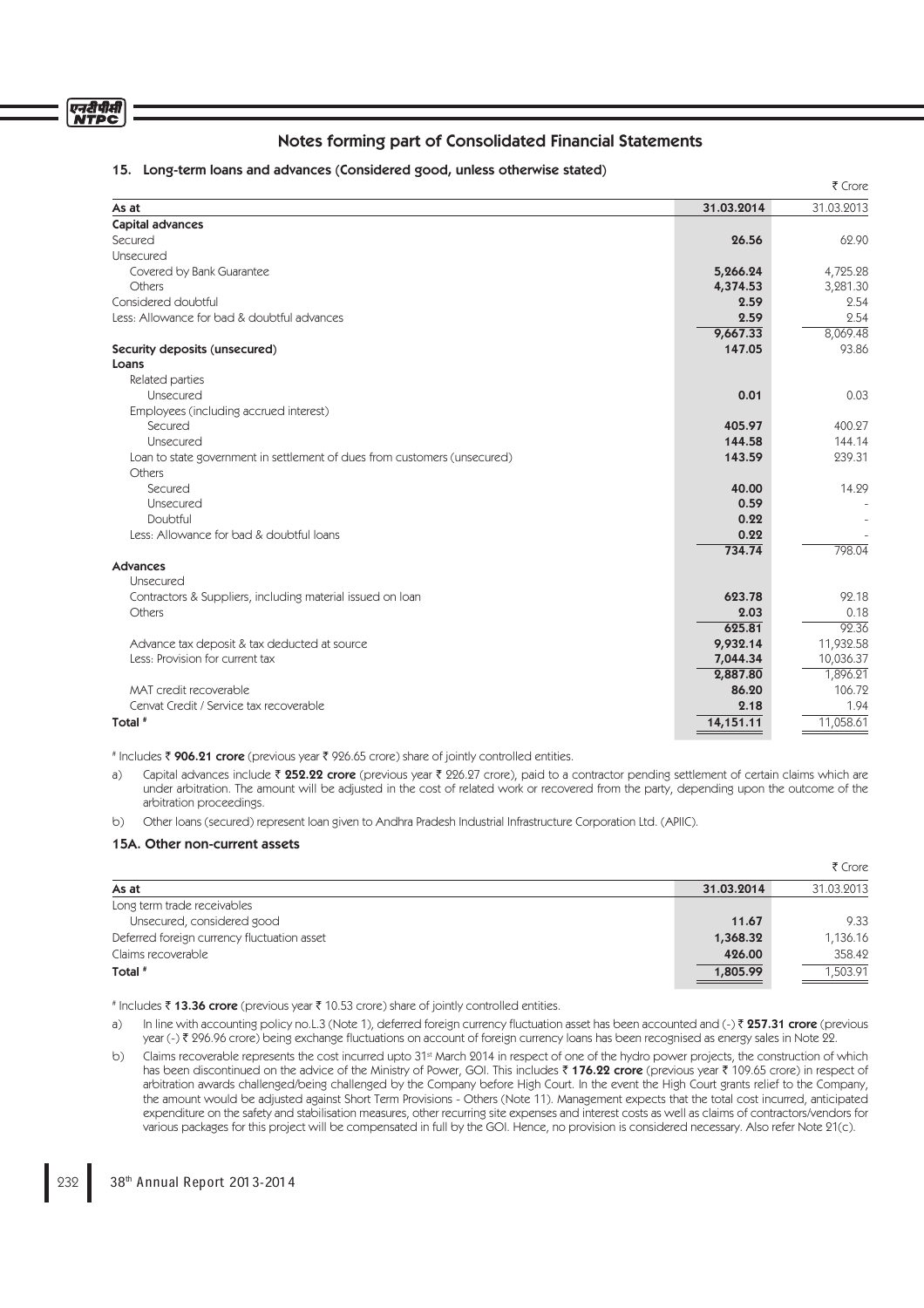ण्नदीपीसी<br>NTPC

# Notes forming part of Consolidated Financial Statements

# 16. Current investments

|                                                                                                             |                                                                       |                                                                                                        |                | ₹ Crore         |
|-------------------------------------------------------------------------------------------------------------|-----------------------------------------------------------------------|--------------------------------------------------------------------------------------------------------|----------------|-----------------|
| As at                                                                                                       |                                                                       |                                                                                                        | 31.03.2014     | 31.03.2013      |
|                                                                                                             | Number of<br>bonds/<br>securities<br>Current year/<br>(previous year) | Face value per<br>bond/<br>security<br>Current year/<br>(previous year)<br>$(\overline{\mathfrak{F}})$ |                |                 |
| <b>Trade</b>                                                                                                |                                                                       |                                                                                                        |                |                 |
| Current maturities of long term investments<br>Bonds (fully-paid up)<br><b>Unquoted</b>                     |                                                                       |                                                                                                        |                |                 |
| 8.50 % Tax-Free State Government Special Bonds of the<br>Government of                                      |                                                                       |                                                                                                        |                |                 |
| Andhra Pradesh                                                                                              | 1260650<br>(1260650)                                                  | 1000<br>(1000)                                                                                         | 126.07         | 126.07          |
| Assam                                                                                                       | 51464<br>(51464)                                                      | 1000<br>(1000)                                                                                         | 5.15           | 5.15            |
| Bihar                                                                                                       | 1894400<br>(1894400)                                                  | 1000<br>(1000)                                                                                         | 189.44         | 189.44          |
| Chattisgarh                                                                                                 | 483220<br>(483220)                                                    | 1000<br>(1000)                                                                                         | 48.32          | 48.32           |
| Gujarat                                                                                                     | 837240<br>(837240)<br>1075000                                         | 1000<br>(1000)<br>1000                                                                                 | 83.73          | 83.73<br>107.50 |
| Haryana<br>Himachal Pradesh                                                                                 | (1075000)<br>33388                                                    | (1000)<br>1000                                                                                         | 107.50<br>3.34 | 3.34            |
|                                                                                                             | (33388)                                                               | (1000)                                                                                                 |                |                 |
| Jammu and Kashmir                                                                                           | 367360<br>(367360)                                                    | 1000<br>(1000)                                                                                         | 36.74          | 36.74           |
| Jharkhand                                                                                                   | 960120<br>(960120)                                                    | 1000<br>(1000)                                                                                         | 96.01          | 96.01           |
| Kerala                                                                                                      | 1002400<br>(1002400)                                                  | 1000<br>(1000)                                                                                         | 100.24         | 100.24          |
| Madhya Pradesh                                                                                              | 830840<br>(830840)                                                    | 1000<br>(1000)                                                                                         | 83.08          | 83.08           |
| Maharashtra                                                                                                 | 381400<br>(381400)                                                    | 1000<br>(1000)                                                                                         | 38.14          | 38.14           |
| Orissa                                                                                                      | 1102874<br>(1102874)                                                  | 1000<br>(1000)                                                                                         | 110.29         | 110.29          |
| Punjab                                                                                                      | 346230<br>(346230)                                                    | 1000<br>(1000)                                                                                         | 34.62          | 34.62           |
| Rajasthan                                                                                                   | 145000<br>$(\text{-})$                                                | 1000<br>$(-)$                                                                                          | 14.50          |                 |
| Sikkim                                                                                                      | 34196<br>(34196)                                                      | 1000<br>(1000)                                                                                         | 3.42           | 3.42            |
| Uttar Pradesh                                                                                               | 3989900<br>(3989900)                                                  | 1000<br>(1000)                                                                                         | 398.99         | 398.99          |
| Uttaranchal                                                                                                 | 399650<br>(399650)                                                    | 1000<br>(1000)                                                                                         | 39.96          | 39.96           |
| West Bengal                                                                                                 | 1174248<br>(1174248)                                                  | 1000<br>(1000)                                                                                         | 117.42         | 117.42          |
| Total <sup>#</sup>                                                                                          |                                                                       |                                                                                                        | 1,636.96       | 1,622.46        |
| Share of jointly controlled entities is <b>Nil</b> (previous year Nil).<br>#<br><b>Unquoted investments</b> |                                                                       |                                                                                                        |                |                 |
| Book value                                                                                                  |                                                                       |                                                                                                        | 1,636.96       | 1,622.46        |

a) Investments have been valued considering the accounting policy no. J (Note 1).

b) The above investments are unquoted and hence market value is not applicable.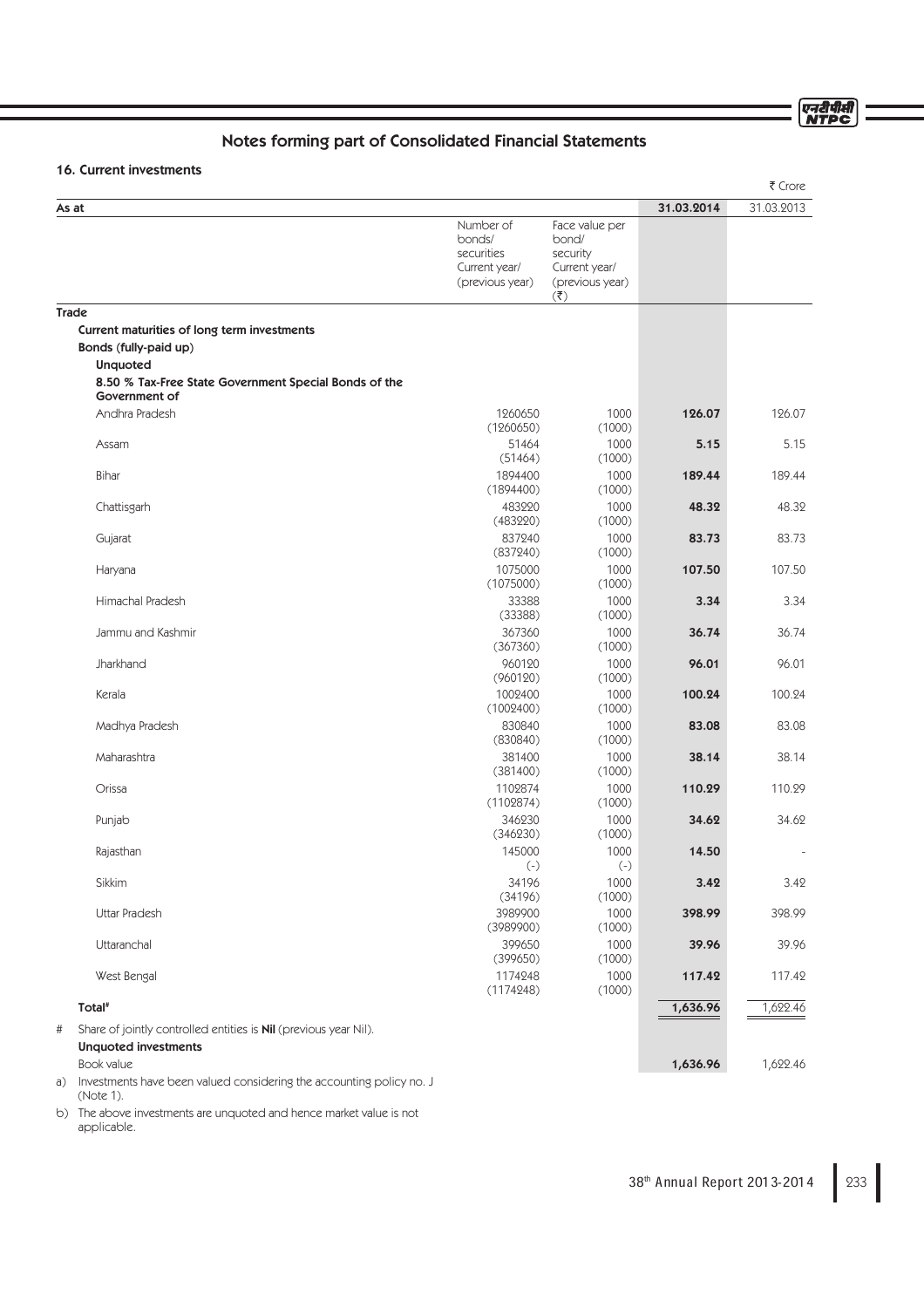# एनदीपीसी

# Notes forming part of Consolidated Financial Statements

 $\overline{z}$  Cross-

 $\bar{\tau}$  Crore

# 17. Inventories

|                                                                                                                                                           |            | 1017       |
|-----------------------------------------------------------------------------------------------------------------------------------------------------------|------------|------------|
| As at                                                                                                                                                     | 31.03.2014 | 31.03.2013 |
| Coal                                                                                                                                                      | 2,185.29   | 1,039.74   |
| Fuel oil                                                                                                                                                  | 371.89     | 400.27     |
| Naphtha                                                                                                                                                   | 166.82     | 146.77     |
| Stores and spares                                                                                                                                         | 2,783.86   | 2,440.60   |
| Chemicals & consumables                                                                                                                                   | 68.08      | 76.96      |
| Loose tools                                                                                                                                               | 7.20       | 6.76       |
| Steel Scrap                                                                                                                                               | 28.16      | 25.89      |
| Others                                                                                                                                                    | 450.25     | 503.86     |
|                                                                                                                                                           | 6,061.55   | 4,640.85   |
| Less: Provision for shortages                                                                                                                             | 2.26       | 2.56       |
| Provision for obsolete/ unserviceable items / dimunition in value of surplus inventory                                                                    | 70.81      | 62.51      |
| Total <sup>#</sup>                                                                                                                                        | 5,988.48   | 4,575.78   |
| # Includes ₹ 594.41 crore (previous year ₹ 495.57 crore) share of jointly controlled entities.<br>Inventories include material-in-transit, valued at cost |            |            |
| Coal                                                                                                                                                      | 164.99     | 79.71      |
| Stores and spares                                                                                                                                         | 47.78      | 31.56      |
| Chemicals & consumables                                                                                                                                   | 0.83       | 0.62       |
| Loose tools                                                                                                                                               | 0.27       | 0.05       |
| Others                                                                                                                                                    | 4.35       | 2.75       |
|                                                                                                                                                           | 218.22     | 114.69     |
|                                                                                                                                                           |            |            |

a) Inventory items, other than steel scrap have been valued considering the accounting policy no. K.1 (Note 1). Steel scrap has been valued at estimated realisable value.

b) Inventories-Others include steel, cement, ash bricks etc.

# 18. Trade Receivables

| וס, וומעכ ו <i>וככפ</i> וימטוכא                                                      |            | ₹ Crore    |
|--------------------------------------------------------------------------------------|------------|------------|
| As at                                                                                | 31.03.2014 | 31.03.2013 |
| Outstanding for a period exceeding six months from the date they are due for payment |            |            |
| Unsecured, considered good                                                           | 455.33     | 204.12     |
| Considered doubtful                                                                  | 0.03       | 0.03       |
| Less: Allowance for bad & doubtful receivables                                       | 0.03       | 0.03       |
|                                                                                      | 455.33     | 204.12     |
| Others-Unsecured, considered good                                                    | 6,270.33   | 5,892.03   |
| Total #                                                                              | 6,725.66   | 6,096.15   |

# Includes ₹1,177.30 crore (previous year ₹517.53 crore) share of jointly controlled entities.

# 19. Cash and bank balances

|                                                                          |            | 1 J J J    |
|--------------------------------------------------------------------------|------------|------------|
| As at                                                                    | 31.03.2014 | 31.03.2013 |
| Cash & cash equivalents                                                  |            |            |
| Balances with banks                                                      |            |            |
| Current accounts                                                         | 165.29     | 389.91     |
| Deposits with original maturity of upto three months                     | 667.97     | 59.53      |
| Cheques & drafts on hand                                                 | 66.52      | 74.98      |
| Balance with Reserve Bank of India                                       | 30.79      | 29.03      |
| Others (stamps on hand)                                                  | 0.08       | 0.09       |
|                                                                          | 930.65     | 553.54     |
| Other bank balances                                                      |            |            |
| Deposits with original maturity of more than three months <sup>(a)</sup> | 16,104.94  | 18,110.68  |
| Others*                                                                  | 15.08      | 73.90      |
| Total <sup>#</sup>                                                       | 17,050.67  | 18,738.12  |
|                                                                          |            |            |

# Includes ₹419.57 crore (previous year ₹533.54 crore) share of jointly controlled entities.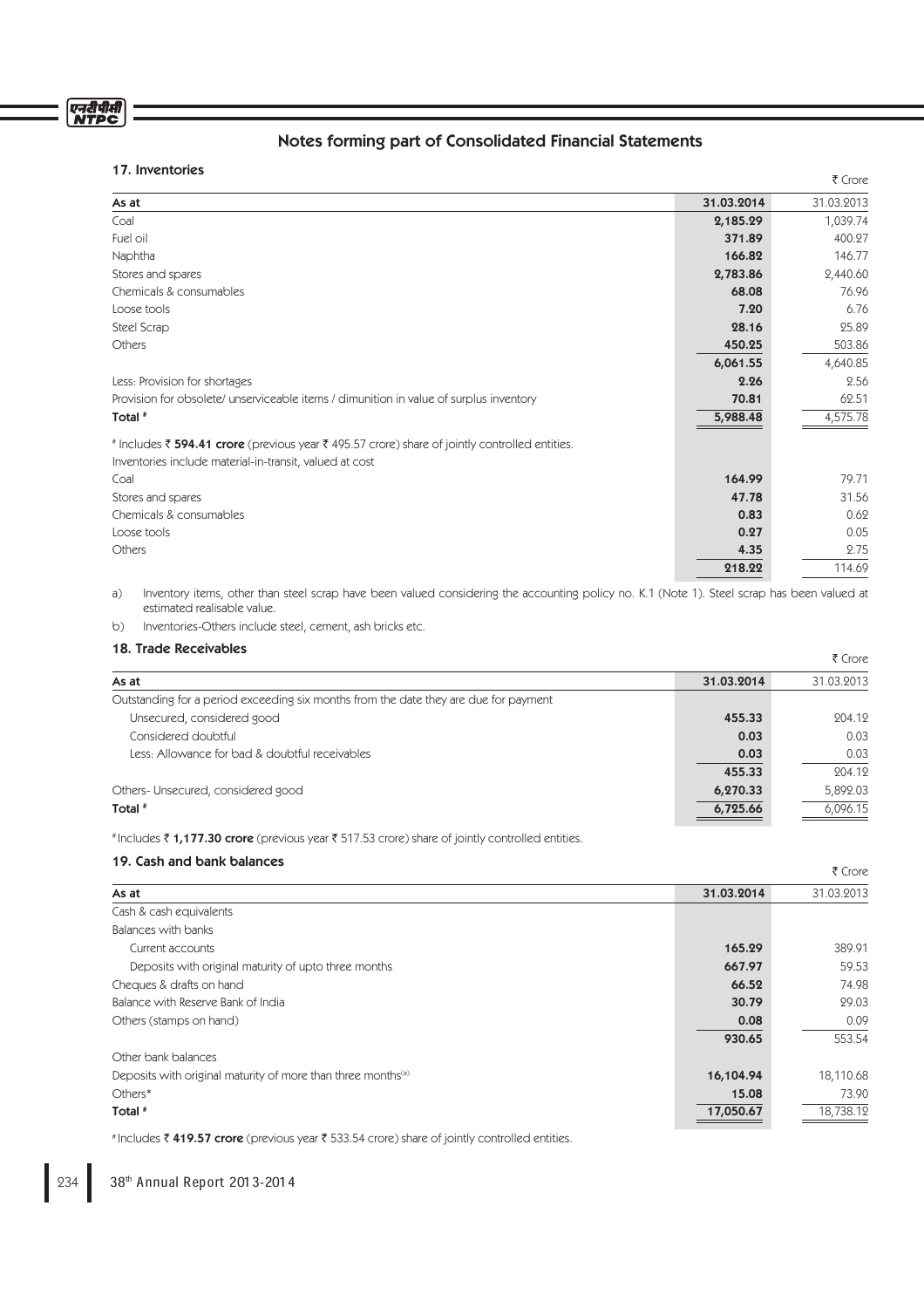एनरीपीसी<br>NTPC

 $F$  Crore

# Notes forming part of Consolidated Financial Statements

|                                                                                                                                                   |            | ₹ Crore    |
|---------------------------------------------------------------------------------------------------------------------------------------------------|------------|------------|
| As at                                                                                                                                             | 31.03.2014 | 31.03.2013 |
| a) Includes bank deposits with original maturity of more than twelve months amounting to $\bar{\tau}$ 6.07 crore<br>(previous year ₹ 0.02 crore). |            |            |
| * Not available for use to the Company and include:                                                                                               |            |            |
| Unpaid dividend account balance                                                                                                                   | 14.21      | 15.67      |
| Unpaid refund account balance                                                                                                                     | 0.52       |            |
| Balance with Reserve Bank of India##                                                                                                              | 0.02       | 1.77       |
| Security with government authorities                                                                                                              | 0.02       | 0.01       |
| Margin money with banks                                                                                                                           | 0.31       | 56.45      |
|                                                                                                                                                   | 15.08      | 73.90      |

# Out of margin money kept with Reserve Bank of India in terms of Rule 3A of the Companies (Acceptance of Deposits) Rules, 1975 for fixed deposits from public.

## 20. Short-term loans and advances (Considered good, unless otherwise stated)

|                                                                         |            | 1 CIVIE    |
|-------------------------------------------------------------------------|------------|------------|
| As at                                                                   | 31.03.2014 | 31.03.2013 |
| Loans                                                                   |            |            |
| Related parties                                                         |            |            |
| Unsecured                                                               | 0.09       | 0.04       |
| Employees(including accrued interest)                                   |            |            |
| Secured                                                                 | 77.93      | 76.92      |
| Unsecured                                                               | 95.49      | 91.68      |
| Loan to state government in settlement of dues from customers-Unsecured | 95.73      | 95.73      |
| Others                                                                  |            |            |
| Secured                                                                 | 10.00      | 35.71      |
| Unsecured                                                               | 0.06       |            |
|                                                                         | 279.30     | 300.08     |
| <b>Advances</b>                                                         |            |            |
| Related parties                                                         |            |            |
| Unsecured                                                               | 3.54       | 4.08       |
| <b>Employees</b>                                                        |            |            |
| Unsecured                                                               | 10.86      | 9.21       |
| Considered doubtful                                                     | 0.03       | 0.11       |
| Contractors & suppliers, including material issued on loan              |            |            |
| Secured                                                                 |            | 6.71       |
| Unsecured                                                               | 1,908.24   | 605.88     |
| Considered doubtful                                                     | 2.33       | 1.53       |
| Others                                                                  |            |            |
| Unsecured                                                               | 132.70     | 131.95     |
| Considered doubtful                                                     | 1.03       | 1.03       |
| Less: Allowance for bad & doubtful advances                             | 3.39       | 2.67       |
|                                                                         | 2,055.34   | 757.83     |
| Security deposits (Unsecured)                                           | 896.55     | 660.43     |
| Total #                                                                 | 3,231.19   | 1,718.34   |

# Includes ₹ 200.87 crore (previous year ₹ 107.42 crore) share of jointly controlled entities.

a) Other loans (secured) represent loan given to Andhra Pradesh Industrial Infrastructure Corporation Ltd. (APIIC).

b) Other advances mainly represent prepaid expenses amounting to  $\bar{\tau}$  64.92 crore (previous year  $\bar{\tau}$  57.89 crore).

c) Security deposit (unsecured) includes  $\bar{z}$  211.92 crore (previous year  $\bar{z}$  200.35 crore) sales tax deposited under protest with sales tax authorities.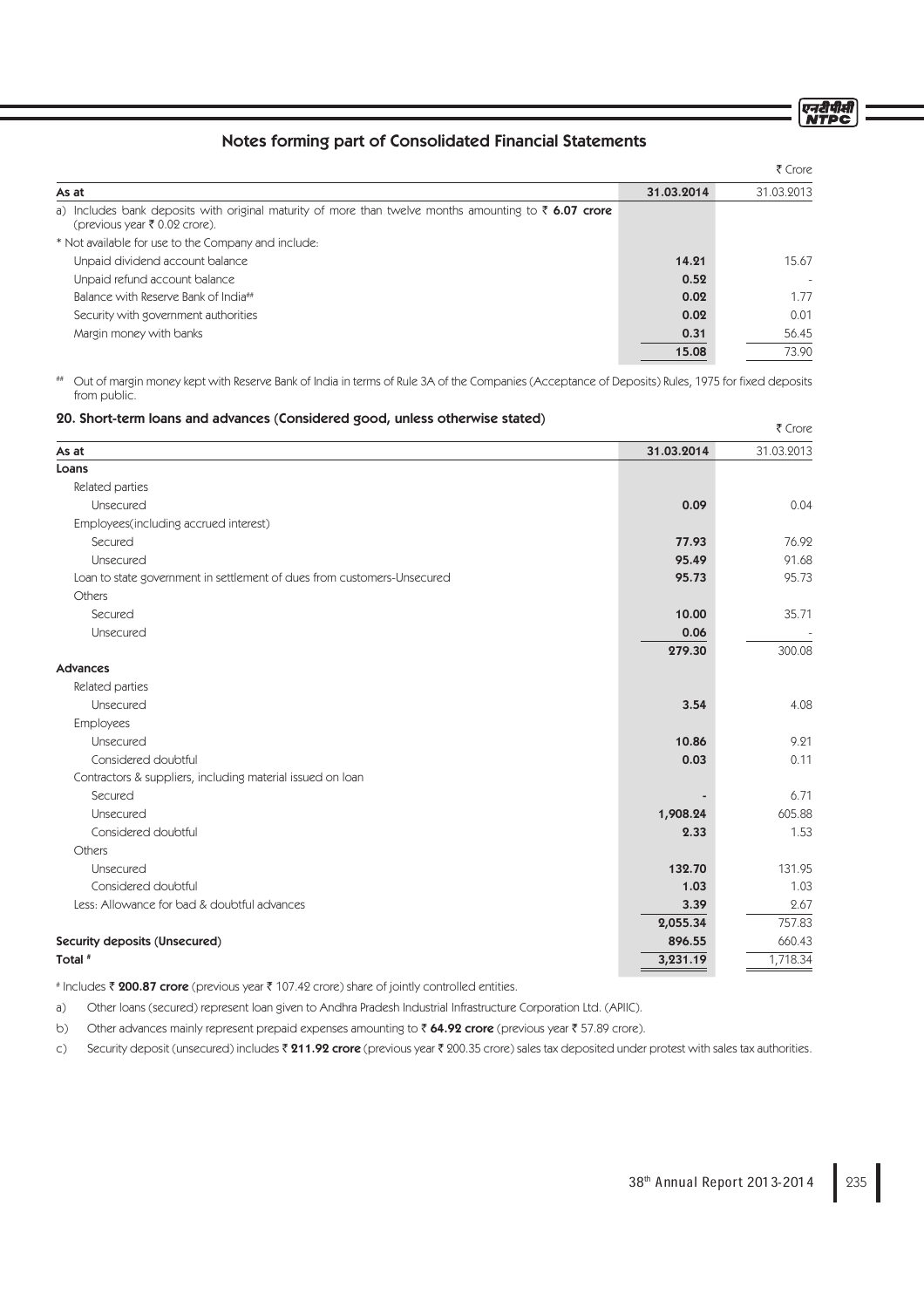# एनरीपीर्स<br>NTPC

# Notes forming part of Consolidated Financial Statements

# 21. Other current assets

| $\epsilon$ . Ourer current assets   |            | ₹ Crore    |
|-------------------------------------|------------|------------|
| As at                               | 31.03.2014 | 31.03.2013 |
| Interest accrued on                 |            |            |
| <b>Bonds</b>                        | 174.24     | 243.19     |
| Term deposits                       | 621.02     | 875.02     |
| <b>Others</b>                       | 48.46      | 23.98      |
|                                     | 843.72     | 1,142.19   |
| Claims recoverable                  |            |            |
| Unsecured, considered good          | 1,743.50   | 4,423.59   |
| Considered doubtful                 | 13.77      | 13.05      |
| Less: Allowance for doubtful claims | 13.77      | 13.05      |
|                                     | 1,743.50   | 4,423.59   |
| Unbilled revenue                    | 7,148.37   | 6,127.57   |
| Assets held for disposal            | 2.68       | 3.01       |
| Others                              | 15.20      | 13.08      |
| Total #                             | 9,753.47   | 11,709.44  |
|                                     |            |            |

# Includes ₹ 247.59 crore (previous year ₹ 285.44 crore) share of jointly controlled entities.

a) Others include amount recoverable from contractors and other parties towards hire charges, rent/electricity, etc.

- b) Unbilled revenue is net of credits to be passed to beneficiaries at the time of billing and includes ₹ 7,550.01 crore (previous year ₹ 6,508.72 crore) billed to the beneficiaries after 31<sup>st</sup> March for energy sales, sale of goods and services.
- c) Claims recoverable are net of the first phase amount of  $\bar{z}$  536.30 crore, received from the GOI in September 2013 towards the cost incurred in respect of one of the hydro power projects which has been discontinued on the advice of Ministry of Power, GOI. Balance amount of ₹426.00 crore recoverable from the GOI is disclosed in Note 15A (b).

 $F$  Crore

## 22. Revenue from operations (gross)

|                                                                                                               |            | こしいし       |
|---------------------------------------------------------------------------------------------------------------|------------|------------|
| For the year ended                                                                                            | 31.03.2014 | 31.03.2013 |
| Energy sales (including electricity duty)                                                                     | 78,618.65  | 70,654.25  |
| Consultancy, project management and supervision fee<br>(including turnkey construction projects)              | 451.51     | 401.67     |
| Sale of goods (including excise duty)                                                                         | 78.30      | 126.69     |
|                                                                                                               | 79,148.46  | 71,182.61  |
| Energy internally consumed                                                                                    | 87.08      | 93.17      |
| Sale of fly ash and cenosphere<br>119.66<br>[net of expenditure of ₹ 2.89 crore (previous year ₹ 2.34 crore)] |            | 106.52     |
| Less: Transferred to fly ash utilisation fund<br>119.66                                                       |            | 106.52     |
|                                                                                                               |            |            |
| Other operating revenues                                                                                      |            |            |
| Interest from customers                                                                                       | 131.48     | 432.60     |
| Recognized from deferred foreign currency fluctuation liability                                               | 1.56       | 3.52       |
| Others                                                                                                        | 49.71      | 49.22      |
| Provisions written back                                                                                       |            |            |
| Tariff adjustment                                                                                             | 162.56     | 63.11      |
| Doubtful debts                                                                                                |            | 840.67     |
| Doubtful loans, advances and claims                                                                           | 0.06       | 0.33       |
| Shortage in construction stores                                                                               | 0.80       | 1.12       |
| Shortage in stores                                                                                            | 1.49       | 0.71       |
| Obsolescence in stores                                                                                        | 2.26       | 1.30       |
| Unserviceable capital works                                                                                   | 1.21       | 0.90       |
| Others                                                                                                        | 32.48      | 0.39       |
|                                                                                                               | 200.86     | 908.53     |
| Total <sup>#</sup>                                                                                            | 79,619.15  | 72,669.65  |

# Includes ₹4,556.46 crore (previous year ₹3,642.66 crore) share of jointly controlled entities.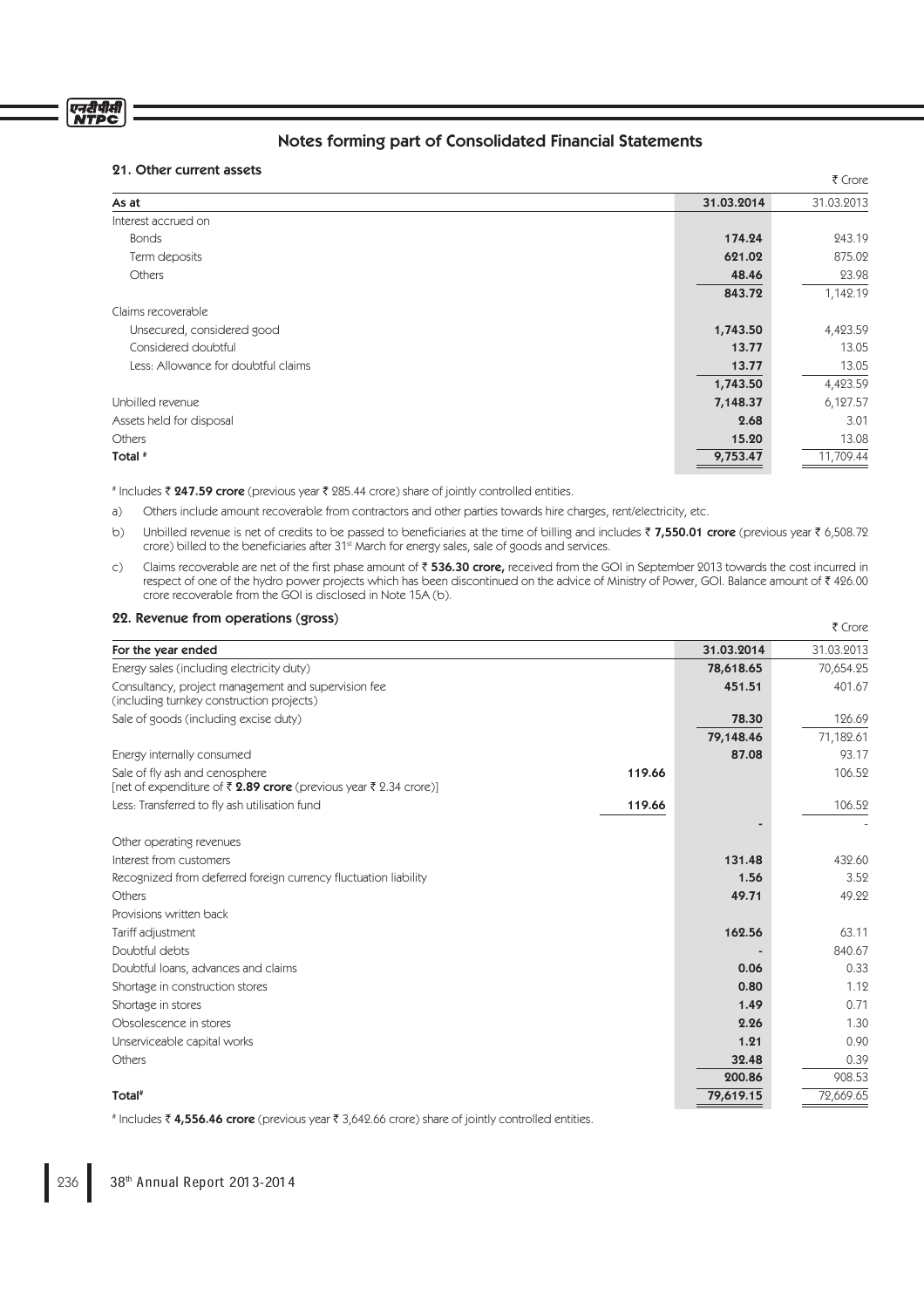

- a) The Central Electricity Regulatory Commission (CERC) notified the Tariff Regulations, 2009 in January 2009, and First, Second and Third Amendments thereto in May 2011, June 2011 and December 2012 respectively (Regulations, 2009). In line with the Regulations, 2009, the CERC has issued provisional/final tariff orders w.e.f. 1<sup>st</sup> April 2009 for all the stations except for four stations. Beneficiaries are billed in accordance with the said provisional/final tariff orders except for four stations where it is done on provisional basis. The amount billed for the year ended 31<sup>st</sup> March 2014 on this basis is  $\bar{\tau}$  68,704.03 crore (previous year  $\bar{\tau}$  61,794.68 crore).
- b) In respect of stations for which the CERC has issued final tariff orders under the Regulations, 2009 and Renewable Energy Regulations, 2009, sales have been recognised at  $\bar{\tau}$  66,209.42 crore for the year ended 31<sup>st</sup> March 2014 (previous year  $\bar{\tau}$  61,650.23 crore) after truing up capital expenditure to arrive at the capacity charges. For other stations, pending determination of station-wise final tariff by the CERC, sales have been provisionally recognised at  $\bar{\tau}$  3,386.70 crore for the year ended 31<sup>st</sup> March 2014 (previous year  $\bar{\tau}$  998.24 crore) on the basis of principles enunciated in the said Regulations, 2009 after truing-up capital expenditure to arrive at the capacity charges.
- c) Sales include  $\bar{\zeta}$  2,086.82 crore for the year ended 31<sup>st</sup> March 2014 (previous year  $\bar{\zeta}$  1,241.90 crore) pertaining to previous years recognized based on the orders issued by the CERC/Appellate Tribunal for Electricity (APTEL).
- d) Sales include (-) ₹ 269.99 crore for the year ended 31<sup>st</sup> March 2014 (previous year ₹ 246.04 crore) on account of income-tax recoverable from the beneficiaries as per Regulations, 2004. Sales also include  $\bar{z}$  77.02 crore for the year ended 31<sup>st</sup> March 2014 (previous year  $\bar{z}$  53.16 crore) on account of deferred tax materialized which is recoverable from beneficiaries as per Regulations, 2009.
- e) Electricity duty on energy sales amounting to  $\bar{\tau}$  691.04 crore (previous year  $\bar{\tau}$  564.35 crore) has been reduced from sales in the statement of profit and loss.
- f) Revenue from operations include  $\bar{\epsilon}$  87.08 crore (previous year  $\bar{\epsilon}$  93.17 crore) towards energy internally consumed, valued at variable cost of generation and the corresponding amount is included in power charges (Note 26).
- g) CERC Regulations provides that where after the truing-up, the tariff recovered is less/more than the tariff approved by the Commission, the generating Company shall recover/pay from/to the beneficiaries the under/over recovered amount along-with simple interest. Accordingly, the interest recoverable from the beneficiaries amounting to  $\bar{\tau}$  131.48 crore (previous year  $\bar{\tau}$  432.60 crore) has been accounted as 'Interest from customers'. Further, the amount payable to the beneficiaries has been accounted as 'Interest to customers' (Note 26).

## 23. Other income

|                                                                               |        |            | ₹ Crore    |
|-------------------------------------------------------------------------------|--------|------------|------------|
| For the year ended                                                            |        | 31.03.2014 | 31.03.2013 |
| Interest from                                                                 |        |            |            |
| Long-term investments - Government securities (8.5% tax free bonds)           |        | 382.95     | 520.86     |
| Others                                                                        |        |            |            |
| Loan to state government in settlement of dues from customers (8.5% tax free) |        | 26.44      | 34.58      |
| Loan to employees                                                             |        | 31.20      | 29.21      |
| Contractors                                                                   |        | 55.70      | 43.84      |
| Deposits with banks / Reserve Bank of India                                   |        | 1,689.38   | 1,920.20   |
| Income tax refunds                                                            | 155.20 |            | 39.48      |
| Less: Refundable to customers                                                 | 80.53  |            | 0.02       |
|                                                                               |        | 74.67      | 39.46      |
| Others                                                                        |        | 9.12       | 9.36       |
| Dividend from                                                                 |        |            |            |
| Long-term investments in                                                      |        |            |            |
| Joint ventures                                                                |        | 73.90      | 103.66     |
| Current investments in                                                        |        |            |            |
| Mutual funds                                                                  |        | 65.16      | 114.13     |
| Other non-operating income                                                    |        |            |            |
| Surcharge received from customers                                             |        | 92.61      | 88.67      |
| Hire charges for equipment                                                    |        | 3.14       | 4.35       |
| Net gain in foreign currency transactions & translations                      |        | 51.65      | 28.12      |
| Sale of scrap                                                                 |        | 85.60      | 89.06      |
| Liquidated damages recovered                                                  |        | 12.89      | 11.82      |
| Profit on redemption of current investments                                   |        | 28.53      |            |
| Net gain on sale of current investments                                       |        | 3.15       | 0.18       |
| Miscellaneous income                                                          |        | 197.68     | 228.45     |
| Profit on disposal of fixed assets                                            |        | 12.86      | 4.76       |
|                                                                               |        | 2,896.63   | 3,270.71   |
| Less: Transferred to expenditure during construction period (net)-Note 28     |        | 60.38      | 53.35      |
| Transferred to development of coal mines                                      |        | 7.16       | 8.30       |
| Transferred to deferred foreign currency fluctuation asset/liability          |        | 51.65      | 27.90      |
| Total <sup>#</sup>                                                            |        | 2,777.44   | 3.181.16   |

# Includes ₹48.17 crore (previous year ₹56.57 crore) share of jointly controlled entities.

Miscellaneous income includes income from township recoveries and receipts towards insurance claims.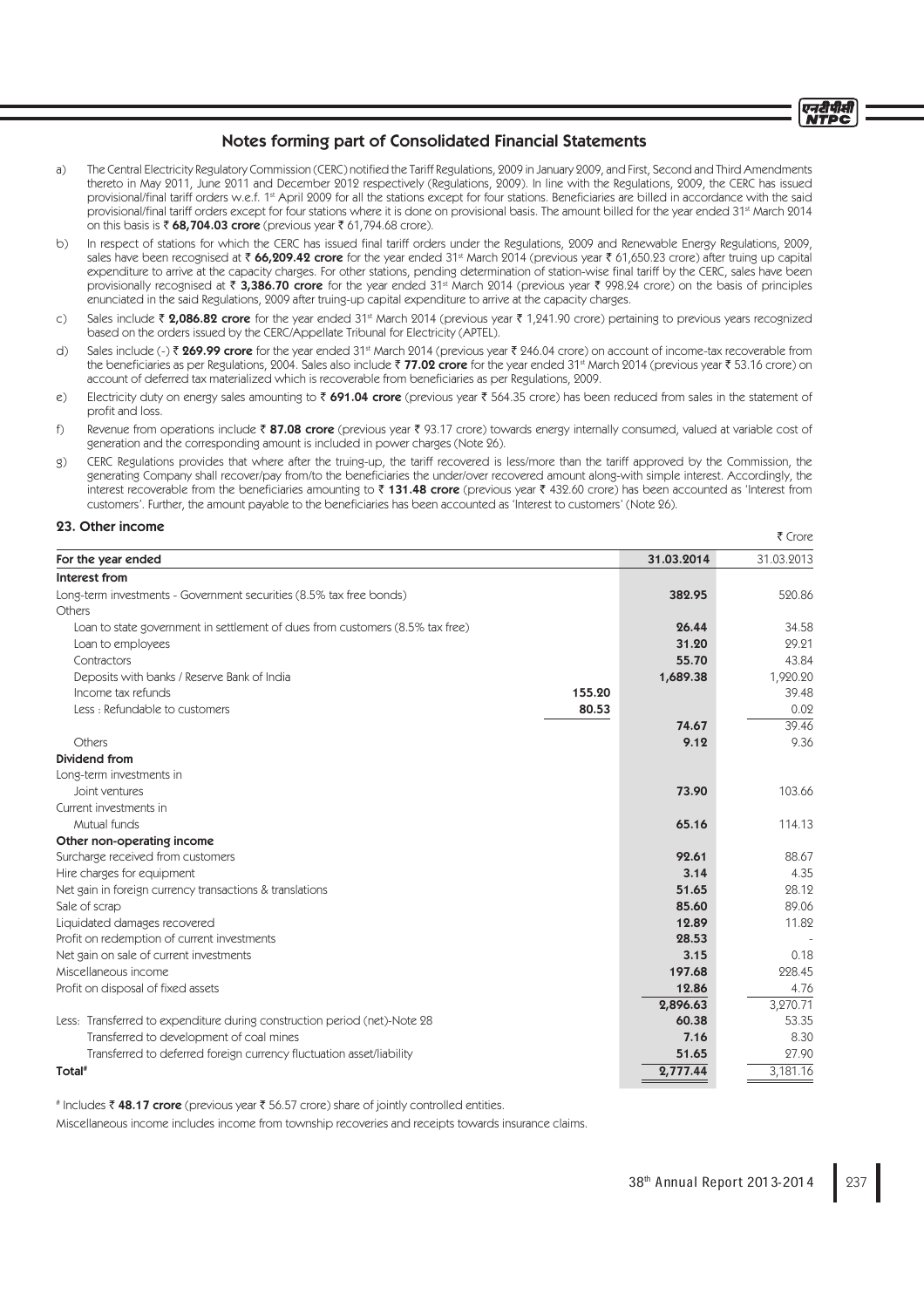# एनरीपीसी<br>NTPC

# Notes forming part of Consolidated Financial Statements

# 24. Employee benefits expense

| 24. LIIIDIOYEE OEIIEIILS EXPEIISE                                    |            | ₹ Crore    |
|----------------------------------------------------------------------|------------|------------|
| For the year ended                                                   | 31.03.2014 | 31.03.2013 |
| Salaries and wages                                                   | 3,556.61   | 3,549.75   |
| Contribution to provident and other funds                            | 1,013.77   | 566.81     |
| Staff welfare expenses                                               | 466.36     | 373.11     |
|                                                                      | 5,036.74   | 4,489.67   |
| Less: Allocated to fuel cost                                         | 245.73     | 197.62     |
| Transferred to fly ash utilisation fund                              | 21.21      | 6.94       |
| Transferred to development of coal mines                             | 41.10      | 34.31      |
| Transferred to expenditure during construction period (net)- Note 28 | 672.75     | 643.58     |
| Total #                                                              | 4,055.95   | 3,607.22   |

# Includes ₹170.63 crore (previous year ₹138.06 crore) share of jointly controlled entities.

a) Disclosures required by AS 15 in respect of provision made towards various employee benefits are made in Note 40.

- b) Salary and wages include special allowance paid by the Company to eligible employees serving in difficult and far flung areas w.e.f. 26th November 2008. As per the Office Memorandum dated 26th November 2008 of DPE relating to revision of pay scales w.e.f 1st January 2007, special allowance can be paid to such employees upto 10% of basic pay as approved by concerned administrative ministry. In line with the office memorandum dated 22<sup>nd</sup> June 2010 of DPE, Board of Directors has approved the Special Allowance (Difficult and Far Flung Areas) to eligible employees. The approval of MOP for the same is awaited.
- c) During the year, a defined contribution pension scheme of the Company has been implemented effective from 1st January 2007. Employee benefits expense for the year include  $\bar{t}$  346.56 crore as additional contribution for the period from 1<sup>st</sup> January 2007 to 31<sup>st</sup> March 2013.

#### 25. Finance costs

| <b>20. רווומווכיב כ</b> סאס                                               |            | ₹ Crore    |
|---------------------------------------------------------------------------|------------|------------|
| For the year ended                                                        | 31.03.2014 | 31.03.2013 |
| Interest on                                                               |            |            |
| <b>Bonds</b>                                                              | 961.67     | 900.87     |
| Foreign currency term loans                                               | 253.96     | 235.33     |
| Rupee term loans                                                          | 4,460.84   | 3,833.62   |
| Public deposits                                                           | 0.05       | 0.16       |
| Foreign currency bonds/notes                                              | 521.77     | 345.91     |
| Cash credit                                                               | 4.46       | 21.01      |
| Others                                                                    | 26.86      | 73.22      |
|                                                                           | 6,229.61   | 5,410.12   |
| Other borrowing costs                                                     |            |            |
| Bonds servicing & public deposit expenses                                 | 2.34       | 2.38       |
| Guarantee fee                                                             | 33.97      | 40.19      |
| Management/arrangers fee                                                  | 16.41      | 36.24      |
| Up-front fee                                                              | 0.01       | 23.87      |
| Foreign currency bonds/notes expenses                                     | 1.07       | 6.05       |
| Insurance premium on foreign currency loans                               | 85.39      | 27.39      |
| Bond issue expenses                                                       | 10.60      | 0.37       |
| Others                                                                    | 4.76       | 2.91       |
|                                                                           | 154.55     | 139.40     |
| Exchange differences regarded as an adjustment to interest costs          |            | (350.21)   |
|                                                                           | 6,384.16   | 5,199.31   |
| Less: Transferred to expenditure during construction period (net)-Note 28 | 3,103.05   | 2,672.25   |
| Transferred to development of coal mines                                  | 78.04      | 46.52      |
| Total <sup>#</sup>                                                        | 3,203.07   | 2,480.54   |

# Includes ₹ 794.06 crore (previous year ₹ 557.26 crore) share of jointly controlled entities.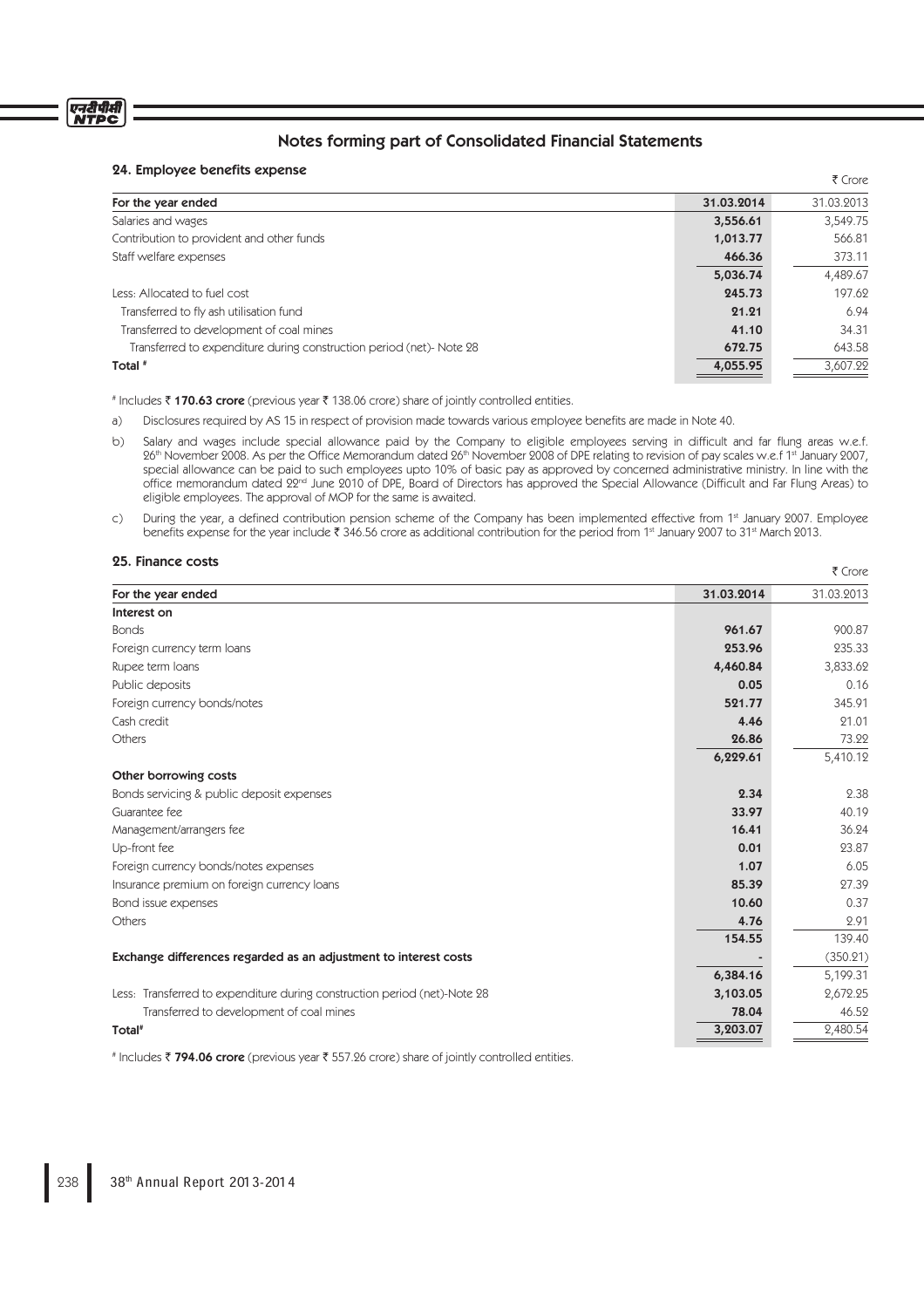ण्नदीपीसी<br>NTPC

# Notes forming part of Consolidated Financial Statements

# 26. Generation, administration & other expenses

| zu. Ochciaduli, auniniisuaduli a Odici cxp                        |                |                 | ₹ Crore            |
|-------------------------------------------------------------------|----------------|-----------------|--------------------|
| For the year ended                                                |                | 31.03.2014      | 31.03.2013         |
| Power charges                                                     | 340.33         |                 | 204.31             |
| Less: Recovered from contractors & employees                      | 20.47          |                 | 18.88              |
|                                                                   |                | 319.86          | 185.43             |
| Water charges                                                     |                | 471.59          | 508.16             |
| Stores consumed                                                   |                | 52.02           | 49.90              |
| Rent                                                              | 40.35          |                 | 37.16              |
| Less:Recoveries                                                   | 8.07           |                 | 7.84               |
|                                                                   |                | 32.28           | $\overline{29.32}$ |
| Load dispatch centre charges                                      |                | 146.11          | 42.41              |
| Repairs & maintenance                                             |                |                 |                    |
| <b>Buildings</b>                                                  |                | 197.57          | 181.08             |
| Plant & machinery                                                 |                | 2,024.64        | 1,924.26           |
| Others                                                            |                | 133.31          | 113.35             |
| Insurance                                                         |                | 130.75<br>59.80 | 111.61<br>5.72     |
| Interest to customers<br>Rates and taxes                          |                | 42.44           | 38.11              |
| Water cess & environment protection cess                          |                | 38.58           | 35.82              |
| Training & recruitment expenses                                   | 29.67          |                 | 26.05              |
| Less: Receipts                                                    | 3.30           |                 | 1.60               |
|                                                                   |                | 26.37           | 24.45              |
| Communication expenses                                            |                | 47.90           | 48.82              |
| Travelling expenses                                               |                | 214.27          | 198.82             |
| Tender expenses                                                   | 33.85          |                 | 24.52              |
| Less: Receipt from sale of tenders                                | 3.32           |                 | 3.11               |
|                                                                   |                | 30.53           | 21.41              |
| Payment to auditors                                               |                | 3.64            | 3.29               |
| Advertisement and publicity                                       |                | 15.37           | 13.92              |
| Security expenses                                                 |                | 406.69          | 357.79             |
| Entertainment expenses                                            |                | 15.64           | 15.09              |
| Expenses for guest house                                          | 24.14          |                 | 21.26              |
| Less:Recoveries                                                   | 2.88           |                 | 2.75               |
|                                                                   |                | 21.26           | 18.51              |
| <b>Education expenses</b>                                         |                | 10.00           | 9.41               |
| Brokerage & commission                                            |                | 3.22            | 3.47               |
| Community development and welfare expenses<br>Less: Grants-in-aid | 104.00<br>0.93 |                 | 86.96<br>0.39      |
|                                                                   |                | 103.07          | 86.57              |
| Donation                                                          |                | 0.22            | 0.14               |
| Ash utilisation & marketing expenses                              | 11.92          |                 | 10.93              |
| Less: Sale of ash products                                        |                |                 | 0.04               |
|                                                                   |                | 11.92           | 10.89              |
| Directors sitting fee                                             |                | 0.47            | 0.35               |
| Books and periodicals                                             |                | 3.02            | 2.72               |
| Professional charges and consultancy fees                         |                | 159.25          | 41.14              |
| Legal expenses                                                    |                | 32.53           | 28.34              |
| EDP hire and other charges                                        |                | 18.48           | 15.34              |
| Printing and stationery                                           |                | 14.94           | 13.70              |
| Oil & gas exploration expenses                                    |                | 3.41            | 8.78               |
| Hiring of Vehicles                                                |                | 75.47           | 63.22              |
| Rebate to customers                                               |                | 590.61          | 579.81             |
| Reimbursement of L.C.charges on sales realisation                 |                | 1.54            | 0.60               |
| Bank charges                                                      |                | 8.43            | 4.90               |
| Net loss in foreign currency transactions & translations          |                | 22.57           | 6.11               |
| Horticulture expenses                                             |                | 26.46           | 22.73              |
| Hire charges of helicopter/aircraft                               |                | 12.74           | 13.21              |
| Hire charges of construction equipments                           |                | 10.86           | 14.18              |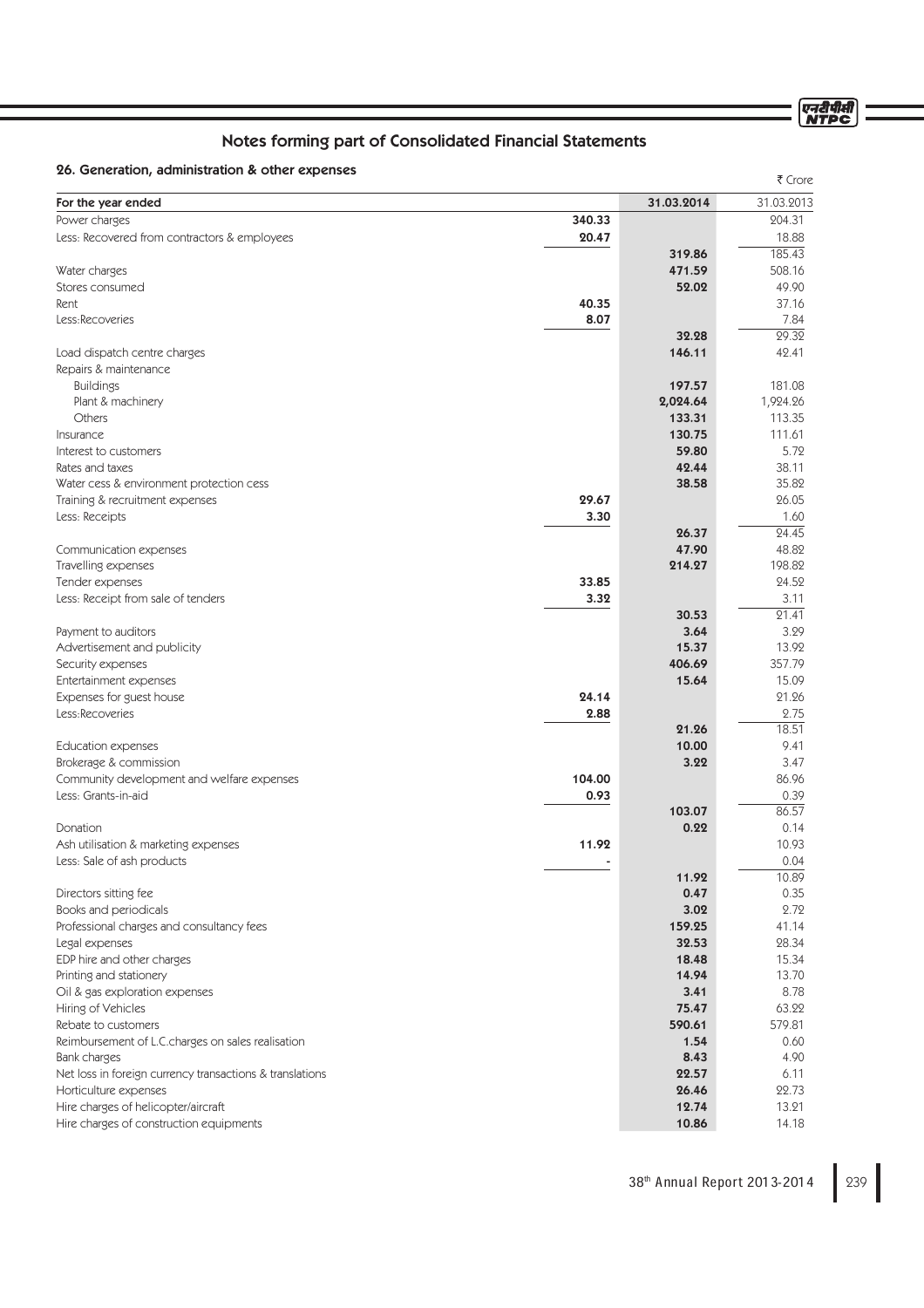# एनरीपीसी<br>NTPC

# Notes forming part of Consolidated Financial Statements

|                                                                                                |            | ₹ Crore    |
|------------------------------------------------------------------------------------------------|------------|------------|
| For the year ended                                                                             | 31.03.2014 | 31.03.2013 |
| Transport vehicle running expenses                                                             | 8.78       | 8.50       |
| Miscellaneous expenses                                                                         | 61.72      | 54.27      |
| Stores written off                                                                             |            | 0.14       |
| Survey & investigation expenses written off                                                    | 3.91       | 4.12       |
| Loss on disposal/write-off of fixed assets                                                     | 75.51      | 62.25      |
|                                                                                                | 5,692.08   | 4,982.16   |
| Less: Allocated to fuel cost                                                                   | 312.03     | 285.83     |
| Transferred to fly ash utilisation fund                                                        | 23.67      | 11.27      |
| Transferred to development of coal mines                                                       | 129.63     | 13.62      |
| Transferred to deferred foreign currency fluctuation asset/liability                           | 6.84       | 2.30       |
| Transferred to expenditure during construction period(net) - Note 28                           | 505.67     | 395.58     |
|                                                                                                | 4,714.24   | 4,273.56   |
| <b>Provisions for</b>                                                                          |            |            |
| Tariff adjustments                                                                             | 122.96     | 166.35     |
| Doubtful loans, advances and claims                                                            |            | 0.09       |
| Shortage in stores                                                                             |            | 2.01       |
| Obsolescence in stores                                                                         | 10.36      | 4.67       |
| Shortage in construction stores                                                                | 1.12       | 0.39       |
| Unserviceable capital works                                                                    | 6.63       | 49.89      |
| Unfinished minimum work programme for oil and gas exploration                                  | 7.36       | 5.08       |
| Shortage in fixed assets                                                                       | 5.44       | 0.27       |
| Arbitration cases                                                                              | 2.15       | 7.95       |
| Others                                                                                         | 1.34       | 35.63      |
|                                                                                                | 160.54     | 272.33     |
| Total #                                                                                        | 4,874.78   | 4,545.89   |
| # Includes ₹ 311.00 crore (previous year ₹ 256.79 crore) share of jointly controlled entities. |            |            |
| Spares consumption included in repairs and maintenance<br>a)                                   | 1,112.67   | 1,017.41   |

b) CERC Regulations provides that where after the truing-up, the tariff recovered is more than the tariff approved by the Commission, the generating Company shall pay to the beneficiaries the over recovered amount along-with simple interest. Accordingly, the interest payable to the beneficiaries<br>amounting to ₹ **59.37 crore** (previous year ₹ 5.72 crore) has been accoun

## 27. Prior period items (Net)

| <b>ZI. PIIOI DEIIOU ILEIIIS (NEL)</b>                                     |            | ₹ Crore    |
|---------------------------------------------------------------------------|------------|------------|
| For the year ended                                                        | 31.03.2014 | 31.03.2013 |
| <b>Revenue</b>                                                            |            |            |
| Sales                                                                     | 0.41       | 0.06       |
| Others                                                                    | 0.96       | 8.58       |
|                                                                           | 1.37       | 8.64       |
| <b>Expenditure</b>                                                        |            |            |
| Employee benefits expense                                                 | (0.94)     | (5.13)     |
| Finance costs                                                             |            |            |
| Interest                                                                  |            | (12.00)    |
| Other borrowing costs                                                     |            | (7.91)     |
| Depreciation and amortisation                                             | 3.73       | 3.93       |
| Generation, administration and other expenses                             |            |            |
| Repairs and maintenance                                                   | 1.35       | 0.77       |
| Others                                                                    | 7.90       | (7.19)     |
|                                                                           | 12.04      | (27.53)    |
| Net Expenditure/(Revenue)                                                 | 10.67      | (36.17)    |
| Less: Transferred to expenditure during construction period (net)-Note 28 | (1.21)     | (3.11)     |
| Transferred to deferred foreign currency fluctuation asset/liability      |            | 0.72       |
| Transferred to development of coal mines                                  | 0.03       |            |
| Total #                                                                   | 11.85      | (33.78)    |
|                                                                           |            |            |

# Includes (-) ₹ 0.99 crore (previous year ₹ 1.25 crore) share of jointly controlled entities.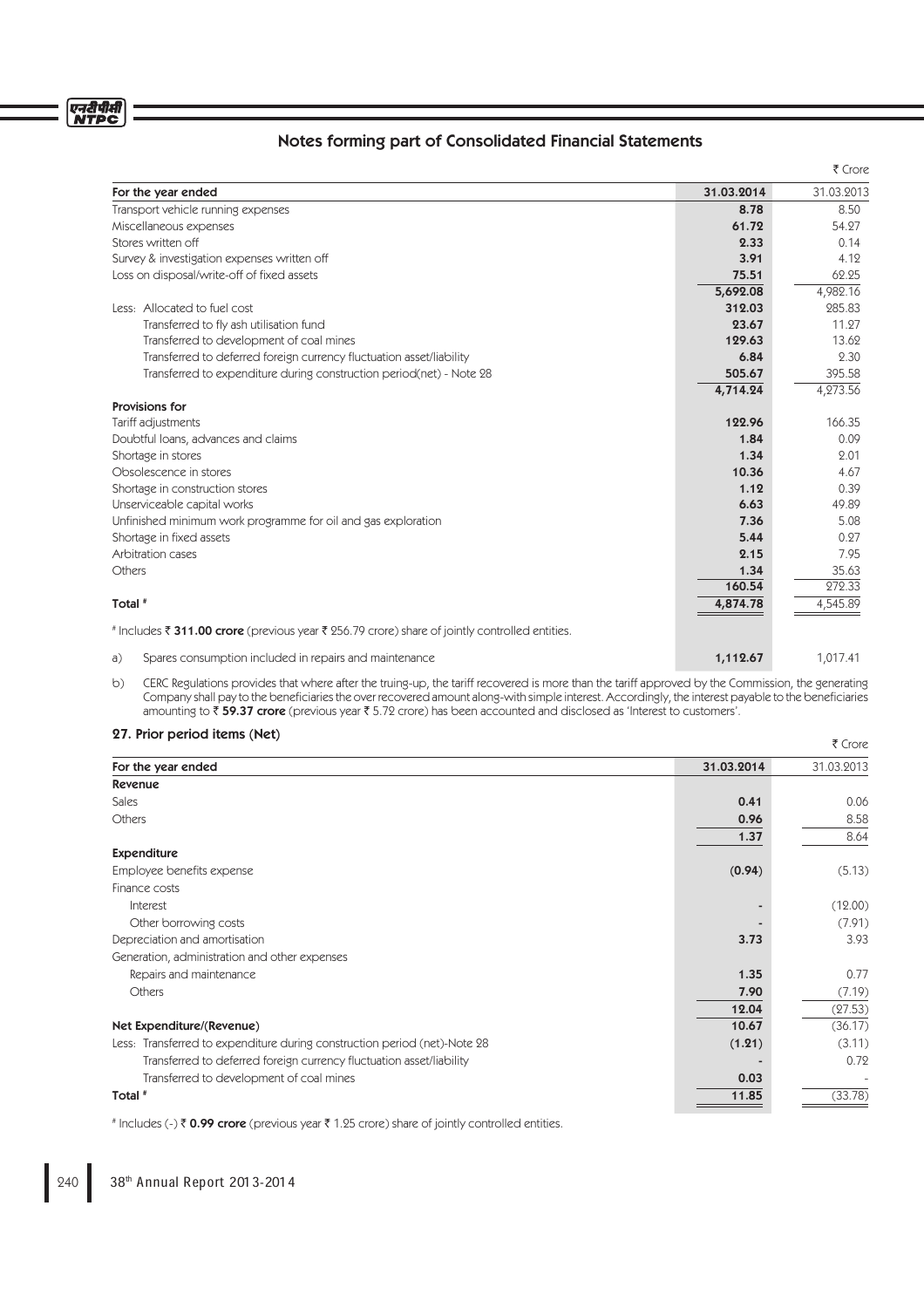एनटीपीसी<br>NTPC

# Notes forming part of Consolidated Financial Statements

# 28. Expenditure during construction period (net)

|    | 20. EXPERIGNME GUITIN CONSUMERON DENOU (NET)                     |        |                    | ₹ Crore            |
|----|------------------------------------------------------------------|--------|--------------------|--------------------|
|    | For the year ended                                               |        | 31.03.2014         | 31.03.2013         |
| А. | <b>Employee benefits expense</b>                                 |        |                    |                    |
|    | Salaries and wages                                               |        | 509.64             | 561.24             |
|    | Contribution to provident and other funds                        |        | 118.89             | 45.45              |
|    | Staff welfare expenses                                           |        | 44.22              | 36.89              |
|    | Total (A)                                                        |        | 672.75             | 643.58             |
| В. | <b>Finance costs</b>                                             |        |                    |                    |
|    | Interest on                                                      |        |                    |                    |
|    | <b>Bonds</b>                                                     |        | 426.37             | 390.47             |
|    | Foreign currency term loans                                      |        | 107.68             | 94.88              |
|    | Rupee term loans                                                 |        | 2,146.12<br>284.19 | 2,032.61<br>222.88 |
|    | Foreign currency bonds/notes<br>Others                           |        | 22.92              | 20.19              |
|    | Other borrowing costs                                            |        |                    |                    |
|    | Foreign currency bonds/notes expenses                            |        | 1.07               | 5.54               |
|    | Management/arrangers/upfront fee                                 |        | 16.41              | 60.11              |
|    | Insurance premium on foreign currency loans                      |        | 85.39              | 27.39              |
|    | Others                                                           |        | 12.90              | 3.43               |
|    | Exchange differences regarded as an adjustment to interest costs |        |                    | (185.25)           |
|    | Total $(B)$                                                      |        | 3,103.05           | 2,672.25           |
| C. | Depreciation and amortisation                                    |        | 273.56             | 41.37              |
| D. | Generation, administration & other expenses                      |        |                    |                    |
|    | Power charges                                                    | 247.61 |                    | 128.17             |
|    | Less: Recovered from contractors & employees                     | 2.22   |                    | 1.92               |
|    |                                                                  |        | 245.39             | 126.25             |
|    | Water charges                                                    |        | 1.76               | 11.19              |
|    | Rent<br>Repairs & maintenance                                    |        | 7.58               | 5.85               |
|    |                                                                  | 7.86   |                    | 9.25               |
|    | <b>Buildings</b><br>Plant and machinery                          | 3.68   |                    | 0.97               |
|    | Others                                                           | 30.76  |                    | 28.55              |
|    |                                                                  |        | 42.30              | 38.77              |
|    | Insurance                                                        |        | 1.67               | 2.26               |
|    | Rates and taxes                                                  |        | 2.94               | 1.39               |
|    | Communication expenses                                           |        | 6.85               | 7.61               |
|    | Travelling expenses                                              |        | 42.77              | 40.49              |
|    | Tender expenses                                                  | 7.77   |                    | 7.42               |
|    | Less: Income from sale of tenders                                | 0.01   |                    | 0.10               |
|    |                                                                  |        | 7.76               | 7.32               |
|    | Payment to auditors                                              |        | 0.06               | 0.07               |
|    | Advertisement and publicity                                      |        | 2.70               | 1.73               |
|    | Security expenses                                                |        | 58.07              | 58.84              |
|    | Entertainment expenses                                           |        | 2.95               | 2.77               |
|    | Guest house expenses                                             |        | 5.24               | 5.33               |
|    | Books and periodicals                                            |        | 0.88               | 0.93               |
|    | Professional charges and consultancy fee                         |        | 9.35               | 9.95               |
|    | Legal expenses                                                   |        | 6.06               | 5.55               |
|    | EDP hire and other charges                                       |        | 1.54               | 1.54               |
|    | Printing and stationery                                          |        | 1.84               | 1.61               |
|    | Miscellaneous expenses                                           |        | 57.96              | 66.13              |
|    | Total (D)                                                        |        | 505.67             | 395.58             |
| Е. | Less: Other income                                               |        | 2.99               | 3.76               |
|    | Hire charges for equipment                                       |        |                    |                    |
|    | Sale of scrap<br>Interest from contractors                       |        | 0.33<br>41.25      | 1.30<br>28.10      |
|    | Interest others                                                  |        | 3.79               | 6.32               |
|    | Miscellaneous income                                             |        | 12.02              | 13.87              |
|    | Total (E)                                                        |        | 60.38              | 53.35              |
| F. | Prior period items (net)                                         |        | (1.21)             | (3.11)             |
|    | Grand total (A+B+C+D-E+F) <sup>#</sup>                           |        | $4,493.44*$        | 3,696.32           |
|    |                                                                  |        |                    |                    |

\* Carried to capital work-in-progress - (Note 13)

# Includes  $\bar{\tau}$  537.14 crore (previous year  $\bar{\tau}$  470.36 crore) share of jointly controlled entities.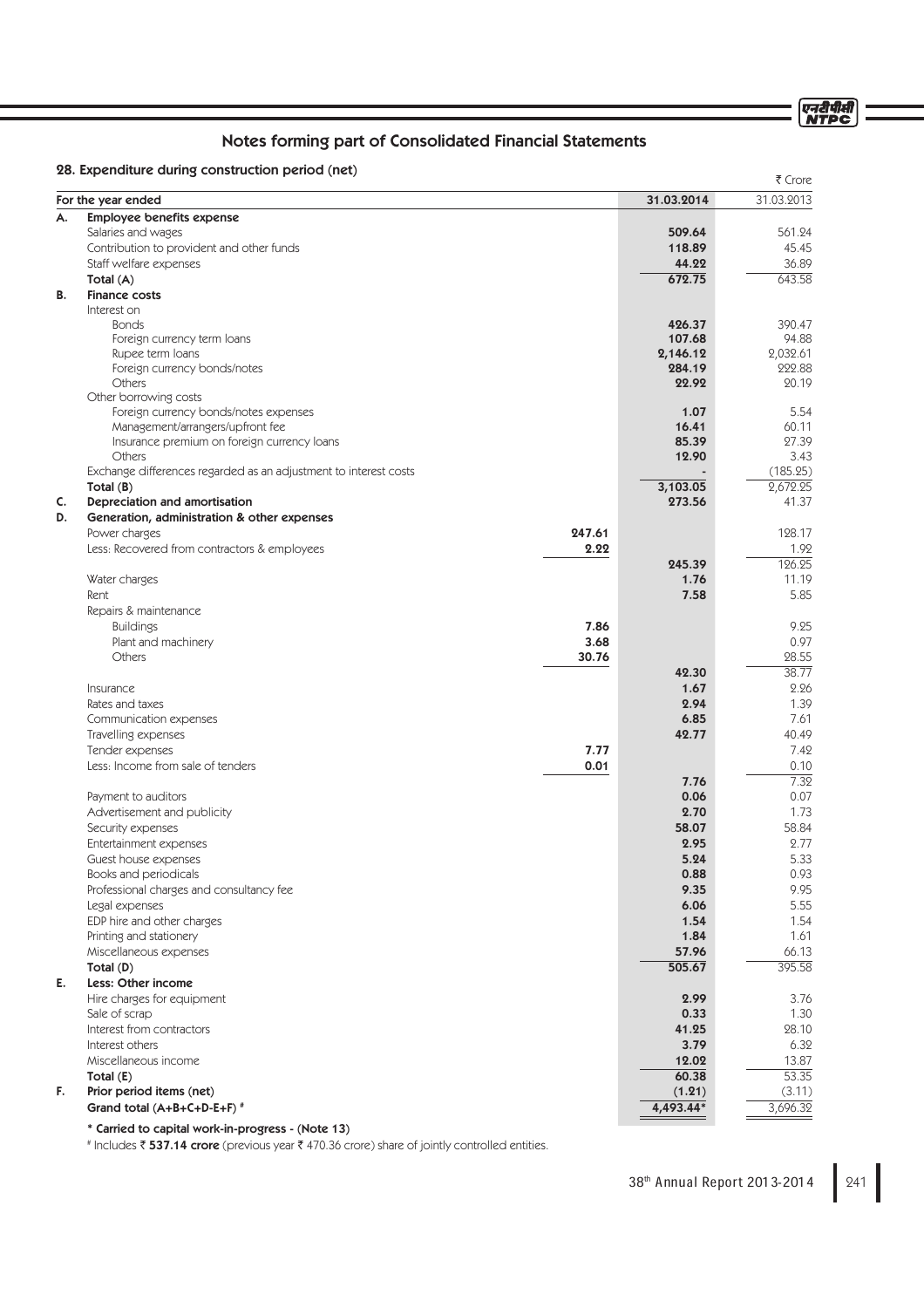# Notes forming part of Consolidated Financial Statements

- 29. Previous year figures have been regrouped /rearranged wherever considered necessary.
- 30. Amount in the financial statements are presented in  $\bar{\tau}$  crore (upto two decimals) except for per share data and as other-wise stated. Certain amounts, which do not appear due to rounding off, are disclosed separately.

## 31. BASIS OF CONSOLIDATION

A. The consolidated financial statements relate to NTPC Ltd. (the Company), its Subsidiaries and interest in Joint Ventures, together referred to as 'Group'.

## a) Basis of Accounting:

- i) The financial statements of the Subsidiary Companies and Joint Ventures in the consolidation are drawn up to the same reporting date as of the Company for the purpose of consolidation.
- ii) The consolidated financial statements have been prepared in accordance with Accounting Standard (AS) 21 'Consolidated Financial Statements' and Accounting Standard (AS) 27 – 'Financial Reporting of Interest in Joint Ventures' of Companies (Accounting Standards) Rules, 2006 and generally accepted accounting principles.

### b) Principles of consolidation:

The consolidated financial statements have been prepared as per the following principles:

- i) The financial statements of the Company and its subsidiaries are combined on a line by line basis by adding together of the like items of assets, liabilities, income and expenses after eliminating intra-group balances, intra-group transactions, unrealised profits or losses and minority interest have been separately disclosed.
- ii) The consolidated financial statements include the interest of the Company in joint ventures, which has been accounted for using the proportionate consolidation method of accounting and reporting whereby the Company's share of each asset, liability, income and expense of a jointly controlled entity is considered as a separate line item.
- iii) The consolidated financial statements are prepared using uniform accounting policies for like transactions and other events in similar circumstances and are presented to the extent possible, in the same manner as the Company's separate financial statements except as otherwise stated in the notes to the accounts.
- iv) The difference between the cost of investment and the share of net assets at the time of acquisition of shares in the subsidiaries and joint ventures is identified in the financial statements as goodwill or capital reserve, as the case may be.
- v) Minority interest in the net assets of consolidated subsidiaries consist of the amount of equity attributable to the minority shareholders.
- The Subsidiaries and Joint Venture Companies considered in the financial statements are as follows:

| Name of the Company |                                                                                                                                                                                     | Proportion (%) of Shareholding as on |            |
|---------------------|-------------------------------------------------------------------------------------------------------------------------------------------------------------------------------------|--------------------------------------|------------|
|                     |                                                                                                                                                                                     | 31.03.2014                           | 31.03.2013 |
|                     | <b>Subsidiary Companies:</b>                                                                                                                                                        |                                      |            |
| 1.                  | NTPC Electric Supply Company Ltd.(including its 50% interest in KINESCO Power &<br>Utilities Private Ltd. a joint venture with KINFRA, a statutory body of Government of<br>Kerala) | 100.00                               | 100.00     |
| 2.                  | NTPC Hydro Ltd. (refer note below) <sup>\$</sup>                                                                                                                                    |                                      | 100.00     |
| 3.                  | NTPC Vidyut Vyapar Nigam Ltd.*                                                                                                                                                      | 100.00                               | 100.00     |
| 4.                  | Kanti Bijlee Utpadan Nigam Ltd.                                                                                                                                                     | 65.00                                | 65.00      |
| 5.                  | Bhartiya Rail Bijlee Company Ltd.                                                                                                                                                   | 74.00                                | 74.00      |
|                     | <b>Joint Venture Companies:</b>                                                                                                                                                     |                                      |            |
| А.                  | Incorporated in India                                                                                                                                                               |                                      |            |
| 1.                  | Utility Powertech Ltd.                                                                                                                                                              | 50.00                                | 50.00      |
| 2.                  | NTPC - Alstom Power Services Private Ltd.                                                                                                                                           | 50.00                                | 50.00      |
| 3.                  | NTPC-SAIL Power Company Private Ltd.                                                                                                                                                | 50.00                                | 50.00      |
| 4.                  | NTPC-Tamilnadu Energy Company Ltd.                                                                                                                                                  | 50.00                                | 50.00      |
| 5.                  | Ratnagiri Gas & Power Private Ltd. *                                                                                                                                                | 32.86                                | 33.41      |
| 6.                  | Aravali Power Company Private Ltd.                                                                                                                                                  | 50.00                                | 50.00      |
| 7.                  | NTPC-SCCL Global Ventures Private Ltd.*                                                                                                                                             | 50.00                                | 50.00      |
| 8.                  | Meja Urja Nigam Private Ltd.                                                                                                                                                        | 50.00                                | 50.00      |
| 9.                  | NTPC - BHEL Power Projects Private Ltd.*                                                                                                                                            | 50.00                                | 50.00      |
| 10.                 | BF - NTPC Energy Systems Ltd.*                                                                                                                                                      | 49.00                                | 49.00      |
| 11.                 | Nabinagar Power Generating Company Private Ltd.                                                                                                                                     | 50.00                                | 50.00      |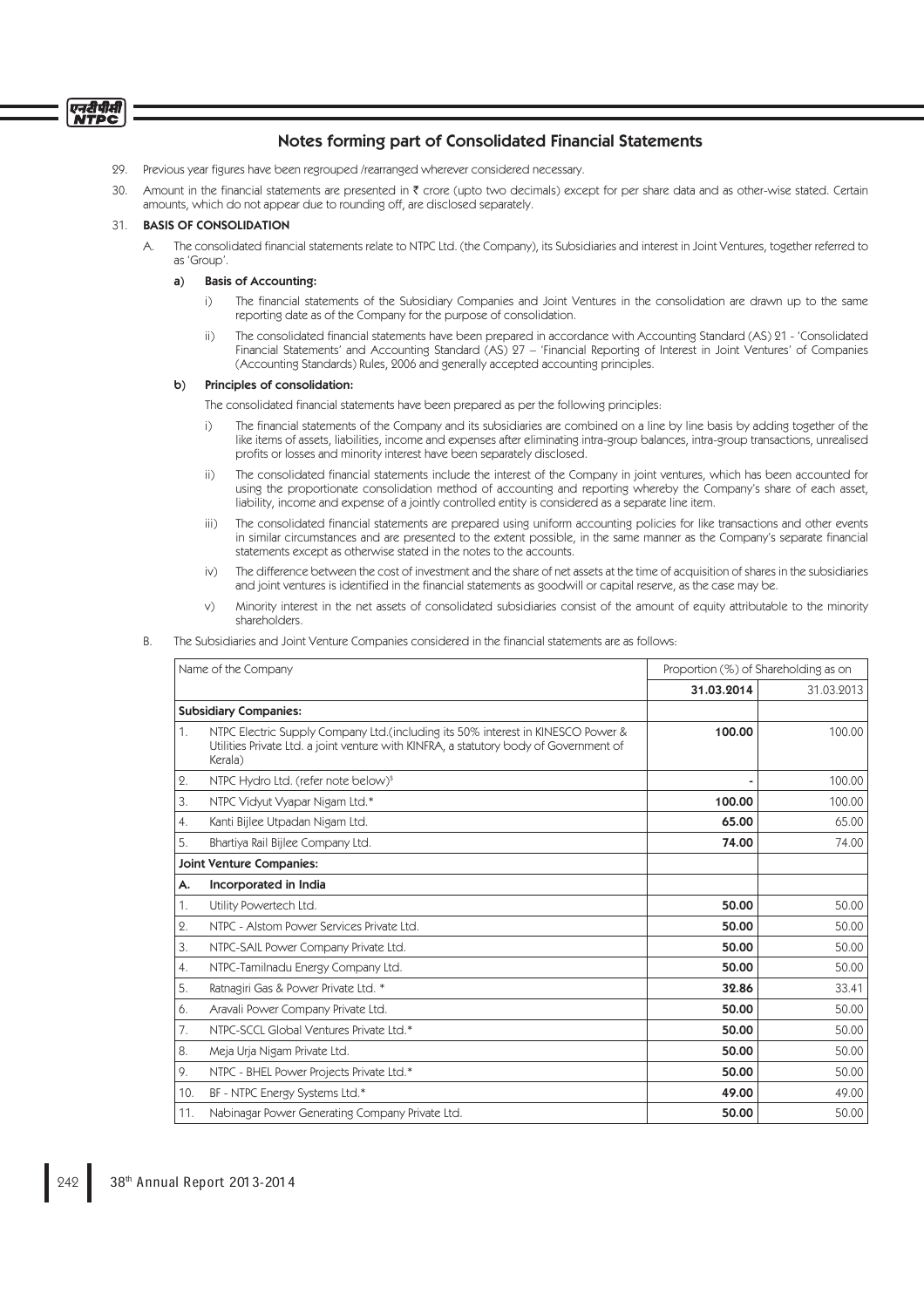# Notes forming part of Consolidated Financial Statements

| Name of the Company |                                                                                           | Proportion (%) of Shareholding as on |            |
|---------------------|-------------------------------------------------------------------------------------------|--------------------------------------|------------|
|                     |                                                                                           | 31.03.2014                           | 31.03.2013 |
| 12.                 | National Power Exchange Ltd.* (refer note below) <sup>\$\$</sup>                          | 16.67                                | 16.67      |
| 13.                 | International Coal Ventures Private. Ltd.* (refer note below) <sup>\$\$\$</sup>           | 14.28                                | 14.28      |
| 14.                 | National High Power Test Laboratory Private Ltd.*                                         | 20.00                                | 20.00      |
| 15.                 | Transformers & Electricals Kerala Ltd.*                                                   | 44.60                                | 44.60      |
| 16.                 | Energy Efficiency Services Ltd. *                                                         | 25.00                                | 25.00      |
| 17.                 | CIL NTPC Urja Private Ltd.*                                                               | 50.00                                | 50.00      |
| 18.                 | Anushakti Vidyut Nigam Ltd.                                                               | 49.00                                | 49.00      |
| 19.                 | Pan-Asian Renewables Private Ltd.*                                                        | 50.00                                | 50.00      |
| В.                  | Incorporated outside India                                                                |                                      |            |
| 1.                  | Trincomalee Power Company Ltd.* (incorporated in Srilanka)                                | 50.00                                | 50.00      |
| 2.                  | Bangladesh - India Friendship Power Company Private Ltd.* (incorporated in<br>Bangladesh) | 50.00                                | 50.00      |

The financial statements are un-audited and certifed by the management and have been considered for Consolidated Financial Statements of the Group. The figures appearing in their respective financial statements may change upon completion of their audit.

\$ Ministry of Corporate Affairs (MCA) has accorded approval for the Scheme of Amalgamation of NTPC Hydro Ltd. (NHL), a wholly owned subsidiary of NTPC Ltd. engaged in the business of setting up small hydro power projects, with NTPC Ltd. effective from 18th December 2013. As per the Scheme and order of MCA, all assets and liabilities of NHL have been transferred to and vested in the Company w.e.f 1<sup>st</sup> April 2013. The Company followed Pooling of Interests Method to reflect the amalgamation. Consequent to the amalgamation, the shares of NHL held by the Company were cancelled and all assets and liabilities of NHL became the assets and liabilities of the Company. Since NHL was a wholly owned subsidiary of the Company, no issue of shares or payment towards purchase consideration was made and no goodwill or capital reserve was recognised on amalgamation.

<sup>\$\$</sup> The Board of Directors of NTPC Limited in its meeting held on 7<sup>th</sup> November 2012 has accorded in principle approval for withdrawl from National Power Exchange Ltd. (NPEX) (a joint venture of the Company). In the meeting of Group of Promoters (GOP) held on 21st March 2014, GOP recommended for voluntary winding of NPEX and the same has been adopted by the Board of NPEX in its meeting held on 21<sup>st</sup> March 2014. Winding up of the Company is yet to take place.

\$55 The Board of Directors of NTPC Limited in its meeting held on 27th January 2012 has accorded in principle approval for withdrawl from International Coal Ventures Private Limited (a joint venture of the Company). Cabinet approval for the same is awaited, subsequent to which, the process of withdrawal shall commence.

 C. i) The Company along-with some public sector undertakings has entered into Production Sharing Contracts (PSCs) with GOI for three exploration blocks namely KG- OSN-2009/1, KG-OSN-2009/4 and AN-DWN-2009/13 under VIII round of New Exploration Licensing Policy (NELP VIII) with 10% participating interest (PI) in each of the blocks.

 Based on the un-audited statement of the accounts for the above blocks forwarded by M/s Oil & Natural Gas Corporation Ltd. (ONGC), the operator, the Company's share in respect of assets and liabilities as at 31<sup>st</sup> March 2014 and expenditure for the year are given below: ₹ Crore

| Item                                 | 2013-14<br>(Un-audited) | 2012-13<br>(Un-audited) |
|--------------------------------------|-------------------------|-------------------------|
| Expenses                             | 2.94                    | 2.28                    |
| Assets                               | 1.89                    | 0.06                    |
| Liabilities                          | 2.96                    | 1.43                    |
| Capital Commitments (Unfinished MWP) | 65.76                   | 91.49                   |

 The expolaration activities in block KG-OSN-2009/4 were suspended w.e.f. 11.01.2012 due to non-clearance by the Ministry of Defence, GOI. Subsequently, DGH vide letter dated 29<sup>th</sup> April 2013 has informed ONGC that the block is cleared conditionally wherein block area is segregated between No Go zone, High-risk zone and Permitted zone. As the permitted area is only 38% of the total block area, the consortium has submitted proposal to DGH for downward revision of MWP of initial exploration period.

 In case of AN-DWN-2009/13, Gujarat State Petoleum Corporation (GSPC) has submitted notice for withdrawal from the block subsequent to completion of MWP and ONGC has decided to acquire 10% PI of GSPC.

Exploration activities in the block AA-ONN-2003/2 were abandoned in January 2011 due to unforeseen geological conditions & withdrawal of the operator. Attempts to reconstitute the consortium to accomplish the residual exploratory activities did not yield result. In the meanwhile, Ministry of Petroleum & Natural Gas demanded in January 2011 the cost of unfinished minimum work programme from the consortium with NTPC's share being USD 7.516 million. During the year provision in this respect has been updated to  $\bar{\xi}$  53.64 crore from  $\bar{\xi}$  46.27 crore along with interest in the previous year. The Company has sought waiver of the claim citing force majeure conditions at site leading to discontinuation of exploratory activities.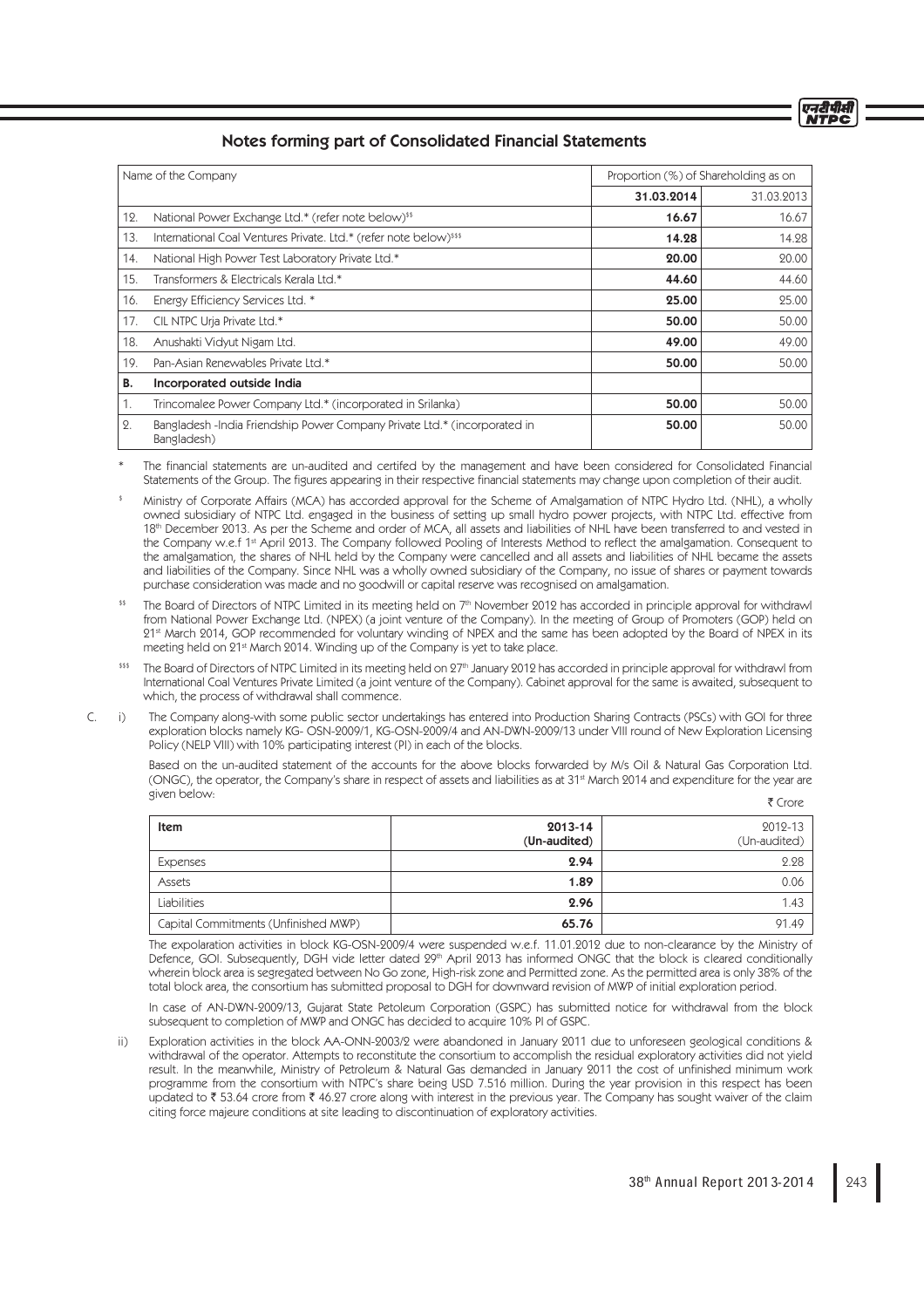The Company has accounted for expenditure of  $\bar{\tau}$  0.01 crore for the year 2013-14 towards the establishment expenses of M/s Geopetrol International, the operator to complete the winding up activities of the Block. The Company's share in the assets and liabilities as at 31<sup>st</sup> March 2014 and expenditure for the year is as under:  $F$  Crore

|              | .            |
|--------------|--------------|
| 2013-14      | 2012-13      |
| (Un-audited) | (Un-audited) |
| 0.01         | 0.22         |
| 14.47        | 14.64        |
| 2.32         | 2.32         |
| 50.71        | 41.42        |
|              |              |

- D. The company is of the view that the provisions of Accounting Standard (AS) 18 'Related Party Disclosures' and AS 27- 'Financial Reporting of Interests in Joint Ventures' are not applicable to the investment made in PTC India Ltd. and the same is not included in the consolidated financial statements
- 32. a) Some of the balances of trade/other payables and loans and advances are subject to confirmation/reconciliation. Adjsutments, if any will be accounted for on confirmation/reconciliation of the same, which in the opinion of the management will not have a material impact.
	- b) In the opinion of the management, the value of assets, other than fixed assets and non-current investments, on realisation in the ordinary course of business, will not be less than the value at which these are stated in the Balance Sheet.
- 33. Due to variation in the Gross Calorific Value (GCV) of coal supplied by coal companies and received at power stations, the Company w.e.f. October/November 2012 released payments on the basis of GCV measured at station end and the difference between the amount billed by the coal companies and the amounts admitted by the Company ("disputed billed amount") were disclosed as contingent liability with corresponding possible reimbursements from the beneficiaries. The issue was taken up with the coal companies directly and through the Ministry of Power and Ministry of Coal, Govt. of India for resolution. This resulted in incorporation of a provision for "Third party sample collection, preparation, testing and analysis," at the loading end in place of joint sampling in the Coal Supply Agreement (CSA), 2012 and amendment to CSA, 2009 which have since been signed with subsidiaries of Coal India Ltd.

 Based on the advice of Government of India, Board of Directors approved the modalities for extrapolation of the third party sample analysis results for the three month period starting October/November 2013 to the supplies during the past period from October/November 2012 till start of third party sampling. On this basis, settlement with some of the CIL subsidiaries has been reached and matter has been taken up with other CIL subsidiaries for early resolution. Following the principles approved by the Board, against the disputed billed amount of  $\bar{\tau}$  4,102.87 crore, during the year the Company paid  $\bar{\tau}$  1,438.69 crore and provided  $\bar{\tau}$  1,440.39 crore. In respect of the balance disputed billed amount of  $\bar{\tau}$  1,223.79 crore as at 31<sup>st</sup> March 2014, taking into account settlement already reached with some of the CIL Subsidiaries, an amount of  $\bar{\tau}$  1,055.14 crore (previous year  $\bar{\tau}$  2,531.10 crore) has been estimated as contingent liability with corresponding possible reimbursements from the beneficiaries {Refer Note 50 (a) (iii)} and remaining amount of ₹168.65 crore is considered as settled. Sales corresponding to variable charges recoverable for the amounts paid/provided as above have been recognized.

- 34. The levy of transit fee/entry tax on supplies of fuel to some of the power stations has been paid under protest as the matters are subjudice at various courts. In case the Company gets refund/demand from fuel suppliers/tax authorities on settlement of these cases, the same will be passed on to respective beneficiaries.
- 35. The environmental clearance ('clearance') granted by the Ministry of Environment and Forest, Government of India (MoEF) for one of the Company's projects was challenged before The National Green Tribunal (NGT). The NGT disposed the appeal, inter alia, directing that the order of clearance be remanded to the MOEF to pass an order granting or declining clearance to the project proponent afresh in accordance with the law and the judgment of the NGT and for referring the matter to the Expert Appraisal Committee ('Committee') for its re-scrutiny, which shall complete the process within six months from the date of NGT order. NGT also directed that the environmental clearance shall be kept in abeyance and the Company shall maintain status quo in relation to the project during the period of review by the Committee or till fresh order is passed by the MoEF, whichever is earlier. The Company filed an appeal challenging the NGT order before the Hon'ble Supreme Court of India which stayed the order of the NGT and the matter is sub-judice. Aggregate cost incurred on the project upto 31st March 2014 is  $\bar{\tau}$  4,455.73 crore (previous year ₹ 1,691.63 crore).
- 36. NTPC Vidyut Vyapar Nigam Ltd. (NVVN) inter-alia is engaged in sale of fly ash & cenosphere which are given by the company free of cost. Pursuant to the gazette notification D.O.S.O 2804(E) dated 3rd November 2009, issued by the Ministry of Environment and Forest (MOEF) GOI, the NVVN has created fly ash utilisation fund and a sum of  $\bar{x}$  91.30 crore (previous year  $\bar{x}$  107.96 crore) has been credited to the fund during the year after netting of related/allocable cost of  $\bar{\tau}$  48.27 crore (previous year  $\bar{\tau}$  20.60 crore) from the sale proceeds.

### 37. "Disclosure as per Accounting Standard - 1 on 'Disclosure of Accounting Policies'

During the year, following changes in accounting policies have been made:

- a) Policy A "Basis of Preparation" has been amended to reflect that the financial statements have been prepared inter alia, in accordance with General Circular 15/2013 dated 13th September 2013 of the Ministry of Corporate Affairs and the Companies Act, 2013 (to the extent notified and applicable).
- b) Accounting of capital expenditure on assets not owned by the company for community development is disclosed in accounting policy D.4 instead of in M.a.10 for better presentation.
- c) Consequent to the revised guidance note on 'Accounting for Oil & Gas Producing Activities' issued by ICAI becoming effective from 1<sup>x</sup> April 2013, the policy to charge off exploratory wells-in-progress which have been found dry or not planned to be developed after two years from the date of completion of drilling has been modified and henceforth, such expenditure shall be charged off as and when the wells are determined to be dry/abandoned.

एनदीपीसी **NTDC**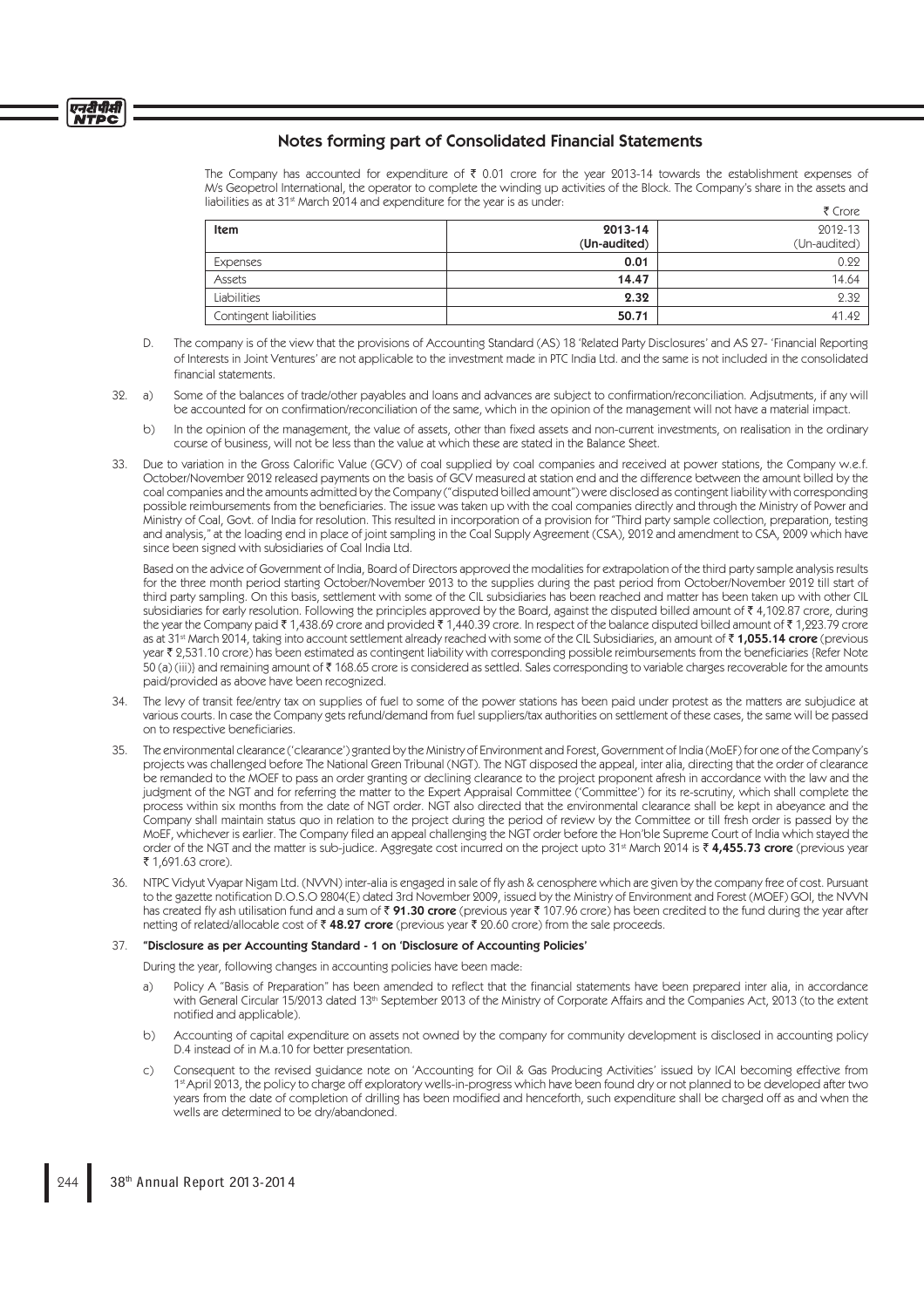# Notes forming part of Consolidated Financial Statements

- d) Policy M.a.11 has been modified to state that leasehold land and buildings relating to generation of electricity business are fully amortised over the lease period or life of the related plant whichever is lower, to cover both hydro and thermal power plants.
- e) Policy H.5 and L.5 regarding accounting of derivative contracts and recovery of cost of hedging from the beneficiaries have been added consequent upon entering into derivative transactions for hedging as per the exchange risk management policy in the current year.
- f) In Policy N.1, contribution to pension fund has been included as an employee benefit following the implementation of a contributory pension scheme in the Company in the current year.
- g) Policy S "Taxes on Income" has been added for improved disclosures.
- There is no impact on the accounts due to the above changes.

#### 38. Disclosure as per Accounting Standard - 11 on 'Effects of Changes in Foreign Exchange Rates'

The effect of foreign exchange fluctuation during the year is as under:

- i) The amount of exchange differences (net) debited to the Statement of Profit & Loss is  $\bar{\tau}$  15.73 crore (previous year debit of  $\bar{\tau}$  3.59 crore).
- ii) The amount of exchange differences (net) debited to the carrying amount of Fixed Assets is  $\bar{\tau}$  1,882.74 crore (previous year debit of ₹ 1,056.01 crore).

#### 39. Disclosure as per Accounting Standard - 12 on 'Accounting for Government Grants'

Revenue grants recognised during the year is  $\bar{\tau}$  0.93 crore (previous year  $\bar{\tau}$  0.39 crore).

## 40. Disclosure as per Accounting Standard - 15 on 'Employee Benefits'

General description of various employee benefit schemes are as under:

## A. Provident Fund

Company pays fixed contribution to provident fund at predetermined rates to a separate trust, which invests the funds in permitted securities. Contribution to family pension scheme is paid to the appropriate authorities. The contribution of  $\bar{z}$  238.30 crore (previous year ₹ 213.69 crore) to the funds for the year is recognised as expense and is charged to the Statement of Profit and Loss. The obligation of the Company is to make such fixed contribution and to ensure a minimum rate of return to the members as specified by GOI. As per report of the actuary, overall interest earnings and cumulative surplus is more than the statutory interest payment requirement. Hence, no further provision is considered necessary. The details of fair value of plan assets and obligitions are as under:

₹ Crore

| <b>Particulars</b>                               | 31.03.2014 | 31.03.2013 |
|--------------------------------------------------|------------|------------|
| Obligitions at the end of the year               | 5,463.94   | 4,755.00   |
| Fair value of plan assets at the end of the year | 5,515.53   | 4.812.77   |

#### B. Gratuity & Pension

- (a) The Company has a defined benefit gratuity plan. Every employee who has rendered continuous service of five years or more is entitled to get gratuity at 15 days salary (15/26 X last drawn basic salary plus dearness allowance) for each completed year of service subject to a maximum of  $\bar{\tau}$  0.10 crore on superannuation, resignation, termination, disablement or on death.
- (b) The Company has pension schemes at two of its stations in respect of employees taken over from erstwhile state government power utilities.

 The existing schemes stated at (a) and one of the power stations at (b) above are funded by the Company and are managed by separate trusts. The liability for gratuity and the pension schemes as above is recognised on the basis of actuarial valuation. The Company's best estimate of the contribution towards gratuity/pension for the financial year 2014-15 is  $\bar{\tau}$  46.52 crore.

(c) During the year, a defined contribution pension scheme of the Company has been implemented effective from 1st January 2007, for its employees. The scheme is administered through a separate trust. The obligation of the Company is to contribute to the trust to the extent of amount not exceeding 30% of Basic Pay and dearness allowance less employer's contribution towards provident fund, gratuity, PRMF or any other retirement benefits.

#### C. Post-Retirement Medical Facility (PRMF)

 The Company has Post-Retirement Medical Facility (PRMF), under which a retired employee and his / her spouse are provided medical facilities in the Company hospitals/empanelled hospitals. They can also avail treatment as out-patient subject to a ceiling fixed by the Company. The liability for the same is recognised on the basis of actuarial valuation.

#### D. Terminal Benefits

Terminal benefits include baggage allowance for settlement at home town for employees & dependents and farewell gift to the superannuating employees. Further, the Company also provides for pension in respect of employees taken over from erstwhile State Government Power Utility at another station referred at B(b) above. The liability for the same is recognised on the basis of actuarial valuation.

#### E. Leave

The Company provides for earned leave benefit (including compensated absences) and half-pay leave to the employees of the Company which accrue annually at 30 days and 20 days respectively. Earned leave is en-cashable while in service. Half-pay leaves (HPL) are encashable only on separation beyond the age of 50 years up to the maximum of 240 days (HPL). However, total amount of leave that can be encashed on superannuation shall be restricted to 300 days and no commutation of half-pay leave shall be permissible. The liability for the same is recognised on the basis of actuarial valuation.

The above mentioned schemes (C, D and E) are unfunded and are recognised on the basis of actuarial valuation.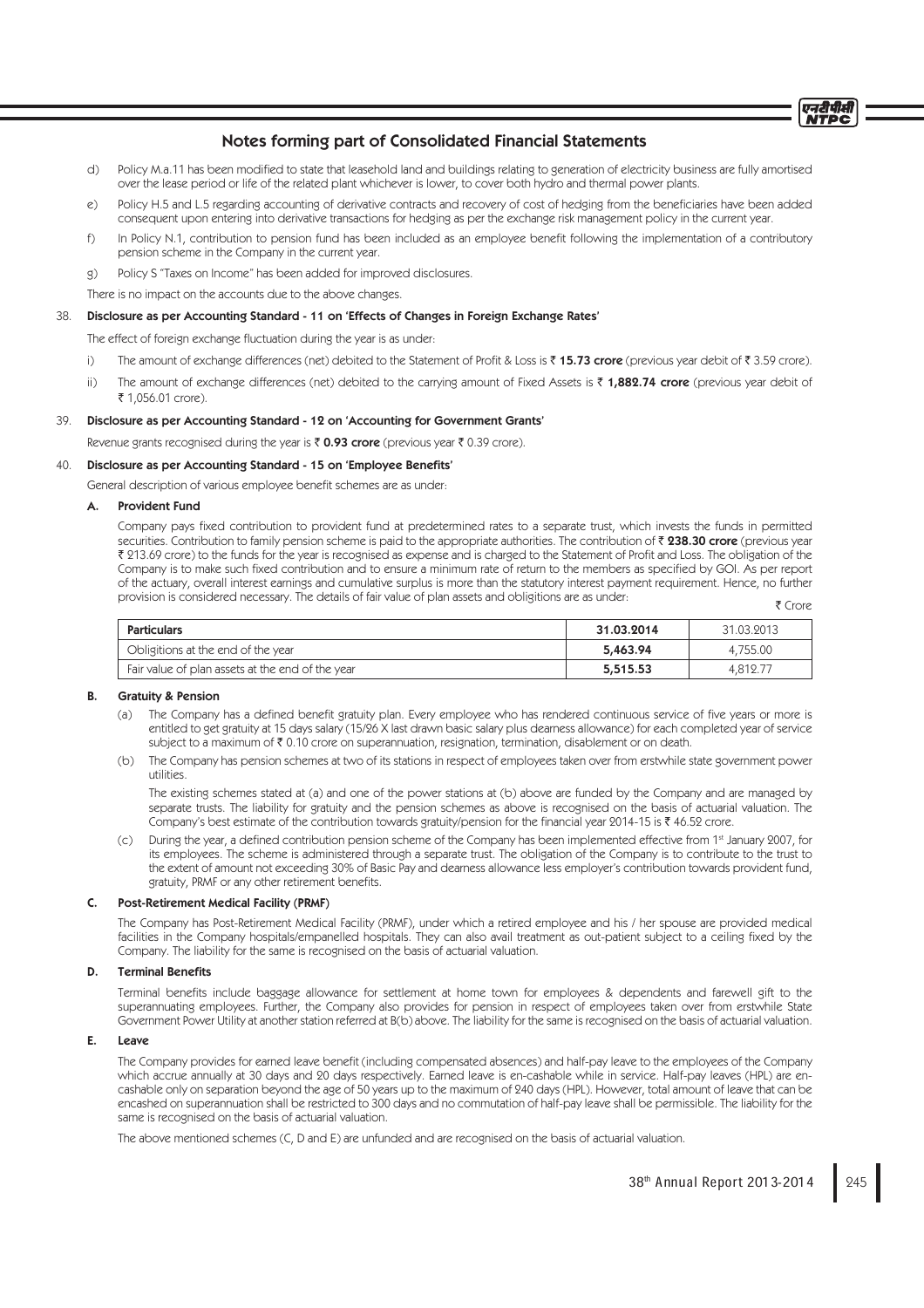

The summarised position of various defined benefits recognised in the Statement of Profit and Loss, Balance Sheet are as under: (Figures given in { } are for previous year)

# i) Expenses recognised in Statement of Profit & Loss

|                                                       |                           |             |            | 1 CIVIE                     |
|-------------------------------------------------------|---------------------------|-------------|------------|-----------------------------|
|                                                       | Gratuity &<br>Pension     | <b>PRMF</b> | Leave      | Terminal<br><b>Benefits</b> |
| Current Service Cost                                  | 70.40                     | 15.60       | 55.04      | 6.14                        |
|                                                       | ${66.42}$                 | ${13.91}$   | ${51.14}$  | ${5.61}$                    |
| Past Service Cost                                     | {-}                       | {-}         | $\{-\}$    | $\{\text{-}\}$              |
| Interest cost on benefit obligation                   | 115.60                    | 36.24       | 68.93      | 21.81                       |
|                                                       | ${103.92}$                | ${29.69}$   | {59.70}    | ${18.36}$                   |
| Expected return on plan assets                        | (100.89)<br>$\{(93.42)\}$ | {-}         | {−}        | $\{-\}$                     |
| Net actuarial (gain)/loss recognised in the year      | (18.74)                   | 73.97       | 181.89     | 26.49                       |
|                                                       | ${48.29}$                 | ${51.09}$   | ${185.46}$ | 30.21                       |
| Expenses recognised in the Statement of Profit & Loss | 66.37                     | 125.81      | 305.86     | 54.44                       |
|                                                       | ${125.21}$                | ${94.69}$   | ${296.30}$ | [54.18]                     |

## ii) The amount recognised in the Balance Sheet

|                                               | Gratuity &<br>Pension    | <b>PRMF</b>              | Leave                    | Terminal<br><b>Benefits</b> |
|-----------------------------------------------|--------------------------|--------------------------|--------------------------|-----------------------------|
| Present value of obligation as at 31.03.2014  | 1.531.56                 | 562.04                   | 942.20                   | 312.98                      |
|                                               | ${1,445.02}$             | ${452.94}$               | ${861.73}$               | ${272.40}$                  |
| Fair value of plan assets as at 31.03.2014    | 1.391.67<br>${1,263.83}$ | $\overline{\phantom{a}}$ | $\overline{\phantom{a}}$ | $\{-\}$                     |
| Net liability recognised in the Balance Sheet | 139.89                   | 562.04                   | 942.20                   | 312.98                      |
|                                               | {181.19}                 | {452.94}                 | ${861.73}$               | ${272.40}$                  |

## iii) Changes in the present value of the defined benefit obligations:

| indiryes in the present value of the defined oenent convations. |                       |             |                 | ₹ Crore                     |
|-----------------------------------------------------------------|-----------------------|-------------|-----------------|-----------------------------|
|                                                                 | Gratuity &<br>Pension | <b>PRMF</b> | Leave           | Terminal<br><b>Benefits</b> |
| Present value of obligation as at 01.04.2013                    | 1.445.04              | 452.95      | 861.74          | 272.39                      |
|                                                                 | ${1,298.60}$          | ${371.11}$  | ${746.01}$      | ${229.83}$                  |
| Interest cost                                                   | 115.60                | 36.24       | 68.93           | 21.81                       |
|                                                                 | ${103.92}$            | ${29.69}$   | ${59.70}$       | ${18.36}$                   |
| <b>Current Service Cost</b>                                     | 70.40                 | 15.60       | 55.04           | 6.14                        |
|                                                                 | ${66.42}$             | ${13.91}$   | ${51.14}$       | ${5.61}$                    |
| Benefits paid                                                   | (95.27)               | (16.72)     | (225.40)        | (13.84)                     |
|                                                                 | $\{(81.65)\}\$        | ${(12.86)}$ | $\{(180.58)\}\$ | $\{(11.61)\}\$              |
| Net actuarial (gain)/loss on obligation                         | (4.21)                | 73.97       | 181.89          | 26.48                       |
|                                                                 | ${57.73}$             | ${51.09}$   | ${185.46}$      | ${30.21}$                   |
| Present value of the defined benefit obligation as at           | 1,531.56              | 562.04      | 942.20          | 312.98                      |
| 31.03.2014                                                      | ${1,445.02}$          | ${452.94}$  | ${861.73}$      | {272.40}                    |

# iv) Changes in the fair value of plan assets:

₹ Crore

 $\overline{z}$  Cross

₹ Crore

|                                            | Gratuity &<br><b>Pension</b> | <b>PRMF</b>                 | Leave | Terminal<br><b>Benefits</b> |
|--------------------------------------------|------------------------------|-----------------------------|-------|-----------------------------|
| Fair value of plan assets as at 01.04.2013 | 1263.85<br>${1,169.90}$      | {-}                         | {−}   | {−}                         |
| Expected return on plan assets             | 100.89<br>${93.42}$          | $\left\{ \text{-} \right\}$ | {−}   | $\{-\}$                     |
| Contributions by employer                  | 102.08<br>${68.05}$          | $\{\text{-}\}$              | {−}   | $\{-\}$                     |
| Benefit paid                               | (89.67)<br>$\{(76.98)\}\$    | $\left\{ \text{-} \right\}$ | {-}   | $\{-\}$                     |
| Actuarial gain / (loss)                    | 14.52<br>${9.44}$            | $\left\{ \text{-} \right\}$ | {-}   | {-}                         |
| Fair value of plan assets as at 31.03.2014 | 1,391.67<br>${1,263.83}$     | -1                          | -}    | $\{\text{-}\}$              |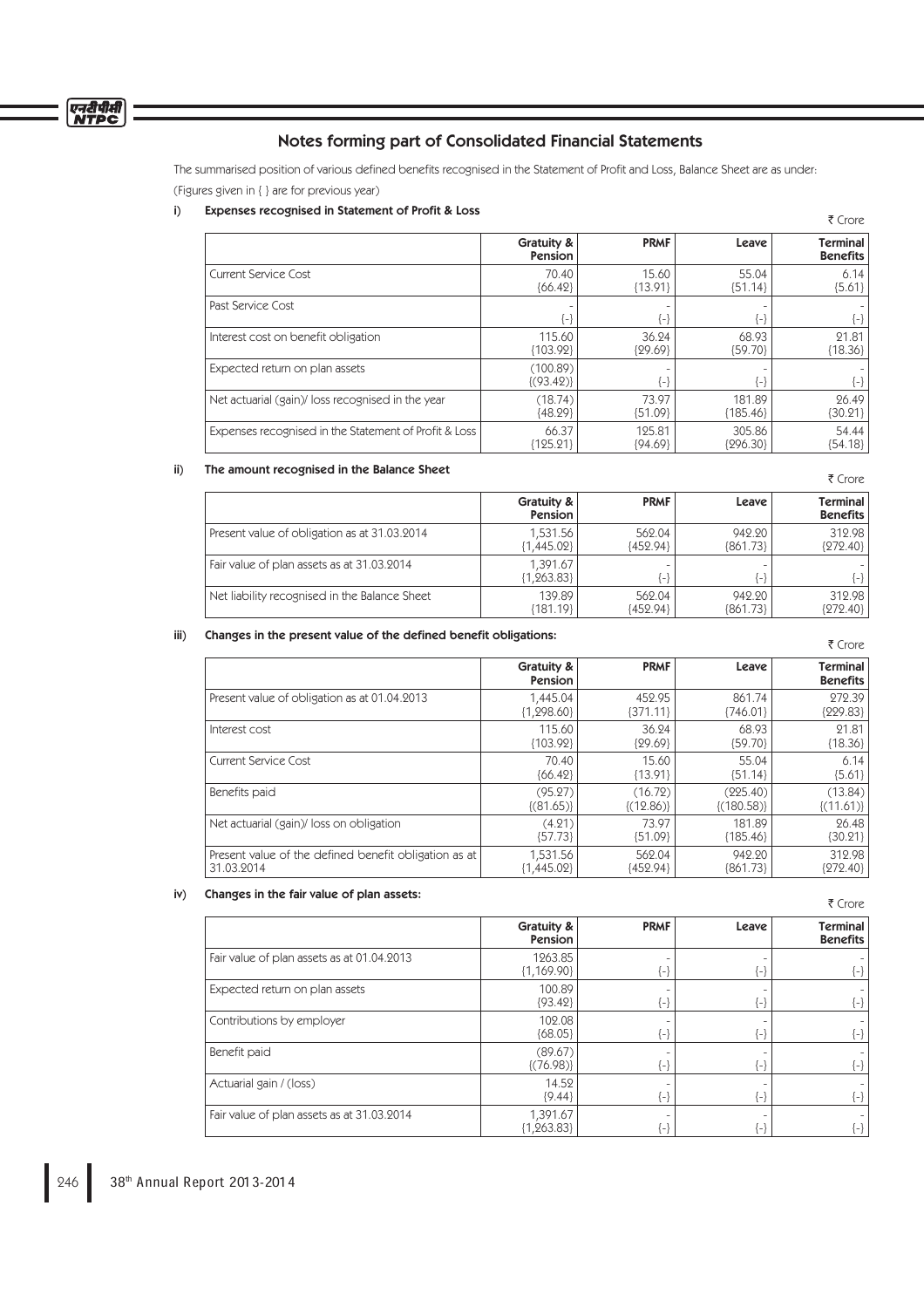# Notes forming part of Consolidated Financial Statements

v) The effect of one percentage point increase/decrease in the medical cost of PRMF will be as under:

|                             |             | ₹ Crore     |
|-----------------------------|-------------|-------------|
| <b>Particulars</b>          | Increase by | Decrease by |
| Service and Interest cost   | 12.29       | (5.62)      |
| Present value of obligation | 86.96       |             |

## F. Other Employee Benefits

Provision for Long Service Award and Family Economic Rehabilitation Scheme amounting to ₹3.48 crore (previous year ₹3.39 crore) for the year have been made on the basis of actuarial valuation at the year end and debited to the Statement of Profit & Loss.

## 41. Disclosure as per Accounting Standard - 16 on 'Borrowing Costs'

Borrowing costs capitalised during the year are  $\bar{\tau}$  3,158.17 crore (previous year  $\bar{\tau}$  2,718.48 crore).

#### 42. Disclosure as per Accounting Standard - 17 on 'Segment Reporting'

# Segment information:

a) Business Segments

 The Group's principal business is generation and sale of bulk power to State Power Utilities. Other business includes providing consultancy, project management and supervision, oil and gas exploration and coal mining.

b) Segment Revenue and Expense

 Revenue directly attributable to the segments is considered as Segment Revenue. Expenses directly attributable to the segments and common expenses allocated on a reasonable basis are considered as Segment Expenses.

c) Segment Assets and Liabilities

Segment assets include all operating assets in respective segments comprising of net fixed assets and current assets, loans and advances. Construction work-in-progress, construction stores and advances are included in unallocated corporate and other assets. Segment liabilities include operating liabilities and provisions. ₹ Crore

|                                                                          | <b>Business Segments</b> |                  |                        |                  | Total                  |                  |
|--------------------------------------------------------------------------|--------------------------|------------------|------------------------|------------------|------------------------|------------------|
|                                                                          | Generation               |                  | <b>Others</b>          |                  |                        |                  |
|                                                                          | Current<br><b>Year</b>   | Previous<br>Year | Current<br><b>Year</b> | Previous<br>Year | Current<br><b>Year</b> | Previous<br>Year |
| Segment revenue                                                          |                          |                  |                        |                  |                        |                  |
| Sale of energy/consultancy, project management<br>and supervision fees * | 75,703.99                | 67,470.22        | 2,801.37               | 3,277.53         | 78,505.36              | 70,747.75        |
| Other income                                                             | 785.69                   | 1,710.14         | 81.43                  | 37.57            | 867.12                 | 1,747.71         |
| <b>Exceptional items</b>                                                 |                          | 1,684.11         |                        | (115.82)         |                        | 1,568.29         |
| Unallocated corporate and other income                                   |                          |                  |                        |                  | 2,326.62               | 2,783.79         |
| Total                                                                    | 76,489.68                | 70,864.47        | 2,882.80               | 3,199.28         | 81,699.10              | 76,847.54        |
| Segment result <sup>#</sup>                                              | 16,284.75                | 17,330.24        | 82.83                  | (54.48)          | 16,367.58              | 17,275.76        |
| Unallocated corporate interest and other income                          |                          |                  |                        |                  | 2,326.62               | 2,783.79         |
| Unallocated corporate expenses, interest and<br>finance charges          |                          |                  |                        |                  | 4,208.44               | 3,448.60         |
| Profit before tax                                                        |                          |                  |                        |                  | 14,485.76              | 16,610.95        |
| Income tax (net)                                                         |                          |                  |                        |                  | 3,082.36               | 4,024.73         |
| Profit after tax                                                         |                          |                  |                        |                  | 11,403.40              | 12,586.22        |
| <b>Other information</b>                                                 |                          |                  |                        |                  |                        |                  |
| Segment assets                                                           | 102,974.19               | 86,923.69        | 4,686.48               | 2,506.08         | 107,660.67             | 89,429.77        |
| Unallocated corporate and other assets                                   |                          |                  |                        |                  | 92,379.26              | 89,280.81        |
| Total assets                                                             | 102,974.19               | 86,923.69        | 4,686.48               | 2,506.08         | 200,039.93             | 178,710.58       |
| Segment liabilities                                                      | 15,931.93                | 12,652.39        | 2,439.74               | 2,167.99         | 18,371.67              | 14,820.38        |
| Unallocated corporate and other liabilities                              |                          |                  |                        |                  | 94,664.77              | 82,649.25        |
| <b>Total liabilities</b>                                                 | 15,931.93                | 12,652.39        | 2,439.74               | 2,167.99         | 113,036.44             | 97,469.63        |
| Depreciation (including prior period)                                    | 4,736.33                 | 3,786.48         | 2.98                   | 3.32             | 4,739.31               | 3,789.80         |
| Non-cash expenses other than depreciation                                | 137.62                   | 169.63           | 7.37                   | 5.08             | 144.99                 | 174.71           |
| Capital expenditure                                                      | 25,474.76                | 23,494.47        | 807.09                 | 615.17           | 26,281.85              | 24,109.64        |

\* Includes  $\bar{\zeta}$  1,816.83 crore (previous year  $\bar{\zeta}$  1,487.94 crore) for sales related to earlier years.

# Generation segment result would have been ₹14,467.92 crore (previous year ₹15,842.30 crore) without including the sales related to earlier years.

d) The operations of the Group are mainly carried out within the country and therefore, geographical segments are inapplicable.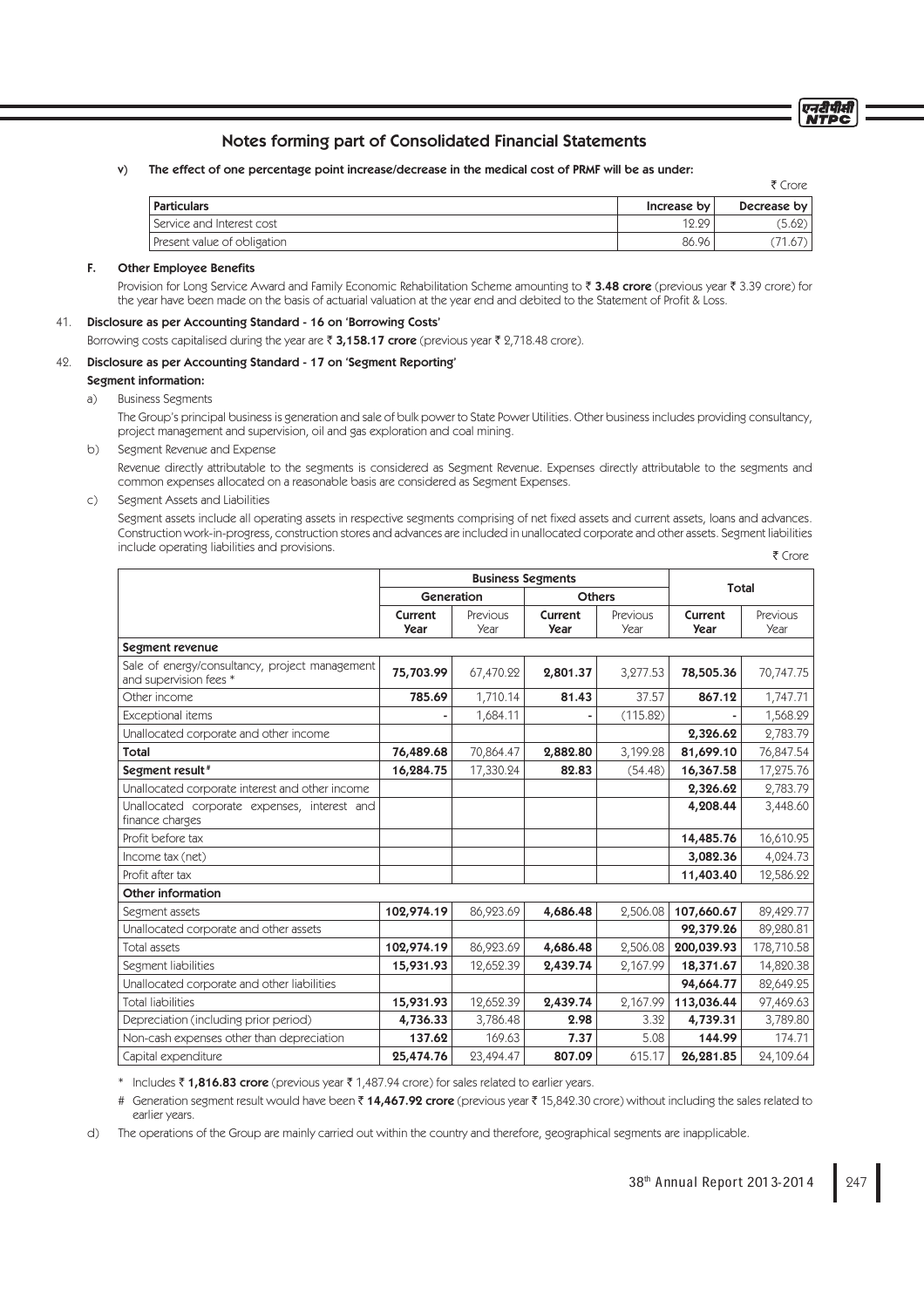# एनदीपीसी

# Notes forming part of Consolidated Financial Statements

# 43. Disclosure as per Accounting Standard - 18 on 'Related Party Disclosures'

- a) Related parties:
	- i) Joint ventures:

 Utility Powertech Ltd., NTPC-Alstom Power Services Private Ltd., BF-NTPC Energy Systems Ltd., National Power Exchange Ltd., Pan-Asian Renewables Private Ltd., Trincomalee Power Company Ltd. and Bangladesh -India Friendship Power Company Private Ltd.

ii) Key Management Personnel:

|                                                  | Shri Arup Roy Choudhury |                                  | Chairman and Managing Director      |
|--------------------------------------------------|-------------------------|----------------------------------|-------------------------------------|
| Shri I.J. Kapoor                                 |                         | Director (Commercial)            |                                     |
| Shri N.N. Misra                                  |                         | Director (Operations)            |                                     |
| Shri A.K. Jha                                    |                         | Director (Technical)             |                                     |
| Shri U.P. Pani                                   |                         | Director (Human Resources)       |                                     |
| Shri S.C. Pandey                                 |                         | Director (Projects) <sup>1</sup> |                                     |
| Shri K. Biswal                                   |                         | Director (Finance) <sup>2</sup>  |                                     |
| Shri A.K. Singhal                                |                         | Director (Finance) $3$           |                                     |
| Shri B.P. Singh                                  |                         | Director (Projects) <sup>4</sup> |                                     |
| <sup>1</sup> W.e.f. 1 <sup>st</sup> October 2013 |                         | $2$ W.e.f. 9th December 2013     | <sup>3</sup> Up to 8th October 2013 |

<sup>4</sup> Superannuated on 30<sup>th</sup> September 2013

b) Transactions with the related parties at a (i) above are as follows:

|                   | <b>Particulars</b>                                                 | <b>Current Year</b> | Previous Year     |
|-------------------|--------------------------------------------------------------------|---------------------|-------------------|
| i)                | Transactions during the year                                       |                     |                   |
| $\bullet$         | Contracts for works/services for services received by the Company: |                     |                   |
|                   | Utility Powertech Ltd.                                             | 439.74              | 393.14            |
|                   | NTPC-Alstom Power Services Private Ltd.                            | 0.94                | 6.19              |
|                   | National Power Exchange Ltd.                                       | 0.36                | 0.84              |
| $\bullet$         | Deputation of Employees:                                           |                     |                   |
|                   | Utility Powertech Ltd.                                             | 0.25                | 0.51              |
|                   | NTPC-Alstom Power Services Private Ltd.                            | 0.85                | 1.23              |
|                   | Trincomalee Power Company Ltd.                                     | 0.96                | 0.82              |
|                   | Pan-Asian Renewables Private Ltd.                                  | 0.33                |                   |
|                   | Bangladesh-India Friendship Power Company Private Ltd.             | 1.34                | 0.13              |
| $\overline{ii}$ ) | Dividend Received:                                                 |                     |                   |
|                   | Utility Powertech Ltd.                                             | 5.50                | 4.00              |
|                   | NTPC-Alstom Power Services Private Ltd.                            | 0.30                | 0.36              |
| iii)              | Amount recoverable for contracts for works/services received:      |                     |                   |
|                   | Utility Powertech Ltd.                                             | 0.17                | 0.22              |
|                   | NTPC-Alstom Power Services Private Ltd.                            | 0.04                | 0.04              |
|                   | National Power Exchange Ltd.                                       | 0.14                | 1.06              |
| iv)               | Amount payable for contracts for works/services received:          |                     |                   |
|                   | Utility Powertech Ltd.                                             | 69.49               | 64.27             |
|                   | NTPC-Alstom Power Services Private Ltd.                            | 6.52                | 7.86              |
| V)                | Amount recoverable on account of deputation of employees:          |                     |                   |
|                   | Utility Powertech Ltd.                                             | 0.10                | 0.66              |
|                   | NTPC-Alstom Power Services Private Ltd.                            | 0.66                | 1.32              |
|                   | Trincomalee Power Company Ltd.                                     | 1.12                | 0.97              |
|                   | Bangladesh-India Friendship Power Company Private Ltd.             | 1.34                | 0.13              |
| vi)               | Equity contributions made:                                         |                     |                   |
|                   | Pan-Asian Renewables Private Ltd.                                  | 1.00                |                   |
|                   | Bangladesh -India Friendship Power Company Private Ltd.            | 6.12                | $\qquad \qquad -$ |

The Company has received bank guarantees from Utility Powertech Ltd. for an amount of  $\bar{\tau}$  6.36 crore (previous year  $\bar{\tau}$  6.35 crore).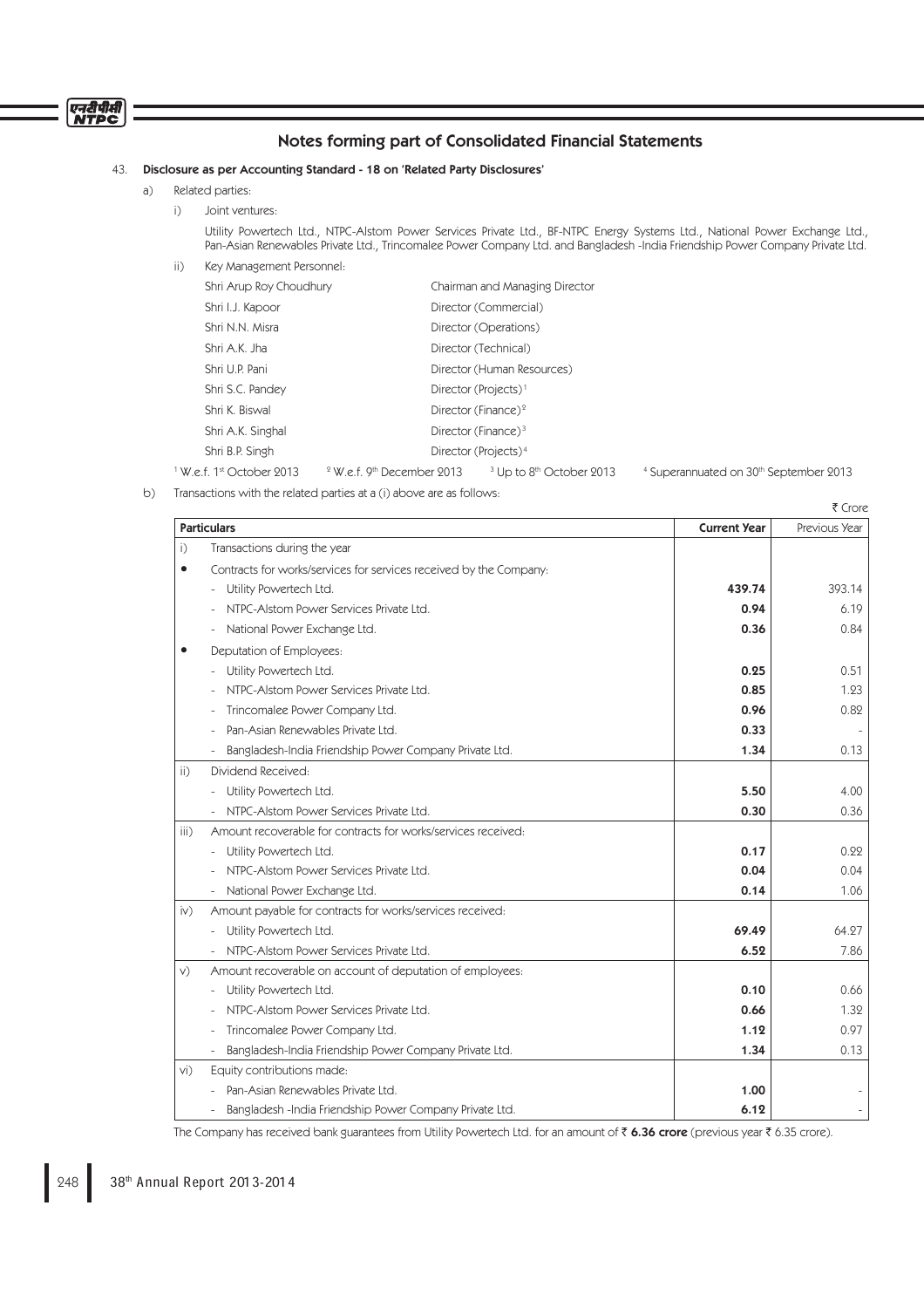# Notes forming part of Consolidated Financial Statements

c) Remuneration to key management personnel for the year is  $\bar{\zeta}$  4.09 crore (previous year  $\bar{\zeta}$  3.59 crore) and amount of dues outstanding to the Company as at 31<sup>st</sup> March 2014 are  $\bar{\zeta}$  **0.03 crore** (previous year  $\bar{\zeta}$  0.07 crore).

|                                                     |            | ₹ Crore    |
|-----------------------------------------------------|------------|------------|
| Managerial remuneration to Key management personnel | 31.03.2014 | 31.03.2013 |
| Shri Arup Roy Choudhury                             | 0.52       | 0.54       |
| Shri I.J. Kapoor                                    | 0.59       | 0.45       |
| Shri N.N. Misra                                     | 0.52       | 0.44       |
| Shri A.K. Jha                                       | 0.56       | 0.26       |
| Shri U.P. Pani                                      | 0.37       | 0.02       |
| Shri S.C. Pandey                                    | 0.21       |            |
| Shri K. Biswal                                      | 0.10       |            |
| Shri.B.P. Singh                                     | 0.58       | 0.52       |
| Shri A.K. Singhal                                   | 0.64       | 0.55       |
| Shri D.K. Jain                                      | -          | 0.38       |
| Shri S.P. Singh                                     |            | 0.43       |
| <b>Total</b>                                        | 4.09       | 3.59       |

#### 44. Disclosure as per Accounting Standard - 19 on 'Leases'

#### a) Finance leases

 (i) The Group has taken on lease certain vehicles and has the option to purchase the vehicles as per terms of the lease agreements, details of which are as under: ₹ Crore

|              |                                                   | 31.03.2014 | 31.03.2013 |
|--------------|---------------------------------------------------|------------|------------|
| a)           | Obligations towards minimum lease payments        |            |            |
|              | Not later than one year                           | 0.05       | 0.28       |
|              | Later than one year and not later than five years |            | 0.09       |
|              | Later than five years                             |            |            |
|              | <b>Total</b>                                      | 0.05       | 0.37       |
| b)           | Present value of (a) above                        |            |            |
|              | Not later than one year                           | 0.05       | 0.26       |
|              | Later than one year and not later than five years |            | 0.07       |
|              | Later than five years                             | ۰          |            |
|              | <b>Total</b>                                      | 0.05       | 0.33       |
| $\mathsf{C}$ | Finance charges ( $*$ ₹16,979/-)                  |            | 0.04       |

 (ii) The Company has entered into an agreement for coal movement through inland waterways transport. As per the agreement, the operator shall design, build, operate and maintain the unloading infrastructure and material handling system ("facility"), and transfer the same to the Company after expiry of 7 years at ₹ 1/-. The facility shall be constructed in two phases of which Phase I has been completed and is under operation. Fair value of the entire facility is ₹ 90 crore and the assets and liability in respect of Phase-I have been recognised at ₹ 60 crore based on technical assessment. The minimum lease payments shall start on completion of Phase-II of the facility. Amounts payable for the coal transported through Phase-I of the facility are disclosed as contingent rent. ₹ Crore

31.03.2014 31.03.2013 a) Obligations towards minimum lease payments • Not later than one year 12.02 • Later than one year and not later than five years **82.41 82.41**  $\bullet$  Later than five years  $\bullet$  49.79  $\blacksquare$ Total 144.22  $\blacksquare$  . Total 144.22  $\blacksquare$ b) Present value of (a) above • Not later than one year 5.27 • Later than one year and not later than five years **45.81** 45.81 • Later than five years 38.92 Total 90.00 c) Finance charges 54.22 d) Contingent rent for the year 2.01 - 2.01 - 2.01 - 2.01 - 2.01 - 2.01 - 2.01 - 2.01 - 2.01 - 2.01 - 2.01 - 2.01 - 2.01 - 2.01 - 2.01 - 2.01 - 2.01 - 2.01 - 2.01 - 2.01 - 2.01 - 2.01 - 2.01 - 2.01 - 2.01 - 2.01 - 2.01 - 2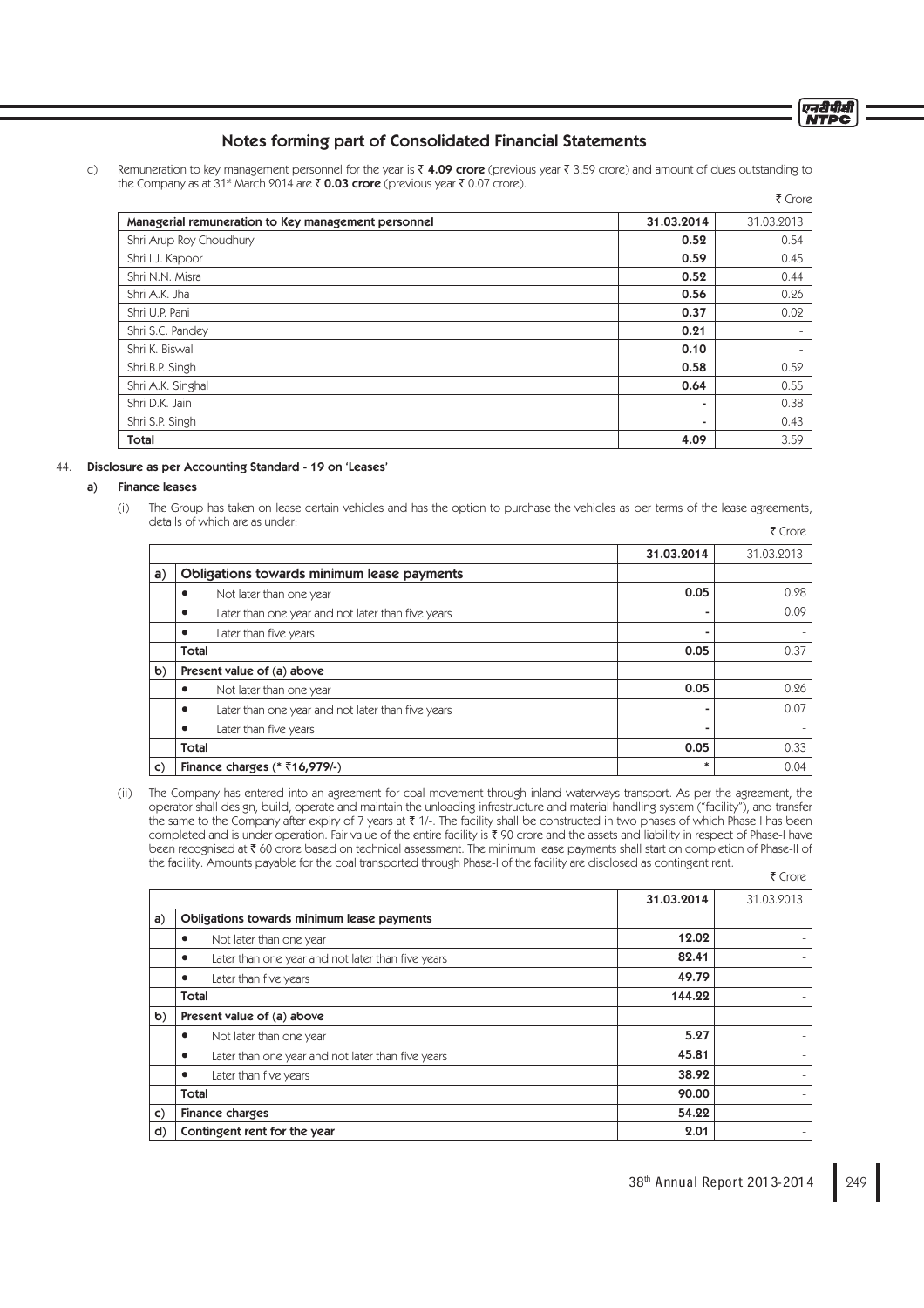# Notes forming part of Consolidated Financial Statements

## b) Operating leases

The Company's other significant leasing arrangements are in respect of operating leases of premises for residential use of employees, offices and guest houses/transit camps for a period of one to two years. These leasing arrangements are usually renewable on mutually agreed terms but are not non-cancellable. Note -24 - Employee benefits expense includes ₹ 73.11 crore (previous year ₹ 83.80 crore) towards lease payments (net of recoveries) in respect of premises for residential use of employees. Lease payments in respect of premises for offices and guest house/transit camps are included under 'Rent' in Note -26 – 'Generation, administration and other expenses'. Further, the Company has taken a helicopter on wet lease basis for a period of eleven years and the amount of lease charges is included in 'Hire charges of helicopter / aircraft' (Note - 26).

# 45. Disclosure as per Accounting Standard - 20 on 'Earnings Per Share'

The elements considered for calculation of Earning Per Share (Basic and Diluted) are as under:

|                                                               | <b>Current Year</b> | Previous Year |
|---------------------------------------------------------------|---------------------|---------------|
| Group profit after tax used as numerator - $\bar{\tau}$ crore | 11,403.61           | 12,590.78     |
| Weighted average number of equity shares used as denominator  | 8,245,464,400       | 8,245,464,400 |
| Earning per share (Basic and Diluted) - ₹                     | 13.83               | 15.27         |
| Nominal value per share - $\bar{\tau}$                        | $10/-$              | $10/-$        |

#### 46. Disclosure as per Accounting Standard - 26 on 'Intangible Assets'

Research expenditure charged to revenue during the year is  $\bar{\tau}$  98.52 crore (previous year  $\bar{\tau}$  91.85 crore).

## 47. Disclosure as per Accounting Standard - 28 on 'Impairment of Assets'

As required by Accounting Standard (AS) 28 'Impairment of Assets' notified under the Companies (Accounting Standards) Rules, 2006, an assessment of impairment of assets was carried out and based on such assessment, there has been no impairment loss during the year.

₹ crore

# 48. Disclosure as per Accounting Standard - 29 on 'Provisions, Contingent Liabilities and Contingent Assets'

| <b>Particulars</b>                                              | Balance as at<br>01.04.2013 | <b>Additions</b><br>during the year | Payments during<br>the year | Reversal /<br>adjustments<br>during the year | Balance as at<br>31.03.2014 |
|-----------------------------------------------------------------|-----------------------------|-------------------------------------|-----------------------------|----------------------------------------------|-----------------------------|
| Long Term Provisions (Note-8)                                   |                             |                                     |                             |                                              |                             |
| Contractual Obligations                                         | 8.72                        | 1.44                                | -                           | 0.07                                         | 10.09                       |
| <b>Short Term Provisions (Note-11)</b>                          |                             |                                     |                             |                                              |                             |
| Provision for obligations incidental to land<br>acquisition     | 2,228.72                    | 1,710.84                            | 392.88                      | 544.96                                       | 3,001.72                    |
| Provision for tariff adjustment                                 | 1,333.29                    | 122.96                              |                             | 162.56                                       | 1,293.69                    |
| Provision for shortage in fixed assets pending<br>investigation | 1.09                        | 5.45                                |                             | 0.37                                         | 6.17                        |
| Others                                                          | 285.83                      | 193.99                              |                             | 39.26                                        | 440.56                      |
| <b>Total</b>                                                    | 3,857.65                    | 2,034.68                            | 392.88                      | 747.22                                       | 4,752.23                    |

## 49. Foreign currency exposure

### a) Hedged by a derivative instrument

The derivative contracts outstanding as at 31<sup>st</sup> March 2014 are as under:

| <b>Particulars</b>          | Currencies | Amount in Foreign Currency<br>(Crore) |            |            | Amount (₹ Crore) |
|-----------------------------|------------|---------------------------------------|------------|------------|------------------|
|                             |            | 31.03.2014                            | 31.03.2013 | 31.03.2014 | 31.03.2013       |
| Currency Interest Rate Swap | JPY        | 19.23                                 |            | 11.38      |                  |

There is no MTM loss on the above contract as at 31<sup>st</sup> March 2014.

The derivative contracts entered into by the Company are for hedging currency and/or interest rate risk on foreign currency loans.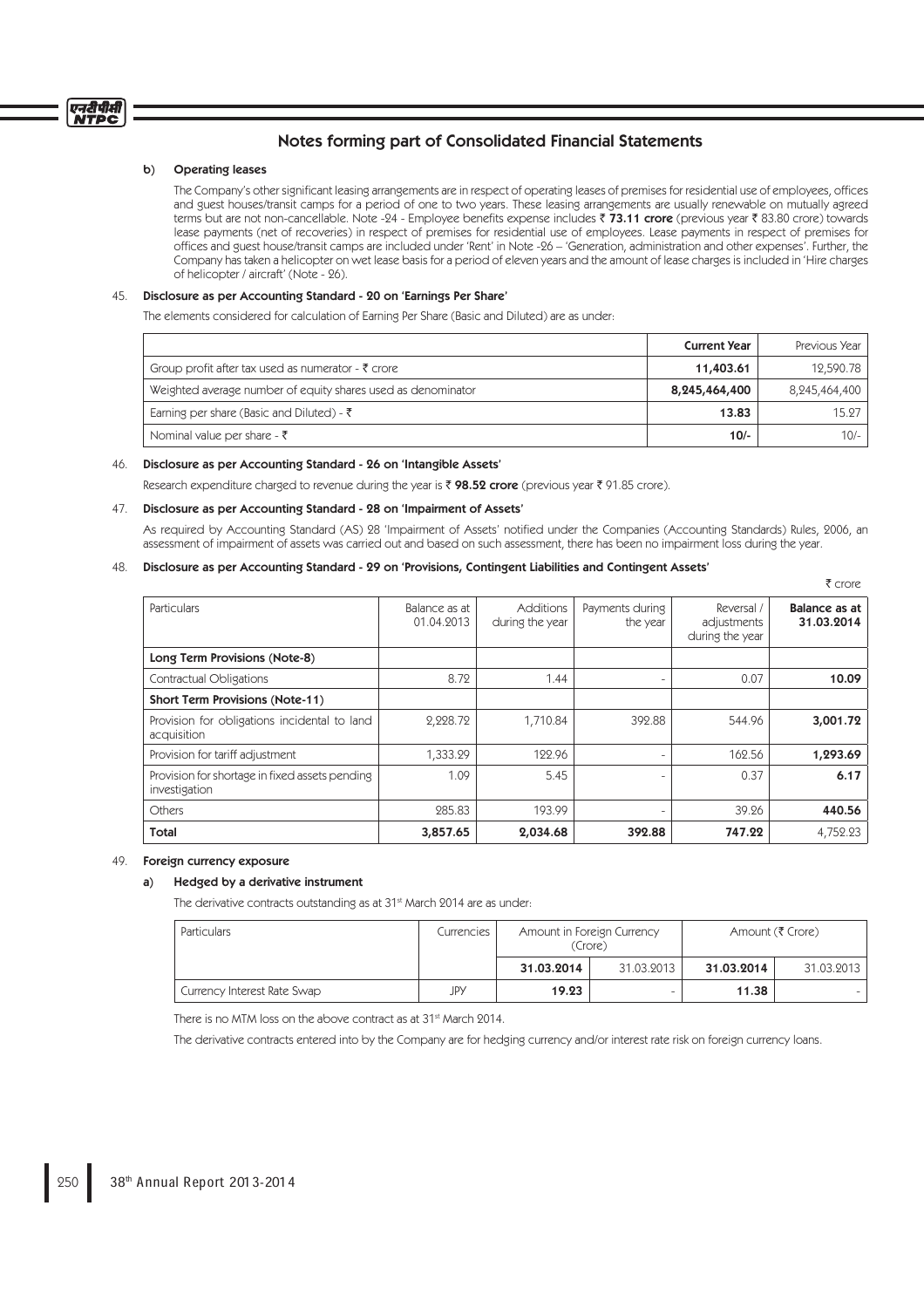# Notes forming part of Consolidated Financial Statements

### b) Not hedged by a derivative instrument or otherwise

| <b>Particulars</b>                             | Currencies  | Amount in Foreign Currency<br>(Crore) |            | Amount (₹ Crore) |            |
|------------------------------------------------|-------------|---------------------------------------|------------|------------------|------------|
|                                                |             | 31.03.2014                            | 31.03.2013 | 31.03.2014       | 31.03.2013 |
| Borrowings, including interest accrued but not | <b>USD</b>  | 260.54                                | 252.41     | 15,791.13        | 13,859.96  |
| due thereon.                                   | JPY         | 4,560.37                              | 4,904.08   | 2,697.46         | 2,872.81   |
|                                                | <b>EURO</b> | 13.67                                 | 12.22      | 1,143.00         | 860.17     |
| Trade payables/deposits and retention monies   | <b>USD</b>  | 24.79                                 | 21.49      | 1,502.52         | 1,179.80   |
|                                                | <b>EURO</b> | 11.33                                 | 9.83       | 947.64           | 691.99     |
|                                                | Others      | 92.17                                 | 35.76      | 74.67            | 23.98      |
| Trade receivables and Bank balances            | <b>USD</b>  | 0.02                                  | 0.01       | 1.33             | 0.78       |
|                                                | Others      | 0.84                                  | 0.50       | 0.54             | 0.30       |
| Unexecuted amount of contracts remaining to    | <b>USD</b>  | 125.02                                | 105.15     | 7,577.46         | 5,773.61   |
| be executed                                    | <b>EURO</b> | 79.61                                 | 87.49      | 6,658.58         | 6,161.41   |
|                                                | Others      | 1,656.34                              | 1,472.40   | 1,176.68         | 999.89     |

### 50. Contingent Liabilities:

#### (a) Claims against the Group not acknowledged as debts in respect of:

## Capital Works

 Some of the contractors for supply and installation of equipments and execution of works at our projects have lodged claims on the Group for  $\bar{\tau}$  4,290.45 crore (previous year  $\bar{\tau}$  4,031.12 crore) seeking enhancement of the contract price, revision of work schedule with price escalation, compensation for the extended period of work, idle charges etc. These claims are being contested by the respective companies as being not admissible in terms of the provisions of the respective contracts.

 The Group is pursuing various options under the dispute resolution mechanism available in the contracts for settlement of these claims. It is not practicable to make a realistic estimate of the outflow of resources if any, for settlement of such claims pending resolution.

#### Land compensation cases

 In respect of land acquired for the projects, the erstwhile land owners have claimed higher compensation before various authorities/ courts which are yet to be settled. Against such cases, contingent liability of ₹ 395.16 crore (previous year ₹ 748.99 crore) has been estimated.

#### (iii) Fuel Suppliers

 Pending resolution of the issues with coal companies as disclosed in Note 33, the difference between the amount billed by the coal companies and payment released by the company amounts to  $\bar{\tau}$  1,055.14 crore (previous year  $\bar{\tau}$  2,531.10 crore).

Further, an amount of  $\bar{\tau}$  647.33 crore (previous year  $\bar{\tau}$  368.67 crore) towards surface transportation charges, customs duty on service margin on imported coal etc. has been disputed by the Company.

#### (iv) Others

 In respect of claims made by various State/Central Government departments/Authorities towards building permission fee, penalty on diversion of agricultural land to non-agricultural use, nala tax, water royalty etc. and by others, contingent liability of ₹1,088.23 crore (previous year  $\bar{\tau}$  862.81 crore) has been estimated.

#### (v) Possible Reimbursement

The contingent liabilities referred to in (i) above, include an amount of  $\bar{z}$  994.83 crore (previous year  $\bar{z}$  961.24 crore) relating to the hydro power project stated in Note 15 A (b) - Other non-current assets, for which Company envisages possible reimbursement from GOI in full. In respect of balance claims included in (i) and in respect of the claims mentioned at (ii) above, payments, if any, by the company on settlement of the claims would be eligible for inclusion in the capital cost for the purpose of determination of tariff as per CERC Regulations subject to prudence check by the CERC. In case of (iii), the estimated possible reimbursement is by way of recovery through tariff as per Regulations, 2009 is  $\bar{\tau}$  1,694.00 crore (previous year  $\bar{\tau}$  2,792.06 crore).

#### (b) Disputed Income Tax/Sales Tax/Excise Matters

Disputed Income Tax/Sales Tax/Excise matters pending before various Appellate Authorities amount to  $\bar{\tau}$  2,595.87 crore (previous year ` 2,215.26 crore). Many of these matters were disposed off in favour of the Group but are disputed before higher authorities by the concerned departments. In such cases, the Group estimates possible reimbursement of  $\bar{\tau}$  852.52 crore (previous year  $\bar{\tau}$  827.34 crore).

#### (c) Others

Other contingent liabilities amount to  $\bar{\tau}$  513.70 crore (previous year  $\bar{\tau}$  376.57 crore).

Some of the beneficiaries have filed appeals against the tariff orders of the CERC. The amount of contingent liability in this regard is not ascertainable.

The contingent liabilities disclosed above include  $\bar{x}$  247.25 crore (previous year  $\bar{x}$  118.75 crore) share of jointly controlled entitites.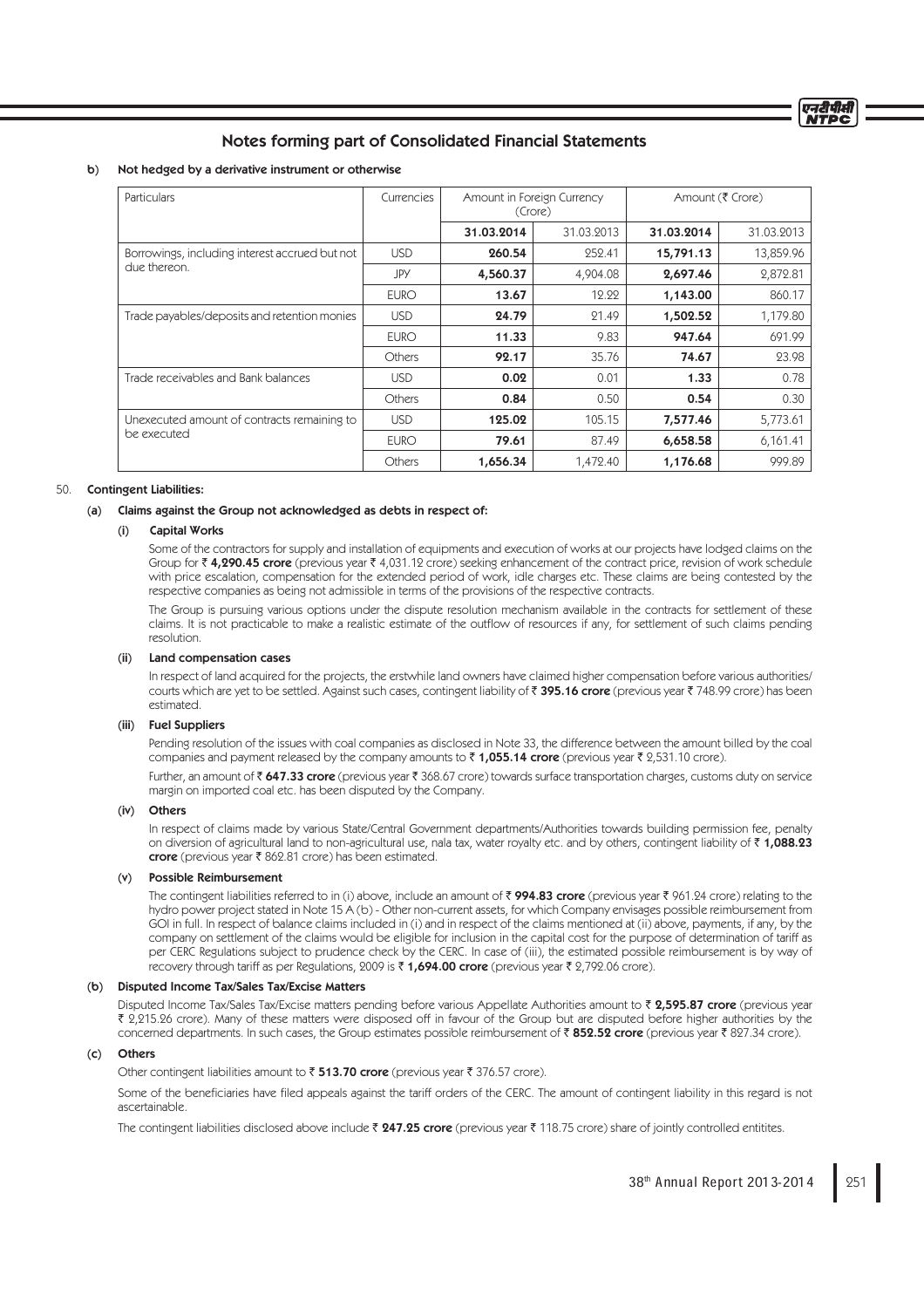#### 51. Capital and other commitments

एनरीपीसी<br>NTPC

- a) Estimated amount of contracts remaining to be executed on capital account and not provided for as at 31<sup>st</sup> March 2014 is  $\bar{\tau}$  76,636.90 crore (previous year  $\bar{\tau}$  61,339.29 crore) which includes an amount of  $\bar{\tau}$  9,905.90 crore (previous year  $\bar{\tau}$  6,803.66 crore) in respect of jointly controlled entities.
- b) Company's commitment towards the minimum work programme in respect of oil exploration activities of joint venture operations has been disclosed in Note 31 C.
- c) Group's commitment in respect of lease agreements has been disclosed in Note 44.
- d) Company's commitment towards the minimum work programme in respect of oil exploration activity of Cambay Block (100% owned by the company) is  $\bar{\tau}$  198.21 crore (USD 32.98 million) (previous year  $\bar{\tau}$  183.45 crore, USD 33.73 million).
- 52. Some of the Subsidiaries and Joint Venture Companies followed different accounting policies from that of the Company and the impact of the same is not considered to be material. The proportion of the items to which different accounting policies have been followed are (a) Revenue: ₹ 2,412.72 crore (b) Depreciation: ₹ 1.86 crore.

For and on behalf of the Board of Directors

(A.K.Rastogi) Company Secretary

(K.Biswal) Director (Finance)

(Dr. Arup Roy Choudhury) Chairman & Managing Director

These are the notes referred to in Balance Sheet and Statement of Profit & Loss

For O. P. Bagla & Co. Chartered Accountants Firm Reg. No. 000018N

(Neeraj Kumar Agarwal) Partner M No.094155

For V. Sankar Aiyar & Co. Chartered Accountants Firm Reg. No. 109208W

> (Ajay Gupta) Partner M No. 090104

Place : New Delhi Dated : 15<sup>th</sup> May 2014

For K K Soni & Co. Chartered Accountants Firm Reg. No. 000947N

(Abhinav Aggarwal) Partner M No.517358

For Ramesh C. Agrawal & Co. Chartered Accountants Firm Reg. No. 001770C

> (Monika Agrawal) Partner M No.093769

For PKF Sridhar & Santhanam Chartered Accountants Firm Reg. No. 003990S

> (G.Shankar) Partner M No.024042

For A. R. & Co. Chartered Accountants Firm Reg. No. 002744C

> (Pawan K. Goel) Partner M.No.072209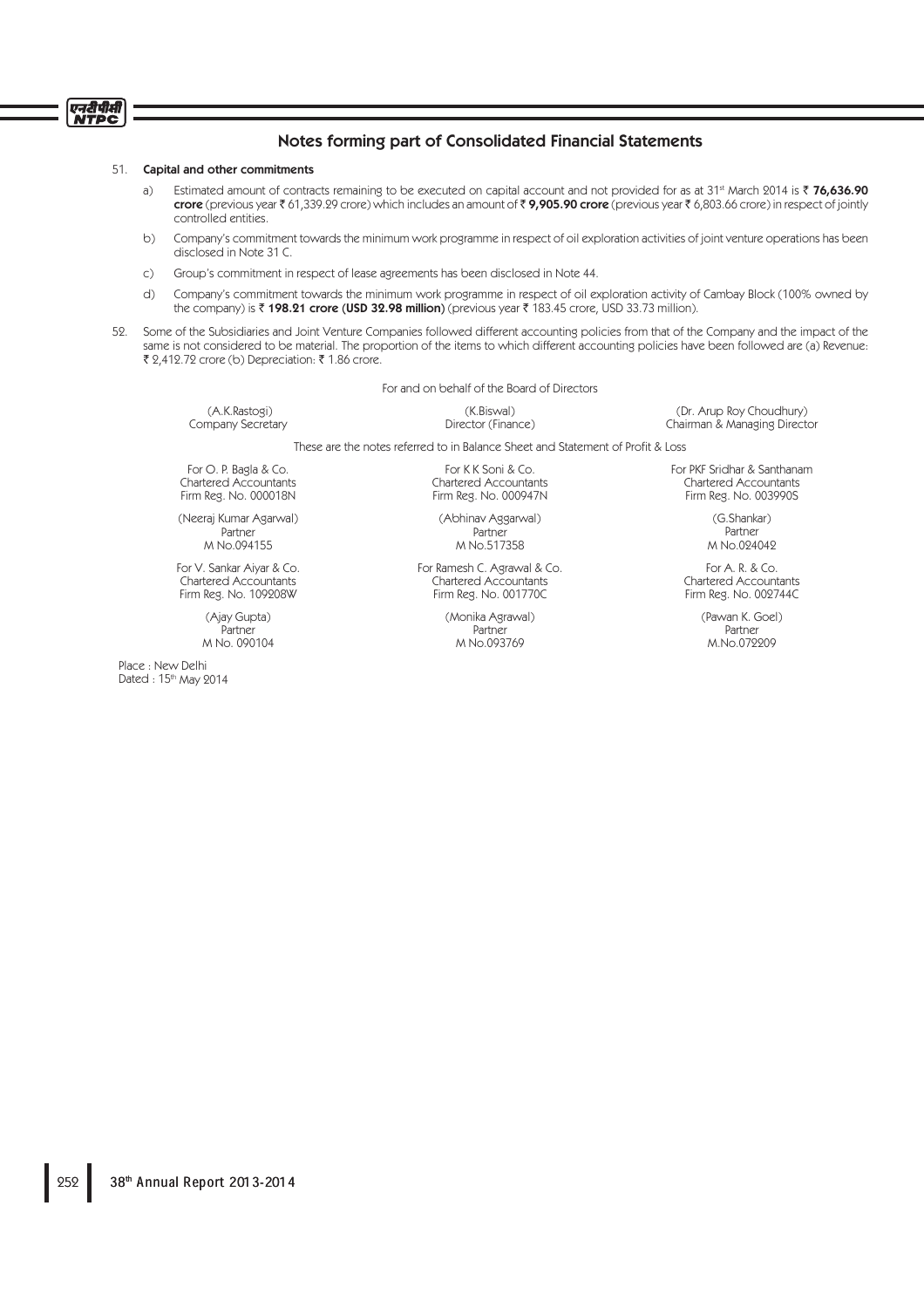# Independent Auditors' Report on the Consolidated Financial Statements

#### To The Board of Directors NTPC Limited

We have audited the accompanying Consolidated Financial Statements of NTPC Limited (the "Company") and its Subsidiary and Joint Venture Companies (collectively referred to as the "Group"), which comprise the Consolidated Balance Sheet as at March 31, 2014, the Consolidated Statement of Profi t denotes and the Consolidated Cash Flow Statement for the year then ended, and a summary of significant accounting policies and other explanatory information.

#### Management's Responsibility for the Consolidated Financial Statements

Management is responsible for the preparation of these Consolidated Financial Statements that give a true and fair view of the consolidated financial position, consolidated financial performance and consolidated cash flows of the Group in accordance with accounting principles generally accepted in India.

This responsibility includes the design, implementation and maintenance of internal control relevant to the preparation and presentation of the Consolidated Financial Statements that give a true and fair view and are free from material misstatement, whether due to fraud or error.

### Auditors' Responsibility

Our responsibility is to express an opinion on these Consolidated Financial Statements based on our audit. We conducted our audit in accordance with the Standards on Auditing issued by the Institute of Chartered Accountants of India. Those Standards require that we comply with ethical requirements and plan and perform the audit to obtain reasonable assurance about whether the Consolidated Financial Statements are free from material misstatement.

An audit involves performing procedures to obtain audit evidence about the amounts and disclosures in the Consolidated Financial Statements. The procedures selected depend on the auditors' judgement, including the assessment of the risks of material misstatement of the Consolidated Financial Statements, whether due to fraud or error. In making those risk assessments, the auditors consider internal control relevant to the Group's preparation and fair presentation of the Consolidated Financial Statements in order to design audit procedures that are appropriate in the circumstances but not for the purpose of expressing an opinion on the effectiveness of the Group's internal control. An audit also includes evaluating the appropriateness of accounting policies used and the reasonableness of the accounting estimates made by the management, as well as evaluating the overall presentation of the Consolidated Financial Statements.

We believe that the audit evidence we have obtained is sufficient and appropriate to provide a basis for our audit opinion.

We did not audit the financial statements of the Subsidiary and the Joint Venture Companies.

The financial statements of the following Subsidiary and Joint Venture Companies have been audited by other auditors whose reports have been furnished to us upto 10th May 2014, and in our opinion, so far as it relates to the amounts included in respect of these companies are based solely on the report of these auditors. The details of the assets, revenue and net cash flows in respect of these Subsidiary and Joint Venture Companies to the extent to which they are reflected in the Consolidated Financial Statements are given below:  $F$  Crore

|              | Name of the Companies                                                                                                                                                                                                                                                         |           | <b>Revenues</b> | <b>Net Cash</b><br><b>Flows</b> |
|--------------|-------------------------------------------------------------------------------------------------------------------------------------------------------------------------------------------------------------------------------------------------------------------------------|-----------|-----------------|---------------------------------|
|              | Subsidiaries:                                                                                                                                                                                                                                                                 |           |                 |                                 |
| 1)           | NTPC Electric Supply Company Ltd (including its 50% interest in KINESCO Power<br>& Utilities Pvt. Ltd., a joint venture with KINFRA, a statutory body of Government<br>of Kerala, with assets ₹ 11.15 crore, revenues ₹ 20.19 crore and net cash flows<br>$(-)$ ₹ 0.06 crore) | 731.12    | 59.08           | (136.36)                        |
| (2)          | Kanti Bijlee Utpadan Nigam Ltd                                                                                                                                                                                                                                                | 3,111.77  | 162.15          | 13.16                           |
| 3)           | Bhartiya Rail Bijlee Company Ltd.                                                                                                                                                                                                                                             | 4,300.72  |                 | (7.19)                          |
| Total        |                                                                                                                                                                                                                                                                               | 8,143.61  | 221.23          | (130.39)                        |
|              | <b>Joint Ventures:</b>                                                                                                                                                                                                                                                        |           |                 |                                 |
| 1)           | Utility Power tech Ltd.                                                                                                                                                                                                                                                       | 109.09    | 250.52          | 10.54                           |
| (2)          | NTPC - Alstom Power Services Pvt. Ltd.                                                                                                                                                                                                                                        | 40.50     | 17.56           | (0.13)                          |
| 3)           | NTPC- SAIL Power Company Pvt. Ltd.                                                                                                                                                                                                                                            | 1,707.88  | 883.50          | 15.05                           |
| 4)           | NTPC-Tamilnadu Energy Company Ltd                                                                                                                                                                                                                                             | 4,594.66  | 755.01          | 5.91                            |
| 5)           | Aravali Power Company Pvt. Ltd.                                                                                                                                                                                                                                               | 4,888.45  | 1,749.24        | (0.40)                          |
| 6)           | Meja Urja Nigam Pvt Ltd.                                                                                                                                                                                                                                                      | 926.21    |                 | 27.55                           |
| 7)           | Nabinagar Power Generating Company Pvt. Ltd.                                                                                                                                                                                                                                  | 984.60    |                 | (5.92)                          |
| 8)           | Anushakti Vidyut Nigam Ltd.                                                                                                                                                                                                                                                   | 0.02      |                 | (0.03)                          |
| <b>Total</b> |                                                                                                                                                                                                                                                                               | 13,251.41 | 3,655.83        | 52.57                           |

The financial statements of the following Subsidiary & Joint Venture Companies are unaudited and in our opinion so far as it relates to the amounts included in respect of the said Subsidiary and Joint Venture Companies are based solely on the financial statements certified by the management of the respective Company. The details of assets, revenue and net cash flows in respect of these Subsidiary & Joint Venture Companies to the extent to which they are reflected in the Consolidated Financial Statements are given below:

एनटीपीसी NTDC